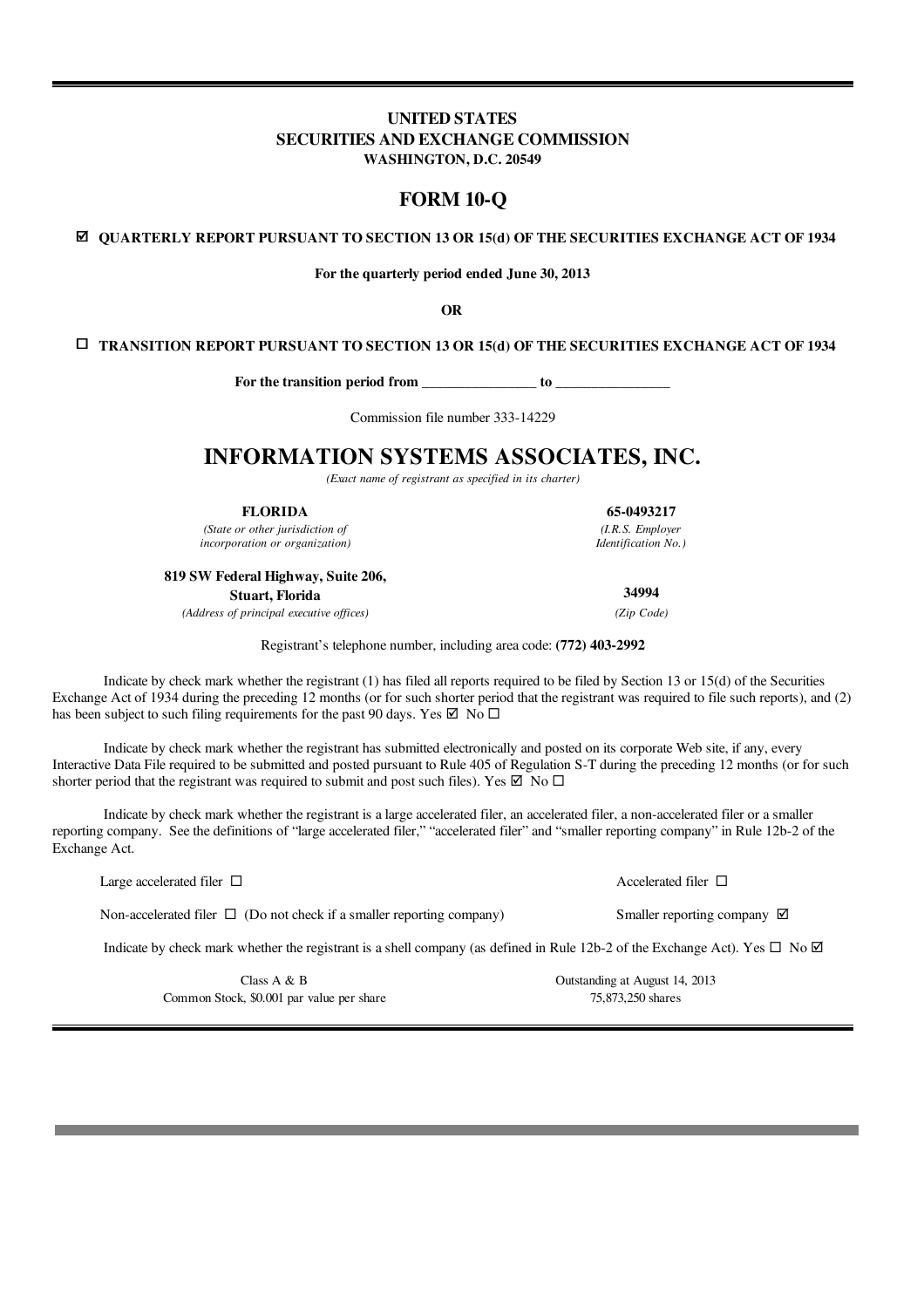## Table of Contents

# PART I – FINANCIAL INFORMATION

| Item 1.           | <b>Condensed Financial Statements (unaudited)</b>                                     | $\mathbf{1}$ |
|-------------------|---------------------------------------------------------------------------------------|--------------|
|                   | <b>Condensed Balance Sheets</b>                                                       | $\mathbf{1}$ |
|                   | Condensed Statements of Operations (unaudited)                                        | $\mathbf{2}$ |
|                   | Condensed Statements of Cash Flows (unaudited)                                        | 3            |
|                   | Notes to Condensed Financial Statements (unaudited)                                   | 4            |
| Item 2.           | Management's Discussion and Analysis of Financial Condition and Results of Operations | 14           |
| Item 3.           | Qualitative and Quantitative Disclosures about Market Risk                            | 19           |
| Item 4.           | <b>Controls and Procedures</b>                                                        | 19           |
|                   | <b>PART II - OTHER INFORMATION</b>                                                    |              |
| Item 1.           | <b>Legal Proceedings</b>                                                              | 20           |
| Item 1A.          | <b>Risk Factors</b>                                                                   | 20           |
| Item 2.           | Unregistered Sales of Equity Securities and Use of Proceeds                           | 20           |
| Item 3.           | <b>Defaults Upon Senior Securities</b>                                                | 20           |
| Item 4.           | <b>Mine Safety Disclosures</b>                                                        | 20           |
| Item 5.           | Other Information                                                                     | 20           |
| Item 6.           | Exhibits                                                                              | 21           |
| <b>SIGNATURES</b> |                                                                                       | 22           |

a series and the series of the series of the series of the series of the series of the series of the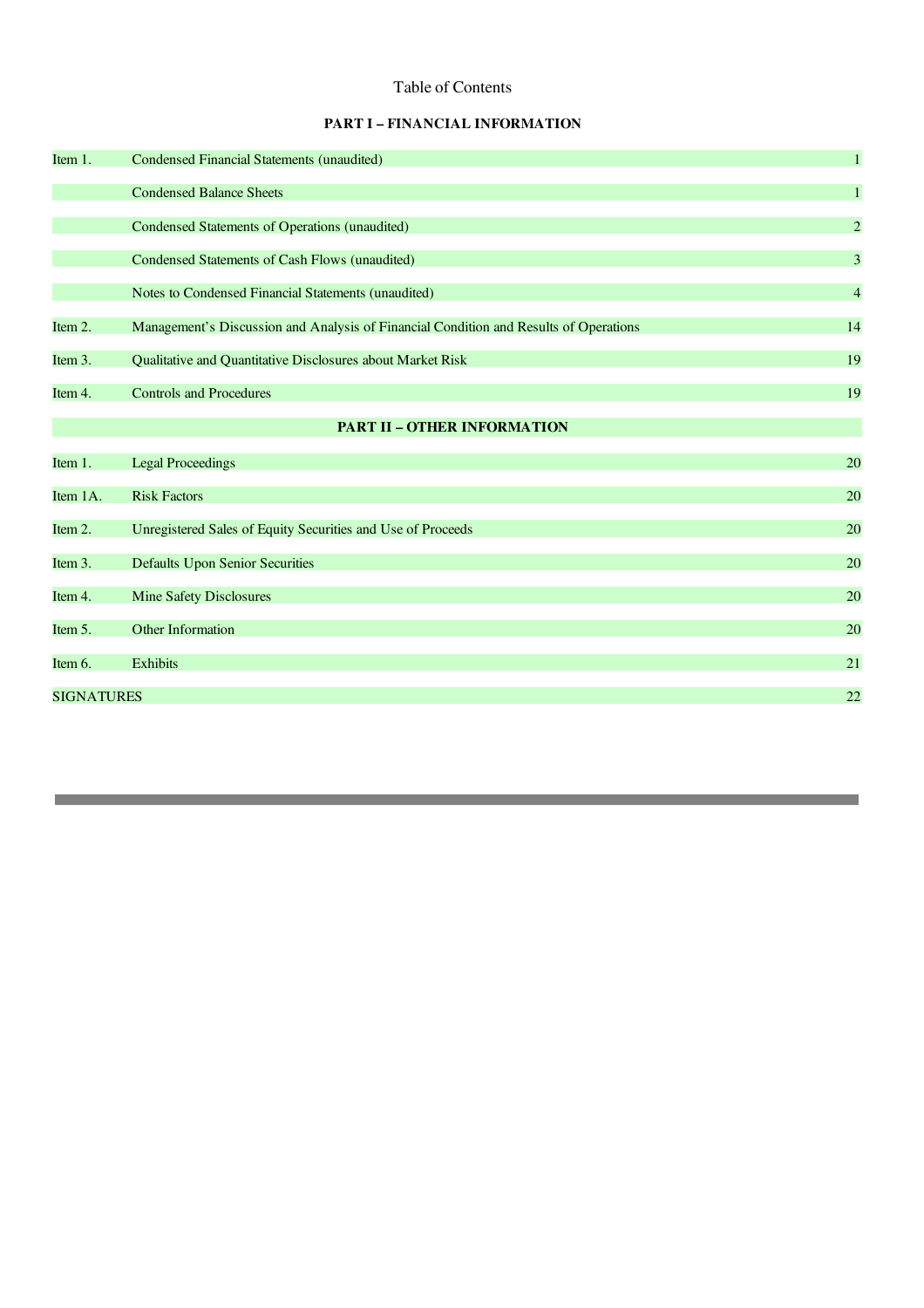## PART I – FINANCIAL INFORMATION

## Item 1. Financial Statements

## INFORMATION SYSTEMS ASSOCIATES, INC. CONDENSED BALANCE SHEETS

|                                                                                                                                                                                  |    |             |               | December 31,<br>2012 |
|----------------------------------------------------------------------------------------------------------------------------------------------------------------------------------|----|-------------|---------------|----------------------|
|                                                                                                                                                                                  |    | (Unaudited) |               |                      |
| <b>ASSETS</b>                                                                                                                                                                    |    |             |               |                      |
| <b>Current Assets</b>                                                                                                                                                            |    |             |               |                      |
| Cash and cash equivalents                                                                                                                                                        | \$ | $1,630$ \$  |               |                      |
| Accounts receivable                                                                                                                                                              |    | 184,893     |               | 35,708               |
| Prepaid expenses                                                                                                                                                                 |    |             |               | 5,439                |
| <b>Total Current Assets</b>                                                                                                                                                      |    | 186,523     |               | 41,147               |
|                                                                                                                                                                                  |    |             |               |                      |
| Property and equipment, net                                                                                                                                                      |    | 15,448      |               | 18,306               |
| Other assets                                                                                                                                                                     |    | 1,690       |               | 4,690                |
|                                                                                                                                                                                  |    |             |               |                      |
| <b>TOTAL ASSETS</b>                                                                                                                                                              | \$ | 203,661     | <sup>\$</sup> | 64,143               |
|                                                                                                                                                                                  |    |             |               |                      |
| <b>LIABILITIES AND STOCKHOLDERS' EQUITY (DEFICIT)</b>                                                                                                                            |    |             |               |                      |
| <b>Current Liabilities</b>                                                                                                                                                       |    |             |               |                      |
| Checks written in excess of cash balance                                                                                                                                         | \$ |             | $-$ \$        | 3,880                |
| Accounts payable                                                                                                                                                                 |    | 230,798     |               | 175,265              |
| Accounts payable - related parties                                                                                                                                               |    | 297         |               | 6.158                |
| Accrued payroll                                                                                                                                                                  |    | 172,202     |               |                      |
| Notes payable - related parties                                                                                                                                                  |    | 288,507     |               | 229,025              |
| Notes payable - shareholder                                                                                                                                                      |    | 50,000      |               | 50,000               |
| Notes payable (Convertible OID), net of discounts - related parties                                                                                                              |    | 56,967      |               | 24,953               |
| Notes payable (Convertible OID), net of discounts - shareholders                                                                                                                 |    | 68,750      |               | 69,542               |
| Notes payable (Third Party)                                                                                                                                                      |    | 45,000      |               |                      |
| Loan payable to factor                                                                                                                                                           |    | 53,938      |               | 24,587               |
| Loans payable - insurance                                                                                                                                                        |    |             |               | 4,612                |
| Line of credit                                                                                                                                                                   |    | 34,291      |               | 37,028               |
| Deferred revenue                                                                                                                                                                 |    | 57,644      |               | 38,445               |
| Accrued interest                                                                                                                                                                 |    | 13,930      |               | 11,508               |
| <b>Total Current Liabilities</b>                                                                                                                                                 |    | 1,072,324   |               | 675,003              |
|                                                                                                                                                                                  |    |             |               |                      |
| Long-term liabilities                                                                                                                                                            |    |             |               |                      |
| Notes payable (OID) - net of discounts, shareholders                                                                                                                             |    | 141,958     |               | 143,866              |
|                                                                                                                                                                                  |    |             |               |                      |
| <b>Total Liabilities</b>                                                                                                                                                         |    | 1,214,282   |               | 818,869              |
|                                                                                                                                                                                  |    |             |               |                      |
| Commitments and contingencies (Note 12)                                                                                                                                          |    |             |               |                      |
|                                                                                                                                                                                  |    |             |               |                      |
| Stockholders' Equity (Deficit)                                                                                                                                                   |    |             |               |                      |
| Preferred stock \$.001 par value, 1,000,000 shares authorized, -0- and -0- shares issued and outstanding at                                                                      |    |             |               |                      |
| June 30, 2013 and December 31, 2012, respectively                                                                                                                                |    |             |               |                      |
| Common Stock - Class A, \$.001 par value, 450,000,000 shares authorized, 57,548,251 and 57,298,251                                                                               |    |             |               |                      |
| issued and outstanding at June 30, 2013 and December 31, 2012, respectively                                                                                                      |    | 57,548      |               | 57,298               |
| Common Stock - Class B, \$.001 par value, 50,000,000 shares authorized, 11,500,000 and 11,500,000<br>issued and outstanding at June 30, 2013 and December 31, 2012, respectively |    | 11,500      |               | 11,500               |
| Additional paid in capital                                                                                                                                                       |    | 3,921,445   |               | 3,880,196            |
| Common Stock to be Issued - Class A 825,000 shares                                                                                                                               |    | 13,750      |               |                      |
| Accumulated deficit                                                                                                                                                              |    | (5,014,864) |               | (4,703,719)          |
|                                                                                                                                                                                  |    | (1,010,621) |               | (754, 726)           |
| <b>Total Stockholders' Equity (Deficit)</b>                                                                                                                                      |    |             |               |                      |
|                                                                                                                                                                                  | \$ |             |               |                      |
| TOTAL LIABILITIES AND STOCKHOLDERS' EQUITY (DEFICIT)                                                                                                                             |    | 203,661     | \$            | 64,143               |

The accompanying notes are an integral part of these unaudited condensed financial statements.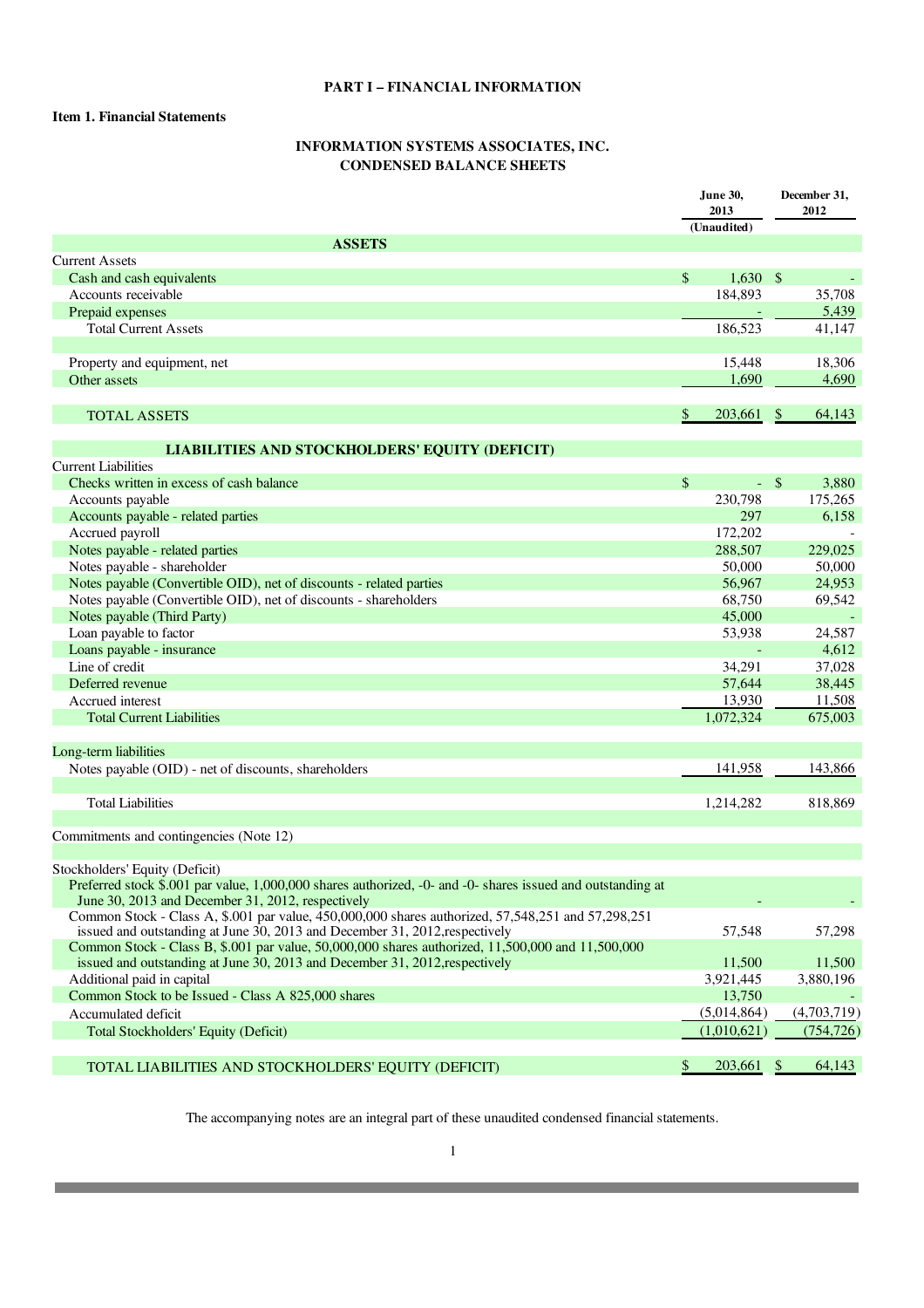# INFORMATION SYSTEM ASSOCIATES, INC. CONDENSED STATEMENTS OF OPERATIONS

(Unaudited)

|                                            | For the three months ended<br>June 30 |               |                 |               | For the six months ended<br>June 30 |               |            |  |  |
|--------------------------------------------|---------------------------------------|---------------|-----------------|---------------|-------------------------------------|---------------|------------|--|--|
|                                            | 2013                                  |               | 2012            |               | 2013                                |               | 2012       |  |  |
| Revenue                                    |                                       |               |                 |               |                                     |               |            |  |  |
| Software and hardware sales                | \$                                    | \$            | 615             | $\mathcal{S}$ | 72,085                              | $\mathcal{S}$ | 11,613     |  |  |
| <b>Services</b>                            | 223,018                               |               | 157,494         |               | 357,992                             |               | 222,091    |  |  |
| <b>Total Revenue</b>                       | 223,018                               |               | 158,109         |               | 430,077                             |               | 233,704    |  |  |
| <b>Cost of Revenue</b>                     |                                       |               |                 |               |                                     |               |            |  |  |
| Software and hardware                      | 1.277                                 |               |                 |               | 6.792                               |               | 5.900      |  |  |
| <b>Services</b>                            | 98,965                                |               | 77,804          |               | 191,986                             |               | 117,012    |  |  |
| <b>Total Cost of Revenue</b>               | 100,242                               |               | 77,804          |               | 198,778                             |               | 122,912    |  |  |
| <b>Gross Profit</b>                        | 122,776                               |               | 80,305          |               | 231,299                             |               | 110,792    |  |  |
| <b>Operating Expenses</b>                  |                                       |               |                 |               |                                     |               |            |  |  |
| Administrative and general                 | 92.460                                |               | 60.685          |               | 147,655                             |               | 135,333    |  |  |
| Salaries and employee benefits             | 131,659                               |               | 122,036         |               | 260,222                             |               | 249,808    |  |  |
| Professional fees                          | 20,700                                |               | 22,939          |               | 46,648                              |               | 42,929     |  |  |
| <b>Total Operating Expenses</b>            | 244,819                               |               | 205,660         |               | 454,525                             |               | 428,070    |  |  |
| (Loss) Before Other Income (Expense)       | (122, 043)                            |               | (125, 355)      |               | (223, 226)                          |               | (317,278)  |  |  |
| Other Income (Expense)                     |                                       |               |                 |               |                                     |               |            |  |  |
| Finance fees earned on sales               | 7,428                                 |               |                 |               | 9.229                               |               |            |  |  |
| <b>Factoring fees</b>                      | (6,895)                               |               | (5,180)         |               | (12, 648)                           |               | (8,962)    |  |  |
| Interest expense                           | (40, 236)                             |               | (55,939)        |               | (84,500)                            |               | (183, 221) |  |  |
| <b>Total Other Income (Expense)</b>        | (39,703)                              |               | (61, 119)       |               | (87,919)                            |               | (192, 183) |  |  |
| Net (Loss)                                 | $(161,746)$ \$                        |               | $(186, 474)$ \$ |               | $(311, 145)$ \$                     |               | (509, 461) |  |  |
| Basic and Fully Diluted (Loss) per Share:  |                                       |               |                 |               |                                     |               |            |  |  |
| Basic and fully diluted                    | \$<br>(0.00)                          | $\frac{1}{2}$ | $(0.00)$ \$     |               | $(0.00)$ \$                         |               | (0.01)     |  |  |
| Weighted average common shares outstanding | 68,937,140                            |               | 68,798,251      |               | 68,798,501                          |               | 66,802,647 |  |  |

The accompanying notes are an integral part of these unaudited condensed financial statements.

2

and the state of the state of the state of the state of the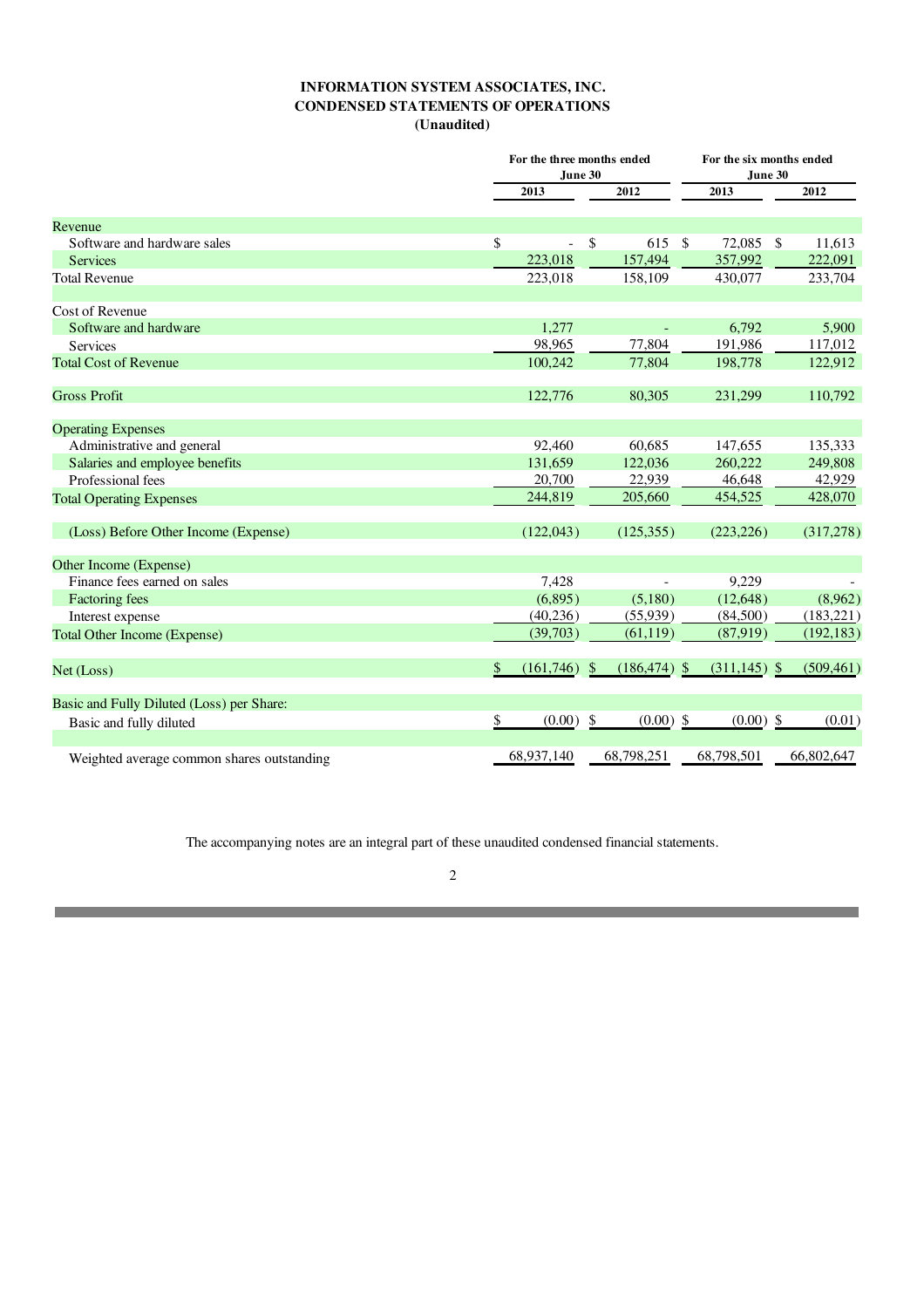## INFORMATION SYSTEMS ASSOCIATES, INC. CONDENSED STATEMENTS OF CASH FLOWS (Unaudited)

|                                                                               |                          | For the six months ended<br><b>June 30,</b> |            |  |
|-------------------------------------------------------------------------------|--------------------------|---------------------------------------------|------------|--|
|                                                                               |                          | 2013                                        | 2012       |  |
| <b>Cash Flows from Operating Activities</b>                                   |                          |                                             |            |  |
| Net (Loss)                                                                    | \$                       | $(311, 145)$ \$                             | (509, 461) |  |
| Adjustments to reconcile net (loss) to net cash used in operating activities: |                          |                                             |            |  |
| Depreciation                                                                  |                          | 2,858                                       | 22,907     |  |
| Amortization of prepaid consulting                                            |                          |                                             | 17,500     |  |
| Amortization of original issue discount                                       |                          | 11,108                                      | 8,461      |  |
| Amortization of beneficial conversion feature value                           |                          | 17,852                                      | 49,621     |  |
| Amortization of warrant discounts                                             |                          | 22,772                                      | 40,654     |  |
| Options issued for services                                                   |                          | 8,167                                       |            |  |
| Investor relation expense for warrant term modifications                      |                          | 33,333                                      |            |  |
| Changes in operating assets and liabilities:                                  |                          |                                             |            |  |
| Accounts receivable                                                           |                          | (149, 185)                                  | 42,802     |  |
| Prepaids                                                                      |                          | 5,439                                       |            |  |
| Other assets                                                                  |                          | 3,000                                       |            |  |
| Accounts payable                                                              |                          | 55,534                                      | 18,449     |  |
| Accounts payable - related party                                              |                          | (5,861)                                     |            |  |
| Accrued expenses                                                              |                          | 172,202                                     | 34,426     |  |
| Accrued interest                                                              |                          | 2,422                                       | 1,784      |  |
| Deferred revenue                                                              |                          | 19,199                                      |            |  |
| Net Cash (Used in) Operating Activities                                       |                          | (112,305)                                   | (272, 857) |  |
| Cash Flows from Financing Activities                                          |                          |                                             |            |  |
| Repayment for checks written in excess of cash balances                       |                          | (3,880)                                     |            |  |
| Proceeds from notes - related parties                                         |                          | 112,335                                     | 130,265    |  |
| Repayments of notes - related parties                                         |                          | (52, 852)                                   |            |  |
| Proceeds from shareholder                                                     |                          | $\overline{a}$                              | 50,000     |  |
| Proceeds from convertible notes, shareholders                                 |                          |                                             | 76,250     |  |
| Repayment of convertible notes, shareholders                                  |                          | (8,668)                                     |            |  |
| Proceeds from factor, net of repayments                                       |                          | 29,351                                      |            |  |
| Repayments to factor, net of proceeds                                         |                          |                                             | 60,939     |  |
| Insurance premium proceeds                                                    |                          |                                             | 457        |  |
| Insurance premium repayments                                                  |                          | (4,612)                                     |            |  |
| Proceeds from line of credit facility                                         |                          | 32,400                                      | 58,466     |  |
| Repayments of line of credit facility                                         |                          | (35, 139)                                   | (54, 633)  |  |
| Proceeds from third party notes                                               |                          | 45,000                                      |            |  |
| Net Cash Provided by Financing Activities                                     |                          | 113,935                                     | 321,744    |  |
| Net Change in Cash and Cash Equivalents                                       |                          | 1,630                                       | 48,887     |  |
| Cash and Cash Equivalents at Beginning of period                              |                          |                                             | 988        |  |
| Cash and Cash Equivalents at End of Period                                    | \$                       | 1,630<br>$\sqrt[6]{\frac{1}{2}}$            | 49,875     |  |
|                                                                               |                          |                                             |            |  |
| Supplemental disclosure of cash flow information:                             |                          |                                             |            |  |
| Cash paid for interest                                                        | $\overline{\mathcal{F}}$ | 35,816<br>$\boldsymbol{\mathcal{S}}$        | 18,859     |  |
| Cash paid for taxes                                                           | \$                       | $\$$<br>$\overline{\phantom{a}}$            |            |  |
| Non-cash investing and financing activity                                     |                          |                                             |            |  |
| Conversion of convertible note and accrued interest                           | $\frac{1}{2}$            | $13,750$ \$                                 |            |  |

The accompanying notes are an integral part of these unaudited condensed financial statements.

and the state of the state of

and the control of the control of the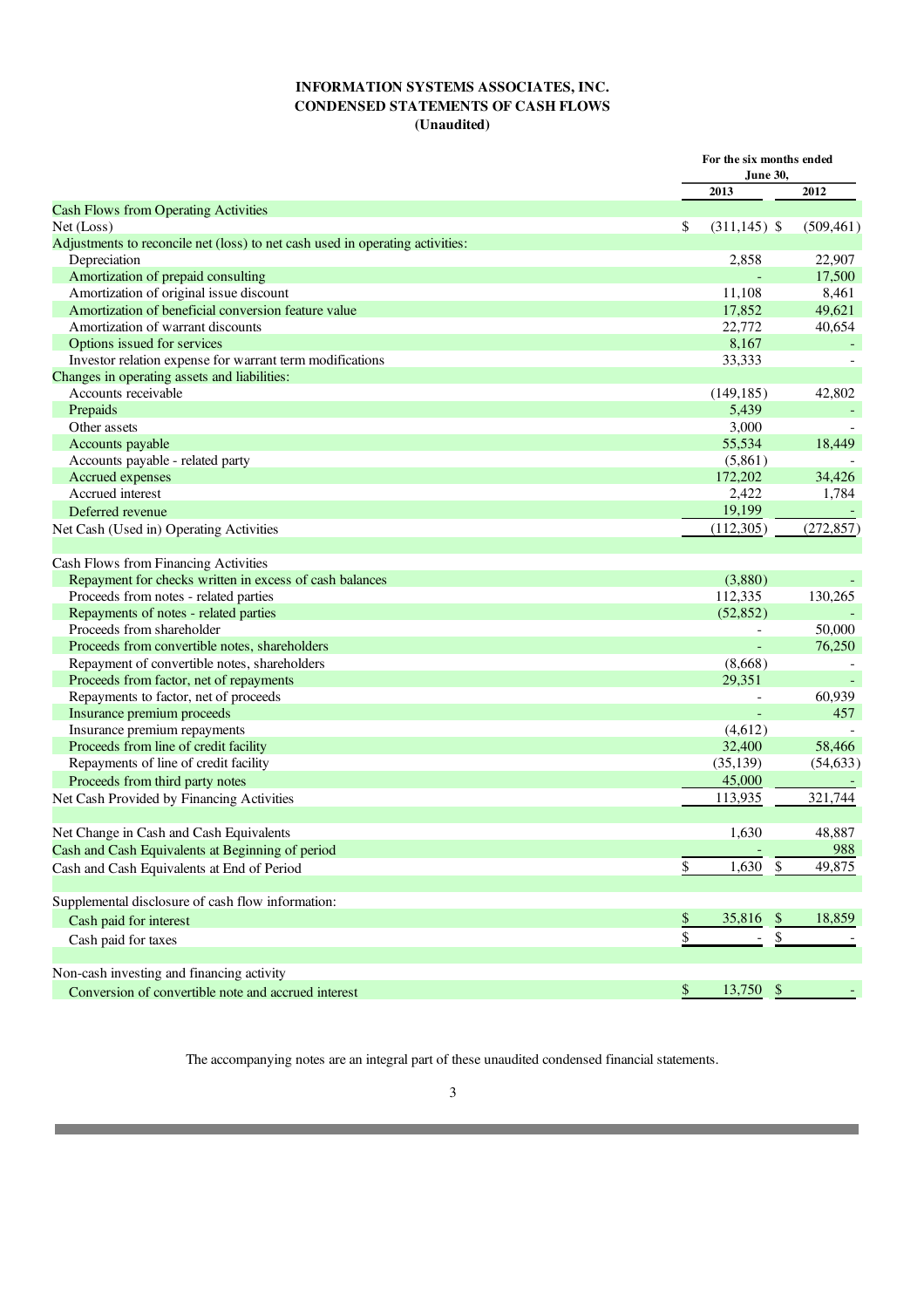## NOTE 1 – NATURE OF OPERATIONS, BASIS OF PRESENTATION AND SUMMARY OF SIGNIFICANT ACCOUNTING POLICIES

#### Nature of Operations

Information Systems Associates, Inc. (Company) was incorporated under the laws of the State of Florida on May 31, 1994. The Company provides Mobile Data Center Management™ systems and turnkey data center management solutions to customers. Our products and services include data center asset/inventory management, data center management software and data center data collection. Utilizing its proprietary and patented technology, OSPI® (On Site Physical Inventory®), customers are able to manage data centers on a mobile basis, bringing data center management out of the office and into the data center.

### Basis of Presentation

The accompanying unaudited condensed financial statements have been prepared in accordance with U.S. generally accepted accounting principles ("GAAP") for interim financial information and with the instructions to Form 10-Q and Article 8 of Regulation S-X. Accordingly, they do not include all of the information and footnotes required by U.S. GAAP for complete financial statements. In the opinion of management, all adjustments (all of which are of a normal recurring nature) considered necessary for a fair presentation have been included. Operating results for the three and six months ended June 30, 2013 are not indicative of the results that may be expected for the year ending December 31, 2013 or for any other future period. These unaudited condensed financial statements and the unaudited notes thereto should be read in conjunction with the audited financial statements and notes thereto included in our Annual Report on Form 10-K for the year ended December 31, 2012 filed with the Securities and Exchange Commission (the "SEC") on April 1, 2013 (our "10-K").

#### Cash and Cash Equivalents

For the purposes of the Statement of Cash Flows, the Company considers liquid investments with an original maturity of three months or less to be a cash equivalent.

#### Use of Estimates

The preparation of financial statements in conformity with accounting principles generally accepted in the United States of America requires management to make estimates and assumptions that affect the reported amounts of assets and liabilities and disclosures of contingent assets and liabilities at the date of the financial statements and the reported amounts of revenues and expenses during the reporting period. Significant estimates in the accompanying unaudited financial statements include the allowance on accounts receivable, valuation of deferred tax assets, valuation of warrants issued with debt, valuation of beneficial conversion features in convertible debt, valuation of stock-based awards, valuation of long-lived assets for impairment and the measurement and useful lives of property and equipment. We base our estimates on historical experience and on various other assumptions that we believe are reasonable under the circumstances, the results of which form the basis for making judgments about the carrying values of assets and liabilities that are not readily apparent from other sources. Actual results may differ from these estimates.

#### **Concentrations**

#### Cash Concentrations

Cash and cash equivalents are maintained at financial institutions and, at times, balances may exceed federally insured limits. We have not experienced any losses related to these balances. There were no amounts on deposit in excess of federally insured limits at the date of this report.

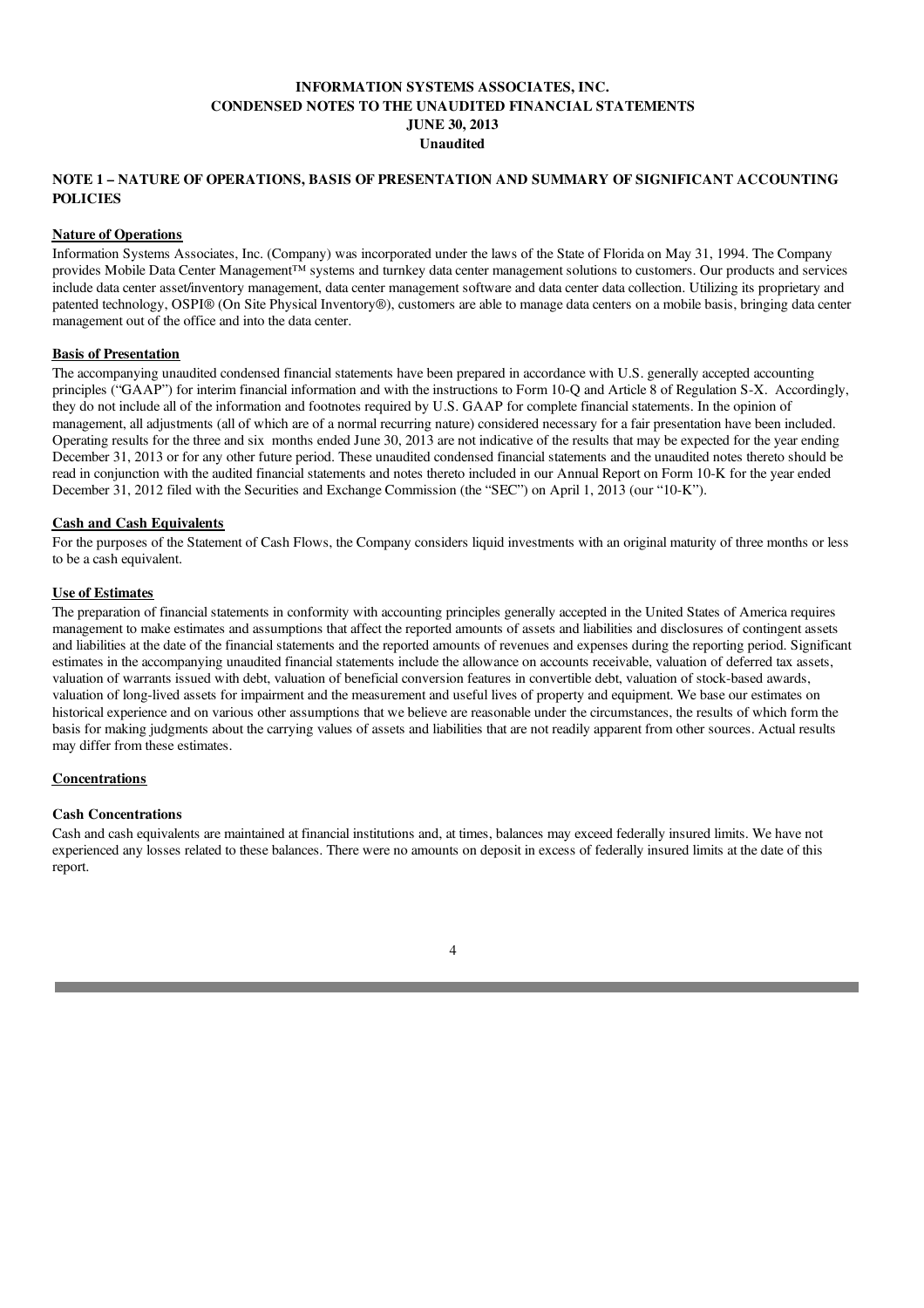## Significant Customers and Concentration of Credit Risk

A significant portion of revenues is derived from certain customer relationships. The following is a summary of customers that each represents greater than 10% of total revenues for the three months ended June 30, 2013 and total accounts receivable at June 30, 2013:

| June 30, 2013 |       |                            |     |  |  |  |  |  |
|---------------|-------|----------------------------|-----|--|--|--|--|--|
| Revenue       |       | <b>Accounts Receivable</b> |     |  |  |  |  |  |
| Customer A    | 41%   | Customer A                 | 91% |  |  |  |  |  |
| Customer B    | 31%   | <b>Others</b>              | 9%  |  |  |  |  |  |
| Customer C    | 14%   |                            |     |  |  |  |  |  |
| Customer D    | 10%   |                            |     |  |  |  |  |  |
| Other         | $4\%$ |                            |     |  |  |  |  |  |

## Fair Value of Financial Instruments and Fair Value Measurements

We measure our financial assets and liabilities in accordance with generally accepted accounting principles. For certain of our financial instruments, including cash and cash equivalents, accounts receivable, accounts payable and accrued liabilities, the carrying amounts approximate fair value due to their short maturities. Amounts recorded for subordinated notes payable, net of discount, and loans payable also approximate fair value because current interest rates available to us for debt with similar terms and maturities are substantially the same.

We follow accounting guidance for financial assets and liabilities. This standard defines fair value, provides guidance for measuring fair value and requires certain disclosures. This standard does not require any new fair value measurements, but rather applies to all other accounting pronouncements that require or permit fair value measurements. This guidance does not apply to measurements related to share-based payments. This guidance discusses valuation techniques, such as the market approach (comparable market prices), the income approach (present value of future income or cash flow), and the cost approach (cost to replace the service capacity of an asset or replacement cost).

The guidance utilizes a fair value hierarchy that prioritizes the inputs to valuation techniques used to measure fair value into three broad levels. The following is a brief description of those three levels:

- Level 1: Observable inputs such as quoted prices (unadjusted) in active markets for identical assets or liabilities.
- Level 2: Inputs, other than quoted prices that are observable, either directly or indirectly. These include quoted prices for similar assets or liabilities in active markets and quoted prices for identical or similar assets or liabilities in markets that are not active.
- Level  $3:$ Unobservable inputs in which little or no market data exists, therefore developed using estimates and assumptions developed by us, which reflect those that a market participant would use.

#### Earnings (Loss) Per Share

Basic earnings per share (EPS) are computed by dividing net (loss) by the weighted average number of common shares outstanding. The dilutive EPS adds the dilutive effect of stock options, warrants and other stock equivalents. As of the date of this report, outstanding warrants to purchase an aggregate of 19,860,000 shares of Class A stock and outstanding options to purchase 1,000,000 shares of Class B stock were excluded from the computation of dilutive earnings per share because the inclusion would have been anti-dilutive. These warrants and options may dilute future earnings per share.

#### Reclassification

Certain reclassifications have been made to the 2012 Financial Statements to conform to current 2013 presentation. The reclassifications include labor costs for services and amortization of capitalized software costs which were formerly recorded in general and administrative expenses and are now recorded in cost of sales.

#### Recent Issued Accounting Standards

We have implemented all new accounting standards that are in effect and that may impact our financial statements and do not believe that there are any other new accounting pronouncements that have been issued that might have a material impact on our financial position or results of operations.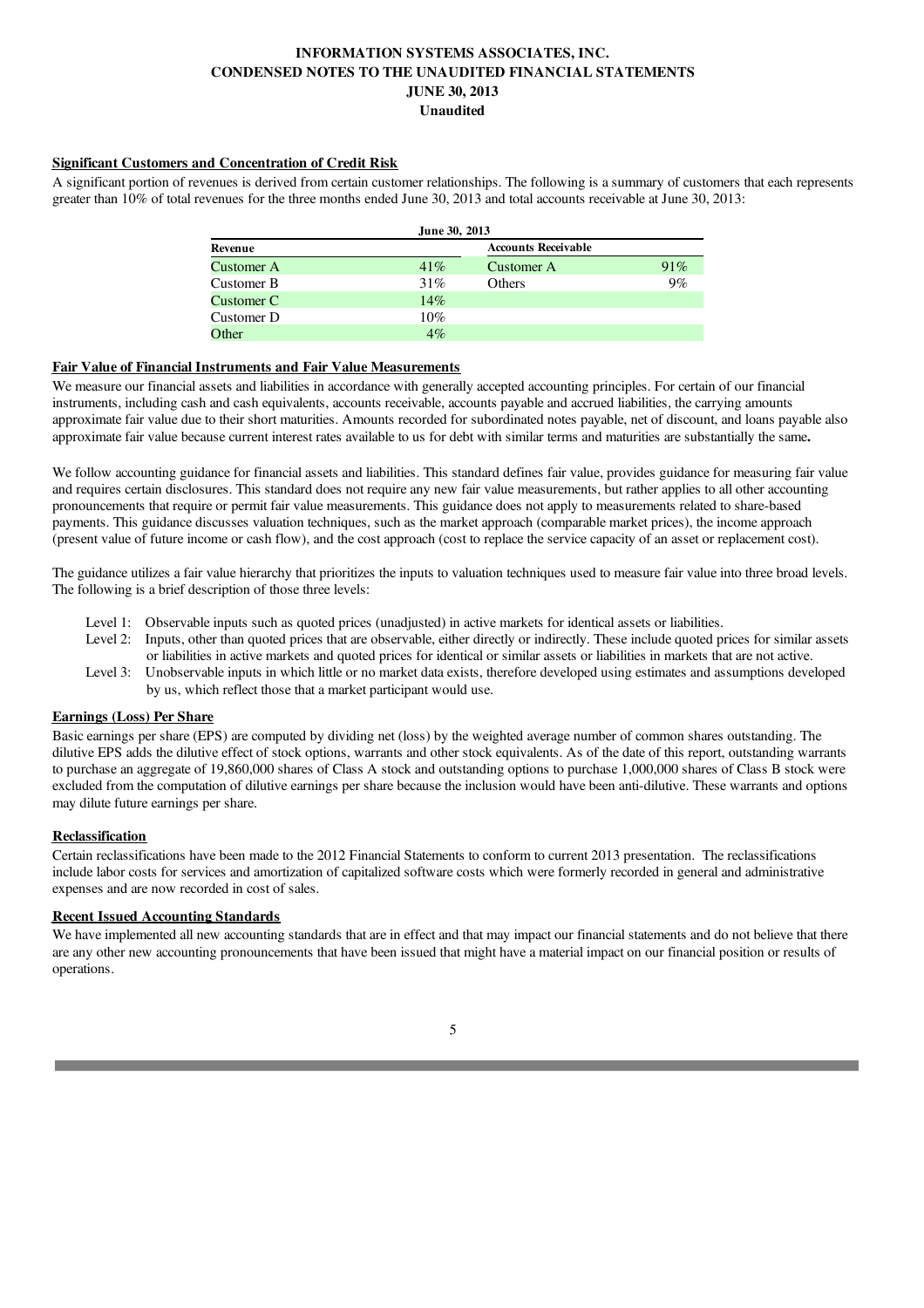## NOTE 2 – GOING CONCERN

As reflected in the accompanying unaudited financial statements, the Company had a net operating loss and cash used in operations for the six months ended June 30, 2013 of \$311,145 and \$112,305 and the working capital deficit, stockholders' deficit and accumulated deficit as of June 30, 2013 was \$885,801, \$1,010,621 and \$5,014,864 respectively. These matters raise substantial doubt about the Company's ability to continue as a going concern.

The ability of the Company to continue as a going concern is dependent on the Company's ability to further implement its business plan and raise capital. During 2013 management has arranged with a related party for working capital up to \$200,000 to finance on-going projects. Our management is also currently engaged in discussions with the capital markets to raise additional funds for expansion including software development and marketing. These financial statements do not include any adjustments related to the recoverability and classification of recorded assets and classification of liabilities that might be necessary should the Company be unable to continue as a going concern.

## NOTE 3 – ACCOUNTS RECEIVABLE AND FACTORING

In December 2011 the Company entered into an agreement with a Factoring company whereby the Company will assign, in the Factor's sole discretion, selected accounts receivable to the Factor in exchange for initial cash funding ("factor advances") for up to 80% of the factored receivable. The minimum 20% reserve held back by the Factor is released after collection of the account receivable by the Factor. The company pays a 3% factor fee for each factored receivable. Since the factoring agreement provides for full recourse against the Company for factored accounts receivable that are not collected by the Factor for any reason, and the collection of such accounts receivable are fully secured by substantially all assets of the Company, the factoring advances have been treated as secured loans on the accompanying balance sheets. The total accounts receivable factored during the period ending June 30, 2013 was \$200,092. The factor fees paid during the three and six months ending June 30, 2013 was \$6,895 and \$12,648 respectively. Total outstanding accounts receivable factored as of June 30, 2013, which is included in Accounts Receivable on the accompanying balance sheet, was \$76,312.

The Company has total Accounts Receivable as follows:

|                                  | June 30, | December 31, |
|----------------------------------|----------|--------------|
|                                  | 2013     | 2012         |
| <b>Accounts Receivable</b>       | 108.581  | 4.974        |
| <b>Factored Receivables</b>      | 76.312   | 30.734       |
| Allowance for Doubtful Accounts  |          |              |
| <b>Total Accounts Receivable</b> | 184.893  | 35,708       |

#### NOTE 4 – PROPERTY AND EQUIPMENT

The Company has total Property and Equipment as follows:

|                                                |   | June 30,<br>2013 | December 31,<br>2012 |
|------------------------------------------------|---|------------------|----------------------|
| Computer software (purchased)                  | S | <b>590</b>       | 590                  |
| Website development costs                      |   | 10.072           | 10,072               |
| Furniture, fixtures, and equipment             |   | 40,712           | 40,712               |
| Leasehold improvements                         |   | 1,664            | 1,664                |
|                                                |   | 53,038           | 53,038               |
| Less accumulated depreciation and amortization |   | (37,590)         | (34, 732)            |
|                                                |   | 15,448           | 18,306               |

Depreciation expense of \$1,429 and \$2,858 was recorded for the three and six months ended June 30, 2013, respectively.

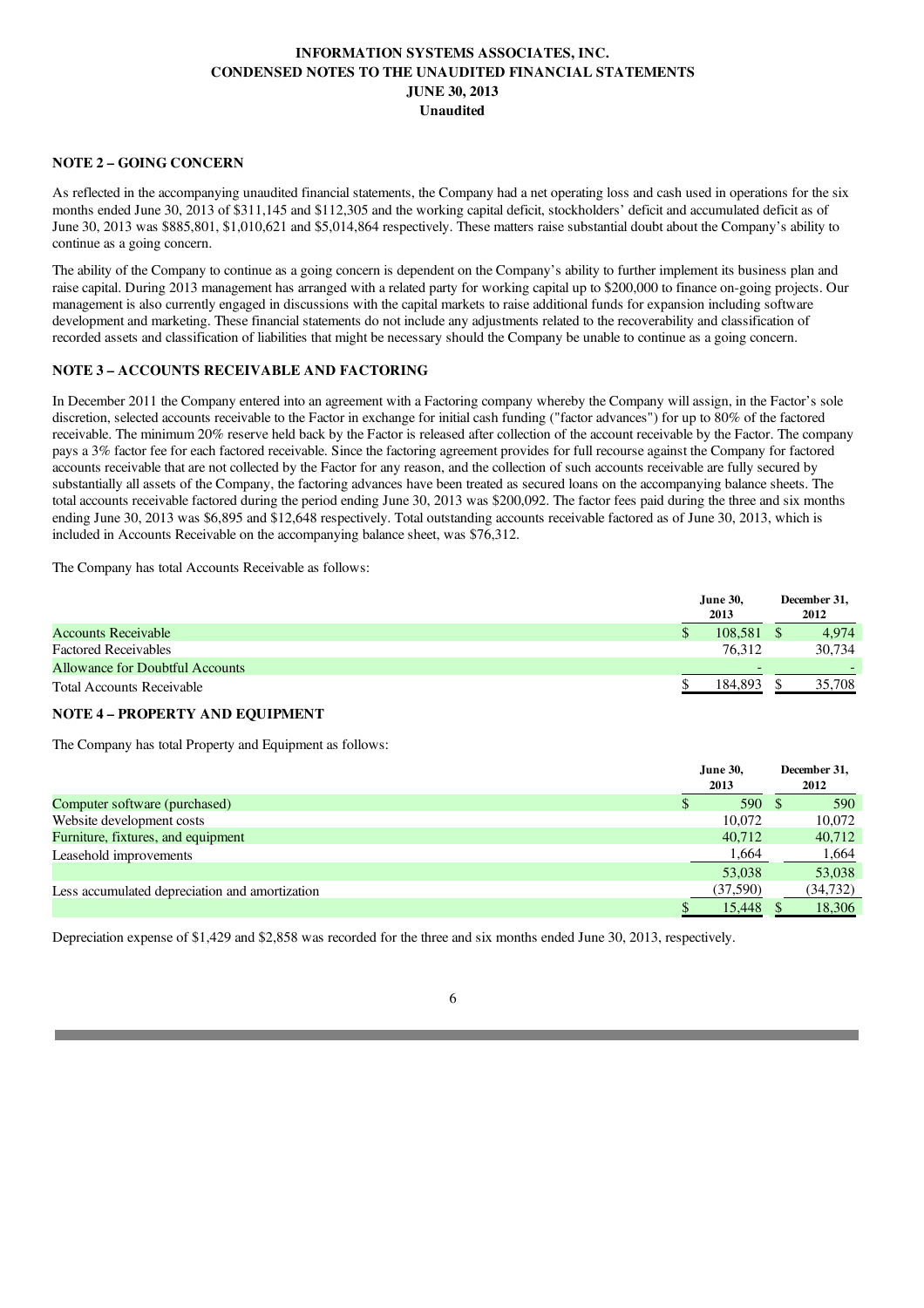## NOTE 5 – NOTES PAYABLE – Related Parties

The Company's notes payable to related parties classified as current liabilities consist of the following:

|                      |           | <b>June 30,</b><br>2013  |           |           |  |  |
|----------------------|-----------|--------------------------|-----------|-----------|--|--|
| <b>Notes Payable</b> | Principal | Interest*                | Principal | Interest* |  |  |
| <b>Related party</b> | 178,090   | $2.5\%$ \$               | 85,755    | 2.5%      |  |  |
| Related party        | 45,000    | $1.5\%$                  | 25,000    | $1.5\%$   |  |  |
| President & COO      |           | ٠                        | 32,602    |           |  |  |
| <b>CEO</b>           | 65,417    | $\overline{\phantom{a}}$ | 85,668    |           |  |  |
| Total                | 288,507   |                          | 229,025   |           |  |  |

On August 30, 2012 a company that is majority owned by a foreign investor and personal friend of the Company's President and COO, entered into an arrangement with the Company to loan up to \$200,000 on a revolving basis at an interest rate of 2.5% per month based on purchase orders or invoices that have not been previously factored. The initial deposit for this loan came from the Company's President and COO pursuant to the investor, who is a foreign national, setting up an appropriate entity to handle further transactions. Further, the Company's President and COO personally guaranteed the loan. At June 30, 2013 and December 31, 2012 there was outstanding principal balance of \$178,090 and \$85,755, respectively. Accrued interest at June 30, 2013 and December 31, 2012 was \$12,749 and \$8,669, respectively.

On June 27, 2012 an individual whom the Company's President and COO has significant influence over, loaned the Company \$10,000 at an interest rate of 1.5% interest per month payable monthly. Between July 13, 2012 and July 24, 2012 the related party advanced an additional \$15,000. On January 1, 2013, the Company received \$19,400 from this related party in exchange for forty-five day original issue discount note with a face value of \$20,000 and a maturity date of February 15, 2013. The original discount interest rate was 2% per month. On February 15, 2013, the related party agreed to extend the note for an additional thirteen days, through March 1, 2013 on the same terms and conditions. The original discount interest of \$200 was paid to the lender on February 15, 2013. On March 1, 2013, the related party agreed to extend the note for an additional month, through March 31, 2013 on the same terms and conditions. On April 1, 2013, the related party agreed to extend the note for an additional month, through April 30, 2013 on the same terms and conditions. On May 1, 2013, the related party agreed to extend the note for an additional month, through May 31, 2013 on the same terms and conditions. On June 1, 2013, the related party agreed to extend the note for an additional month, through June 30, 2013 on the same terms and conditions. At June 30, 2013 and December 31, 2012 there was outstanding principal balance of \$45,000 and \$25,000, respectively. Accrued interest at June 30, 2013 and December 31, 2012 was \$0 and \$407.

On May 31, 2012 the Company's President and COO made a \$30,000 short-term advance to the Company. During the second and third quarter, additional advances totaling \$50,975 were made. No interest was due on these short-term advances. At December 31, 2012 the advances had been paid in full. During the third quarter the Company deferred \$71,012 of payroll for this officer and recorded the amount as a non-interest bearing loan payable. The Company paid down the loan by \$39,788 leaving a balance at year-end of \$31,224. During the third quarter the officer used his personal credit card to purchase a Company computer in the amount of \$1,378 which is recorded as a loan payable. The Company paid these loans as sufficient funds became available. At June 30, 2013 and December 31, 2012 this officer had an outstanding loan balance of \$0 and \$32,602, respectively.

On May 28, 2011, the Company's Chairman and CEO advanced the Company \$25,000 in exchange for a promissory note, bearing an annual interest of 6% and a repayment term of seven months. On January 1, 2012, the note was extended for a further 12 months. As of December 31, 2012 the note and accrued interest was paid in full. During the second quarter of 2012, the Company reclassified \$30,265 of accounts payable balances due to the CEO, to loan payable - officer. These balances were a result of Company expenses charged to the CEO's personal credit cards. The Company was previously paying the credit card companies directly for these expenses incurred. During the third quarter 2012 the company recorded accrued payroll for this officer. The resultant net pay was converted to a non-interest bearing loan payable in the amount of \$54,682. The Company pays these loans as sufficient funds become available. At June 30, 2013 and December 31, 2012 this officer had an outstanding loan balance of \$65,417 and \$85,668, respectively.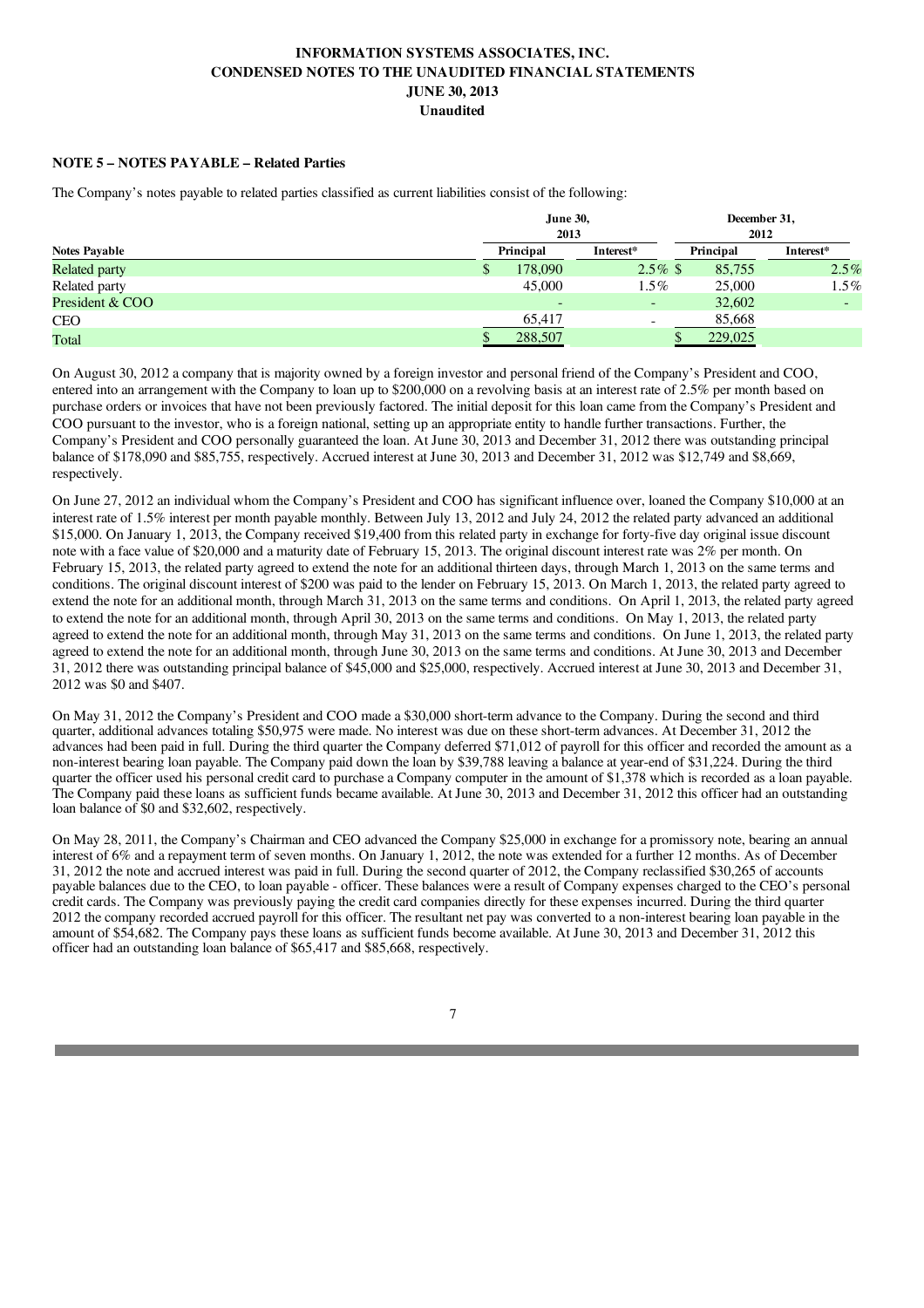### NOTE 6 – NOTE PAYABLE – Shareholder

The Company's notes payable to shareholder classified as current liability at June 30, 2013 and December 31, 2012 consists of the following:

|                     |  | June 30,  |           | December 31, |           |           |  |  |
|---------------------|--|-----------|-----------|--------------|-----------|-----------|--|--|
|                     |  | 2013      |           |              | 2012      |           |  |  |
| <b>Note Payable</b> |  | Principal | Interest* |              | Principal | Interest* |  |  |
| Shareholder         |  | 50.000    | $3.0\%~$  |              | 50,000    | $3.0\%$   |  |  |

On January 11, 2012 a shareholder loaned the Company \$35,000 at 3% interest per month for one year. On April 13 2012, the shareholder loaned additional principal to the Company in the aggregate amount \$25,000. On June 28, 2012, the Company made a \$10,000 principal payment on the note. On January 1, 2013, the Company entered into a new agreement with the shareholder to rollover an existing line of credit in the amount of \$50,000. The original line of credit was for a total of \$60,000 and ISA repaid \$10,000 of that obligation during 2012. The new note maintains similar terms and conditions but with a reduction in the monthly fee from 3% to 2.5%. At June 30, 2013 and December 31, 2012 the principal balance on the note was \$50,000 and \$50,000, respectively. At June 30, 2013 and December 31, 2012 the accrued interest on the note balance was \$1,181 and \$2,432, respectively.

## NOTE 7 – NOTE PAYABLE, CONVERTIBLE OID – Related Party

|                                    |           | June 30,<br>2013 |                 |           | December 31,<br>2012 |                 |  |
|------------------------------------|-----------|------------------|-----------------|-----------|----------------------|-----------------|--|
|                                    |           |                  | Principal,      |           |                      | Principal,      |  |
|                                    |           | Unamort          | Net of          |           | Unamort              | Net of          |  |
| <b>Notes Payable - Convertible</b> | Principal | <b>Discount</b>  | <b>Discount</b> | Principal | <b>Discount</b>      | <b>Discount</b> |  |
| <b>Related Party Affiliate</b>     | 66,000    | (9,033)          | 56,967          | 66,000    | (41,047)             | 24.953          |  |

On June 20 and 28, 2012, a related party who is an affiliate of the President and COO, made a non interest bearing short-term loan to the Company in the amount of \$60,000. On August 15, 2012, this loan was exchanged for a one year original issue discount convertible note with detachable warrants. The face value of the note is \$66,000. The \$6,000 original issue discount is expensed as interest over the term of the note. The convertible note payable is convertible into 1,320,000 shares of the Company's Class B common stock at a conversion rate of \$0.05 per share. The Company has valued the beneficial conversion feature attached to the note using the intrinsic value method at a relative fair value of \$28,571. The five-year warrants to purchase 1,320,000 shares of the Company's Class B common stock at an exercise price of \$0.10 were valued at a relative fair value of \$31,429 based on using the Black-Scholes pricing model assuming a dividend yield of  $0\%$ , an expected volatility of 462.61%, and a risk free interest rate of .102%. The beneficial conversion feature and the relative fair value of the warrants are recorded as an increase to additional paid in capital and a discount to the note to be amortized to interest expense over the term of the note. The net value of the note at June 30, 2013 and December 31, 2012 was \$56,967 and \$24,953, respectively.

#### NOTE 8 – NOTES PAYABLE, CONVERTIBLE OID – Shareholders

|                                    |   | June 30,<br>2013 |                                         |                                   |  |                                         | December 31,<br>2012 |           |  |                                   |  |                                         |
|------------------------------------|---|------------------|-----------------------------------------|-----------------------------------|--|-----------------------------------------|----------------------|-----------|--|-----------------------------------|--|-----------------------------------------|
| <b>Notes Payable - Convertible</b> |   | Principal        | Conversion<br>to Common<br><b>Stock</b> | <b>Unamort</b><br><b>Discount</b> |  | Principal,<br>Net of<br><b>Discount</b> |                      | Principal |  | <b>Unamort</b><br><b>Discount</b> |  | Principal,<br>Net of<br><b>Discount</b> |
| Shareholder                        | S | 68,750           |                                         | ٠                                 |  | 68.750                                  |                      | 68.750    |  | $(10.171)$ \$                     |  | 58,579                                  |
| Shareholder                        |   | 13,750           | (13,750)                                |                                   |  |                                         |                      | 13,750    |  | (2,787)                           |  | 10,963                                  |
|                                    |   | 82,500           |                                         | $\overline{\phantom{0}}$          |  | 68.750                                  |                      | 82,500    |  | (12.958)                          |  | 69,542                                  |

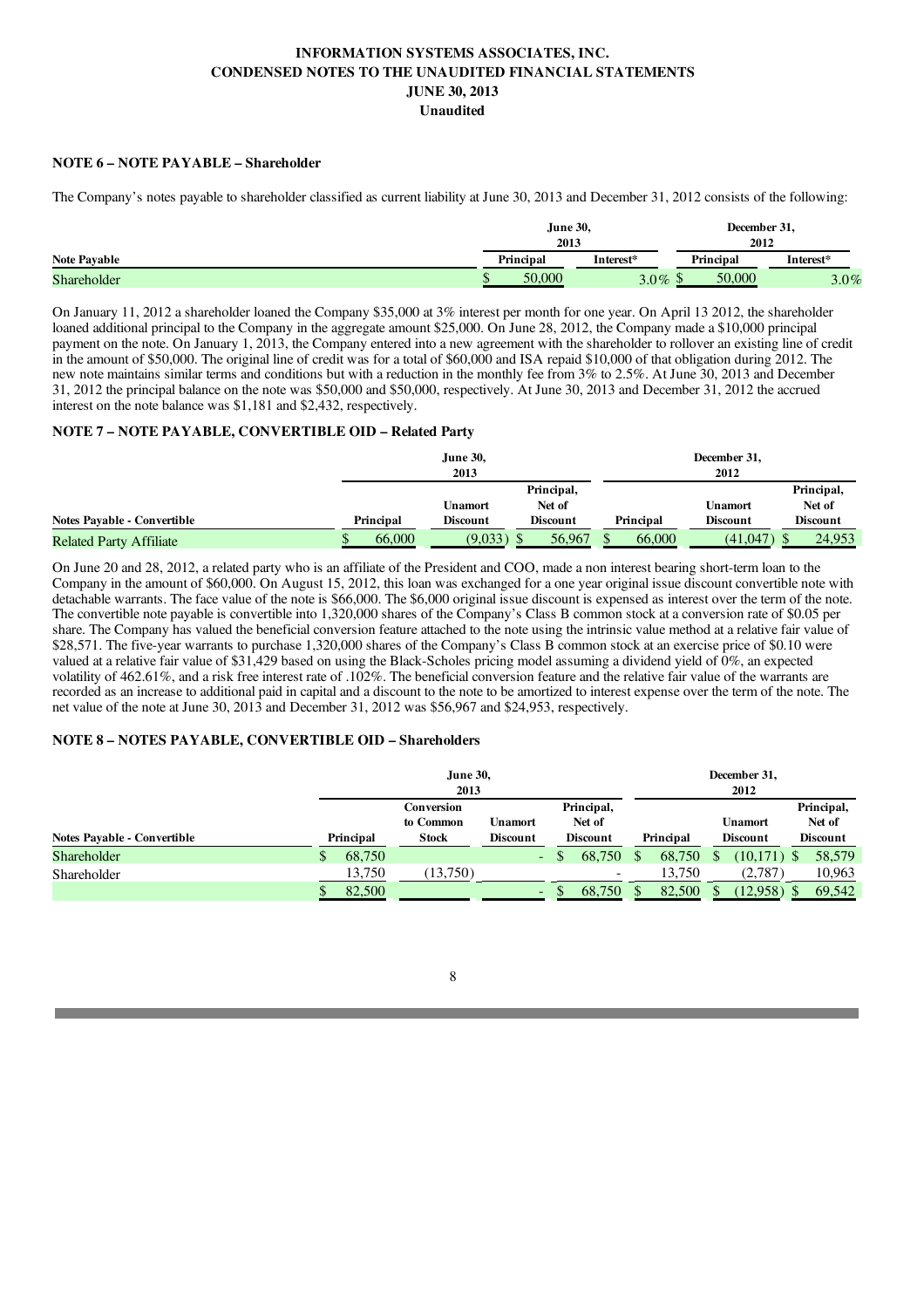On February 24, 2012, the Company received \$62,500 from a shareholder in exchange for a one year original issue discount convertible note with detachable warrants. The face value of the note is \$68,750. The \$6,250 original issue discount is recorded as debt discount and expensed as interest over the term of the note. The convertible note payable is convertible into 4,125,000 shares of the Company's Class A common stock at a conversion rate of \$0.017 per share. The Company has valued the beneficial conversion feature attached to the note using the intrinsic value method at \$24,606. The five-year warrants to purchase 3,750,000 shares of the Company's Class A common stock at an exercise price of \$0.033 were valued at a relative fair value of \$37,894 based on using the Black-Scholes pricing model assuming a dividend yield of 0%, an expected volatility of 462.61%, and a risk free interest rate of .89%. The beneficial conversion feature and the relative fair value of the warrants are recorded as an increase to additional paid in capital and a discount to the note. On February 24, 2013, this note became due and payable. ISA is technically in default though no written notice has been received from the shareholder. The Company is in discussions with the shareholder regarding either converting the note or extending it for further periods. As of the date of this report discussions continue. The net value of the note at June 30, 2013 and December 31, 2012 was \$68,750 and \$58,579 respectively.

On May 11, 2012, the Company received an additional investment of \$12,500 from a shareholder in exchange for a one year original issue discount convertible note with detachable warrants. The face value of the note is \$13,750. The \$1,250 original issue discount is expensed as interest over the term of the note. The convertible note payable is convertible into 825,000 shares of the Company's Class A common stock at a conversion rate of \$0.017 per share. The Company has valued the beneficial conversion feature attached to the note using the intrinsic value method at \$1,545. The five-year warrants to purchase 825,000 shares of the Company's Class A common stock at an exercise price of \$0.033 were valued at the relative fair value of \$4,970 based on using the Black-Scholes pricing model assuming a dividend yield of 0%, an expected volatility of 462.61%, and a risk free interest rate of .096%. The beneficial conversion feature and the relative fair value of the warrants are recorded as an increase to additional paid in capital and a discount to the note. On May 11, 2013, the shareholder verbally requested to convert the note into 825,000 shares common stock. At the date of this report, the Company had not received the executed conversion documents and therefore has recorded the 825,000 shares in 'Common Stock to be Issued' (see Note 16). On May, 10th the Board of Directors adopted the resolution to issue this shareholder 250,000 shares as a condition of this additional investment. The Company originally issued the shareholder 750,000 shares, at \$0.033 per share, for a \$25,000 investment on July 14th, 2011. This investment was recalculated at \$.016 per share resulting in the additional 250,000 shares. These shares were issued on May 23rd, 2013 (see Note 14). The Company recorded an additional expense of \$1,833 related to the share issuance based on the quoted share price on the grant date of \$0.022.

## NOTE 9 – NOTE PAYABLE – OID – LONG TERM LIABILITY – Shareholder

|                            |           | June 30,        |                 |           | December 31,    |                 |  |
|----------------------------|-----------|-----------------|-----------------|-----------|-----------------|-----------------|--|
|                            |           | 2013            |                 |           | 2012            |                 |  |
|                            |           |                 | Principal,      |           |                 | Principal,      |  |
|                            | Current   | <b>Unamort</b>  | Net of          |           | Unamort         | Net of          |  |
| <b>Notes Pavable - OID</b> | Principal | <b>Discount</b> | <b>Discount</b> | Principal | <b>Discount</b> | <b>Discount</b> |  |
| Shareholder                | 156,332   | (14, 374)       | 141,958         | 165,000   | (21, 134)       | 143,866         |  |

On July 15th, 2011 the Company received \$125,000 from a shareholder in exchange for a one year original issue discount convertible note with detachable warrants. The face value of the note is \$137,500. The \$12,500 original issue discount is recorded as debt discount and expensed as interest over the term of the note. The convertible note payable is convertible into 4,125,000 shares of the Company's Class A common stock at a conversion rate of \$0.033 per share. The Company has valued the beneficial conversion feature attached to the note using the intrinsic value method at \$62,500. The five-year warrants to purchase 3,750,000 shares of the Company's Class A common stock at an exercise price of \$0.033 were valued at the relative fair value of \$62,500 based on using the Black-Scholes pricing model assuming a dividend yield of 0%, an expected volatility of 347.62%, and a risk free interest rate of 1.46%.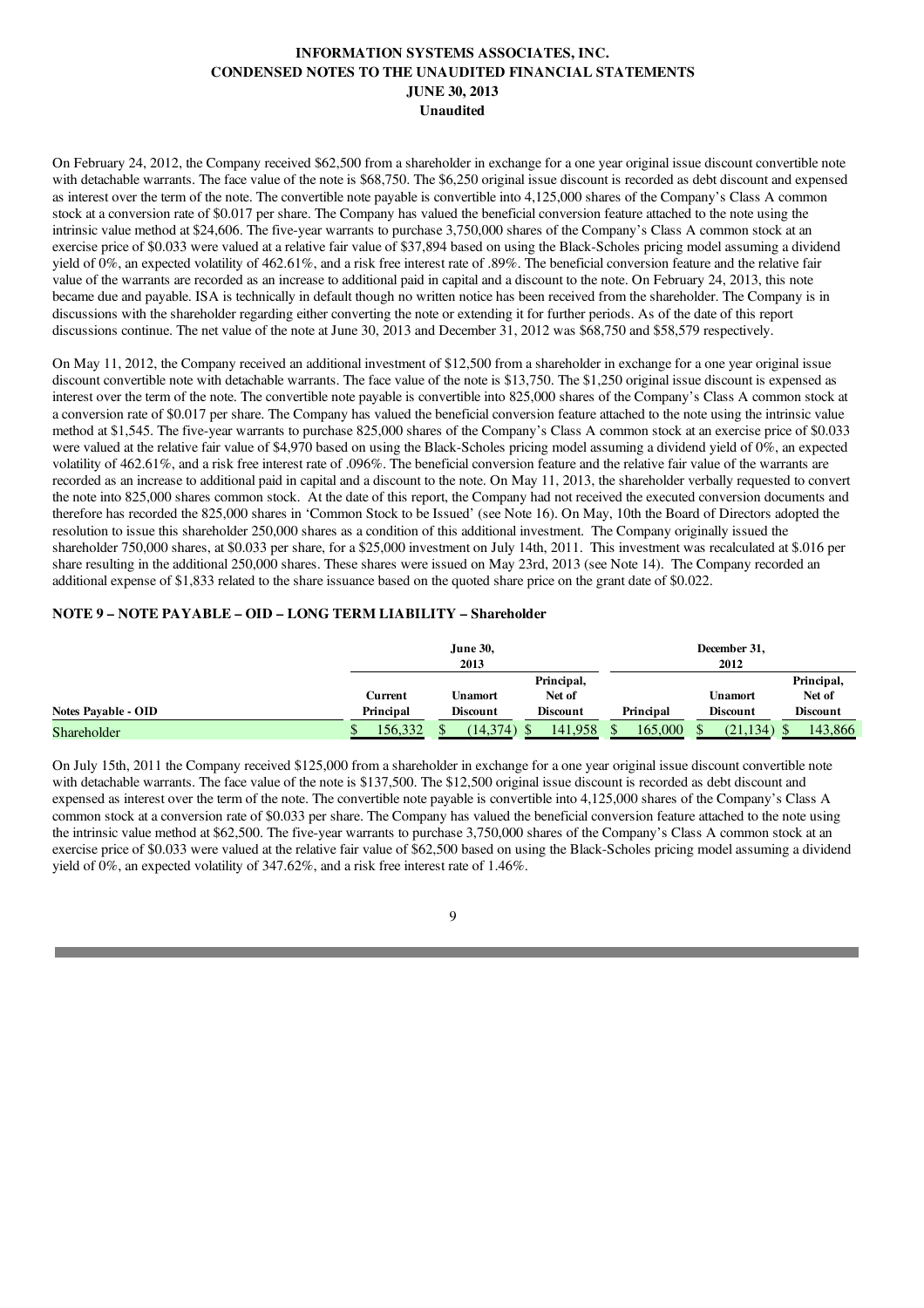The beneficial conversion feature and the relative fair value of the warrants are recorded as an increase to additional paid in capital and a discount to the note. The net liability of \$63,664 was included as a current liability at December 31, 2011. On July 15, 2012, the maturity date, the \$137,500 note was exchanged for a new two year original issue discount secured note. The note is secured by the Company's intellectual property, notably the patent for OSPI. In exchange for the security the investor agreed to waive the conversion rights and cancel the warrants issued with the original note. On February 8, 2013, the Company entered into an Inter-creditor Agreement with Liquid Capital Exchange, Inc. (the Company's factor) and a shareholder who has a \$165,000 original issue discount note dated July 15, 2012, secured by the intellectual property. The Inter-creditor Agreement resolves a definition dispute concerning UCC's filed by both parties to protect their collateral. A part of this agreement calls for the shareholder to receive 5% of all factor advances to the company until such time the shareholder loan is paid in full. Additionally, until the loan is paid, if there is a trigger notice (loan is due or is called), the factor will pay to the shareholder all factor holdback amounts after collection of the related accounts receivable, less any factor fees. The face value of the note is \$165,000. The \$27,500 original issue discount is expensed as interest over the term of the note. The net value of the note at June 30, 2013 and December 31, 2012 was \$141,958 and \$143,866, respectively.

## NOTE 10 – NOTE PAYABLE – THIRD PARTY

On May 7, 2013 a third party loaned the Company \$45,000 at 1.5% interest per month for six months. As of June 30, 2013 and December 31, 2012 the balance on the note was \$45,000 and \$0, respectively. There was -0- accrued interest due as of June 30, 2013 and December 31, 2012.

## NOTE 11 – NOTE PAYABLE – LINE OF CREDIT

The Company has a line of credit with Wells Fargo Bank. The line of credit provides for borrowings up to \$40,000. The balance as of June 30, 2013 and December 31, 2012 was \$34,291 and \$37,028, respectively. The interest rate is the Prime Rate plus 3%. The CEO of the Company is the personal guarantor. The line of credit is due on demand with an expiration date of April 30, 2014.

## NOTE 12 – COMMITMENTS AND CONTINGENCIES

#### Operating lease

On April 25, 2011, the Company entered into a 3 year escalating lease agreement for 1,352 square feet commencing July, 2011. The monthly rental rate is \$1,800, \$1,920 and \$2,040 for the lease years ending July 31, 2012, 2013 and 2014, respectively. The Company incurred \$1,664 in leasehold improvements prior to occupancy and paid a security deposit of \$1,690.

On September 19, 2011, the Company entered into a 1 year sublease for 2,000 square feet in Las Vegas, Nevada. The sublease commenced on October 15, 2011 and requires monthly payments of \$3,000. The security deposit of \$3,000 was expensed during the period ending June 30, 2013.

Rent expense for the six months ending June 30, 2013 and 2012 were \$14,465 and \$15,214, respectively.

| <b>Five Year Minimum Lease Payment Schedule</b> |  |    |        |  |  |
|-------------------------------------------------|--|----|--------|--|--|
| Year                                            |  |    |        |  |  |
| 2013                                            |  | \$ | 11,520 |  |  |
| 2014                                            |  |    | 24,480 |  |  |
| 2015                                            |  |    |        |  |  |
| 2016                                            |  |    |        |  |  |
| 2017                                            |  |    |        |  |  |
| Total                                           |  |    | 36,000 |  |  |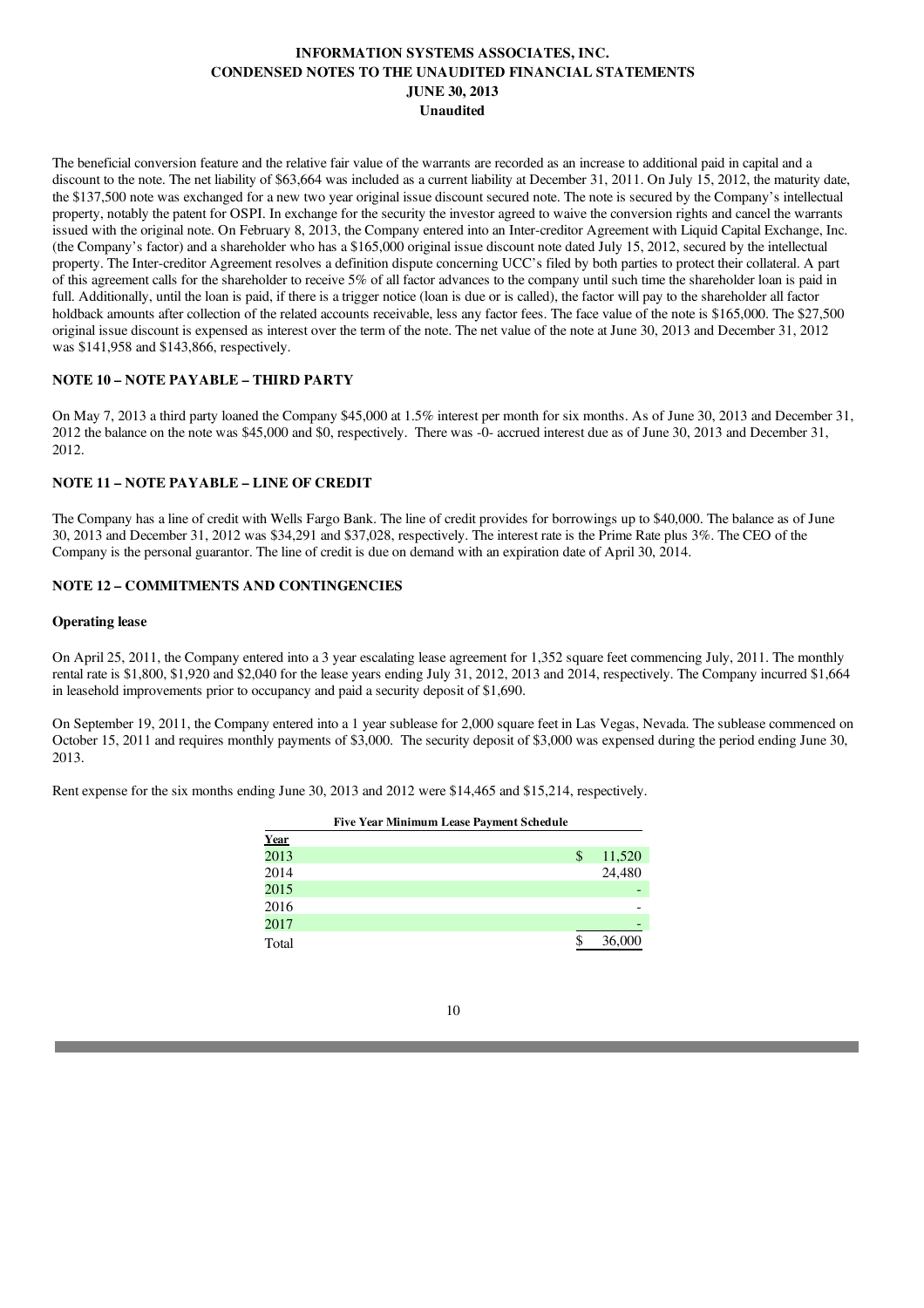## NOTE 13 – RELATED PARTIES

As of June 30, 2013 and December 13, 2012 there were various notes and loans payable to related parties (see Notes 5 and 7).

### NOTE 14 – STOCKHOLDERS' EQUITY

### Common stock issued for 3:1 forward split of Class A Common Stock

On August 1, 2013, the Company issued 42,915,502 shares, of which 38,365,501 relates to June 30, 2013 shares of Common Stock – Class A to non-affiliate shareholders. (see Note 17)

## Common stock issued for the conversion of notes

On May10<sup>th</sup>, 2013 the Board of Directors adopted the resolution to issue a shareholder 250,000 Class A shares as a condition of an additional investment. The Company originally issued the shareholder 750,000 Class A shares, at \$0.033 per share, for a \$25,000 investment on July 14th, 2011. This investment was recalculated at \$0.017 per share resulting in the additional 250,000 shares. These shares were issued on May 23<sup>rd</sup>, 2013. The Company recorded an additional expense of \$1,833 related to the share issuance based on the quoted share price on the grant date of \$0.022.

#### NOTE 15 – STOCK PURCHASE WARRANTS AND OPTIONS

#### Warrants

Following is a summary of warrants for Class A common shares outstanding:

|                                             |               | June 30,<br>2013 |                                             | December 31,<br>2012 |               |                                             |  |
|---------------------------------------------|---------------|------------------|---------------------------------------------|----------------------|---------------|---------------------------------------------|--|
|                                             | <b>Shares</b> |                  | Weighted<br>Avg<br><b>Exercise</b><br>Price | <b>Shares</b>        |               | Weighted<br>Avg<br><b>Exercise</b><br>Price |  |
| Outstanding at beginning of period          | 19,860,000 \$ |                  | .031                                        | 14,700,000           | <sup>\$</sup> | .033                                        |  |
| Granted                                     |               |                  | $\overline{\phantom{a}}$                    | 13,410,000           | -S            | .02                                         |  |
| Exercised                                   |               |                  | $\overline{\phantom{0}}$                    |                      |               |                                             |  |
| Forfeited                                   |               |                  |                                             | 8,250,000            | <sup>\$</sup> | .031                                        |  |
| Expired                                     |               |                  |                                             |                      |               |                                             |  |
| Outstanding at end of period                | 19,860,000 \$ |                  | .031                                        | 19,860,000           | -S            | .031                                        |  |
| Exercisable at end of period                | 19,860,000 \$ |                  | .031                                        | 19,860,000           | -S            | .031                                        |  |
|                                             |               |                  |                                             |                      |               |                                             |  |
| Weighted average grant date fair value      |               | $\mathbb{S}$     | .016                                        |                      | \$            | .016                                        |  |
| Weighted average remaining contractual term |               |                  | 3.27                                        |                      |               | 3.77                                        |  |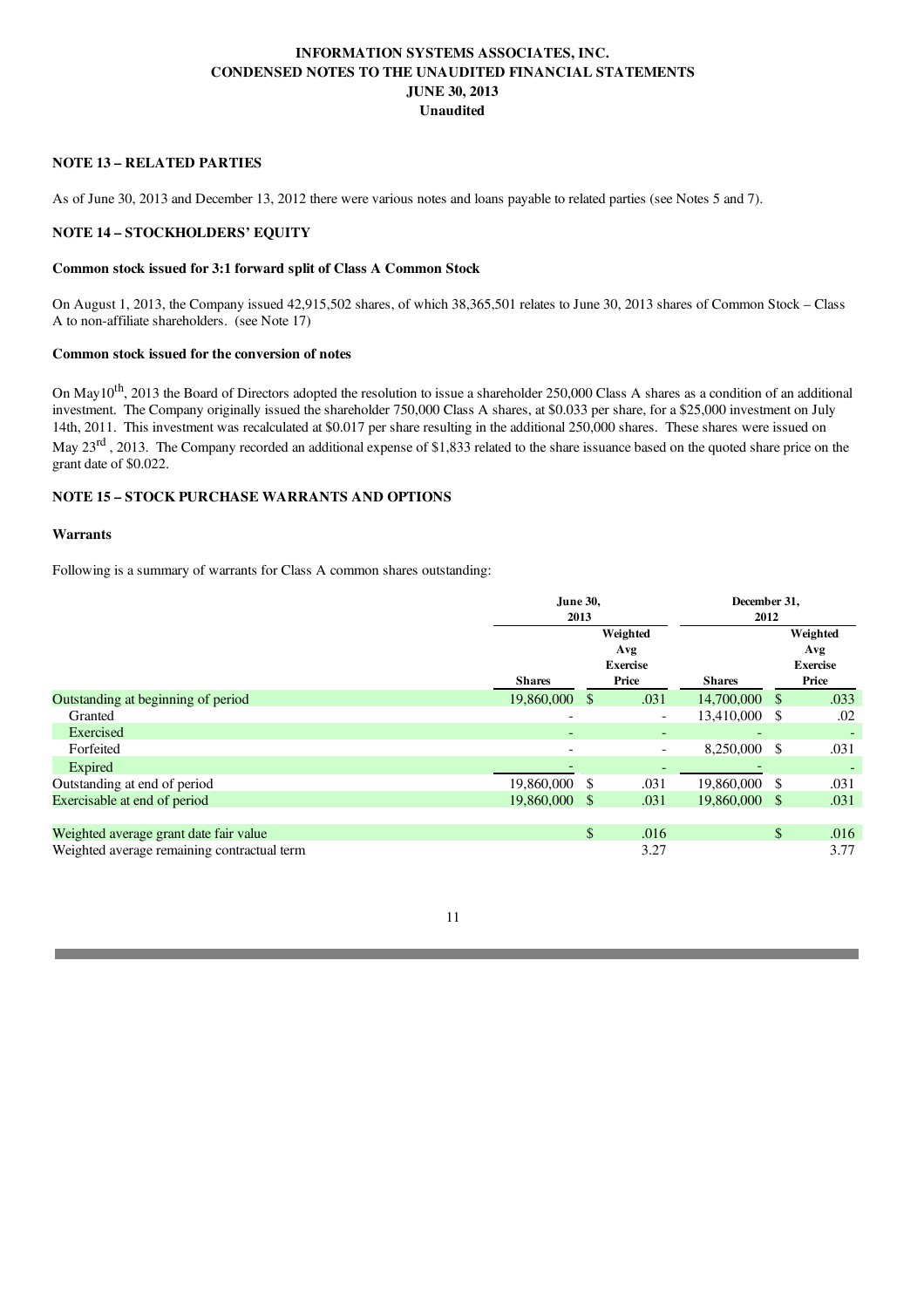#### **Options**

Following is a summary of options for Class B common stock outstanding:

|                                             |                          | June 30,<br>2013 |                                             | December 31,<br>2012     |      |                                             |  |
|---------------------------------------------|--------------------------|------------------|---------------------------------------------|--------------------------|------|---------------------------------------------|--|
|                                             | <b>Shares</b>            |                  | Weighted<br>Avg<br><b>Exercise</b><br>Price | <b>Shares</b>            |      | Weighted<br>Avg<br><b>Exercise</b><br>Price |  |
| Outstanding at beginning of period          | 350,000 \$               |                  | 0.035                                       | $\overline{\phantom{0}}$ |      |                                             |  |
| Granted                                     | 650,000                  | -S               | 0.020                                       | 350,000                  | -S   | 0.035                                       |  |
| Exercised                                   | $\overline{\phantom{0}}$ |                  | $-$                                         | $\overline{\phantom{a}}$ |      |                                             |  |
| Forfeited                                   |                          |                  |                                             | $\qquad \qquad$          |      |                                             |  |
| Expired                                     |                          |                  |                                             |                          |      |                                             |  |
| Outstanding at end of period                | 1,000,000                | -S               | 0.030                                       | 350,000                  | -S   | 0.035                                       |  |
| Exercisable at end of period                | $100,000$ \$             |                  | 0.035                                       | 100,000                  | - \$ | 0.035                                       |  |
|                                             |                          |                  |                                             |                          |      |                                             |  |
| Weighted average grant date fair value      |                          | \$               | 0.03                                        |                          | \$   | 0.04                                        |  |
| Weighted average remaining contractual term |                          |                  | 4.36                                        |                          |      | 4.59                                        |  |

On January 1, 2013 the Company granted options to purchase 650,000 shares of Class B common stock to its independent directors. The options have an exercise price of \$0.02 per share, a five-year term, vest on January 1, 2014¸ and are subject to continuing service as a director. The options were valued using the Black-Scholes model using a volatility of 508.21%, an expected term of 5 years and an interest rate of 0.76%. The options are valued at \$14,500 and will be recognized as expense over the requisite service period. Total stock option expense for the six months ended June 30, 2013 was \$8167.

## NOTE 16 – COMMON STOCK TO BE ISSUED

On May 11, 2012, the Company received an additional investment of \$12,500 from a shareholder in exchange for a one year original issue discount convertible note with detachable warrants. The face value of the note is \$13,750. The \$1,250 original issue discount is expensed as interest over the term of the note. The convertible note payable is convertible into 825,000 shares of the Company's Class A common stock at a conversion rate of \$0.017 per share. The Company has valued the beneficial conversion feature attached to the note using the intrinsic value method at \$1,545. The five-year warrants to purchase 825,000 shares of the Company's Class A common stock at an exercise price of \$0.033 were valued at the relative fair value of \$4,970 based on using the Black-Scholes pricing model assuming a dividend yield of 0%, an expected volatility of 462.61%, and a risk free interest rate of .096%. The beneficial conversion feature and the relative fair value of the warrants are recorded as an increase to additional paid in capital and a discount to the note. On May 11, 2013, the shareholder verbally requested to convert the note into 825,000 shares Class A common stock. At the date of this report, the Company had not received the executed conversion documents and therefore has recorded the 825,000 shares in 'Common Stock to be Issued'.

## NOTE 17 – RECAPITALIZATION

The Company has affected a recapitalization by splitting the common stock into two classes – Class A common stock to be held by all shareholders except for those parties who may be deemed to be affiliates, namely all officers, directors and holders of more than 10% of the outstanding shares and Class B shareholders who are the presumed affiliates. The only difference between Class A and Class B is that Class A shareholders will no longer have voting rights while Class B shareholders retain voting rights. Each share of Class B Stock shall be convertible into one share of Class A Stock at the option of the holder beginning 90 days after the date this Second Amendment has been filed with the Florida Secretary of State.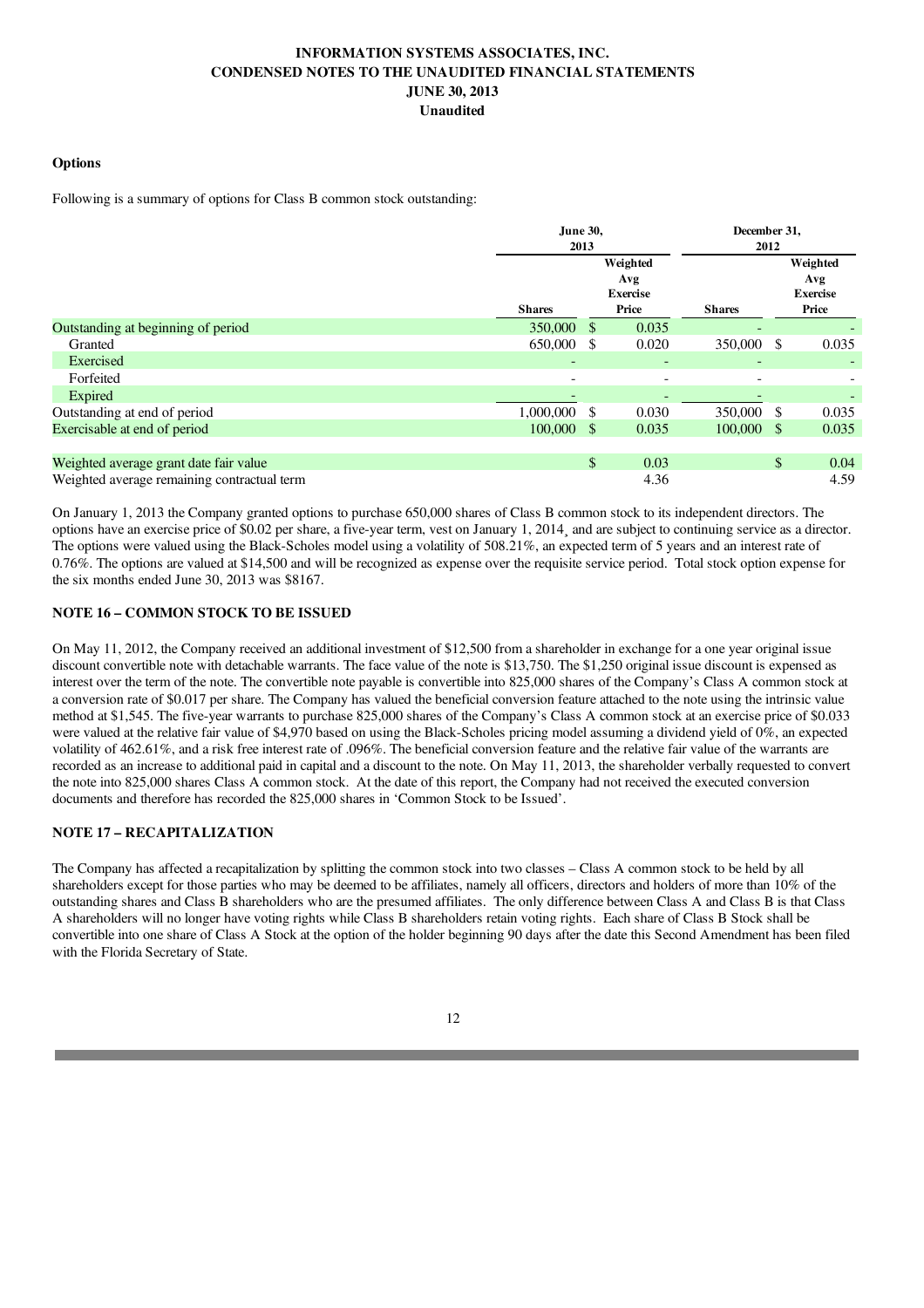On August 1<sup>st</sup>, 2013 the Company filed the Second Articles of Amendment (the "Second Amendment") creating the two classes, and also declared a two-for-one stock dividend to holders of Class A common stock of record on August 1, 2013 (the "Record Date"). Shareholders that held one share of common stock on the Record Date, now own three shares. No dividend was declared for holders of what is now Class B common stock. The stock dividend was approved by the Board of Directors, and not the shareholders, as way of thanking the Company's shareholders for their patience and rewarding them for giving management additional time to establish a path to profitability.

All future dividends and distributions will be shared without regard to the creation of classes. The recapitalization occurred by the written consent of holders of more than the majority of our outstanding shares, based upon the recommendation of the Board of Directors. Following obtaining that consent, on August 1, 2013, the Company filed the Second Amendment with the Florida Secretary of State, creating the two classes and also increasing the number of authorized shares to 450,000,000 shares of Class A common stock, 50,000,000 of Class B common stock and reducing the number of shares of preferred stock to 1,000,000 shares. The Company increased the number of authorized shares of capital stock in order to accommodate the dividend described in the above paragraph and also permit the Company to have the ability to raise additional funds in order to support our future growth and fund our operations.

During the afternoon of August 7, 2013, the Financial Industry Regulatory Authority ("FINRA"), which regulates broker-dealers but not the Company, raised an issue as to the reclassification. The Company is staying implementation of the reclassification and dividend (discussed below) pending resolution of this matter with FINRA.

This change in capital structure was recorded retroactive in the accompanying Financial Statements for all periods presented. The following table summarizes the recapitalization:

|                                | Recapitalization<br><b>August 1, 2013</b> |                   |              |               |  |
|--------------------------------|-------------------------------------------|-------------------|--------------|---------------|--|
|                                | <b>Before</b><br>After                    |                   |              |               |  |
|                                | Par                                       | <b>Authorized</b> | Par          | Authorized    |  |
|                                | Value                                     | <b>Shares</b>     | <b>Value</b> | <b>Shares</b> |  |
| <b>Authorized Shares</b>       |                                           |                   |              |               |  |
| Preferred stock                | .001                                      | 2,000,000         | .001         | 1,000,000     |  |
| <b>Common Stock</b>            | .001                                      | 50,000,000        | .001         |               |  |
| Common Stock - Class A         | .001                                      |                   | .001         | 450,000,000   |  |
| Common Stock - Class B         | .001                                      |                   | .001         | 50,000,000    |  |
| <b>Total Authorized Shares</b> |                                           | 52,000,000        |              | 501,000,000   |  |
| <b>Issued and Outstanding</b>  |                                           |                   |              |               |  |
| Preferred stock                | .001                                      |                   | .001         |               |  |
| Common Stock                   | .001                                      | 32,957,751        | .001         |               |  |
| Common Stock - Class A         | .001                                      |                   | .001         | 64, 373, 253  |  |
| Common Stock - Class B         | .001                                      |                   | .001         | 11,500,000    |  |
| <b>Total Authorized Shares</b> |                                           | 32,957,751        |              | 75,873,253    |  |

### NOTE 18 – SUBSEQUENT EVENT

On July 17<sup>th</sup>, 2013 the Company entered into a one-year Consulting Agreement with Abacus Securities, an International Business Consulting Corporation in exchange for 6,000,000 shares Common Stock – Class A giving the effect of the two-for-one stock dividend to holders of record as of August 1, 2013.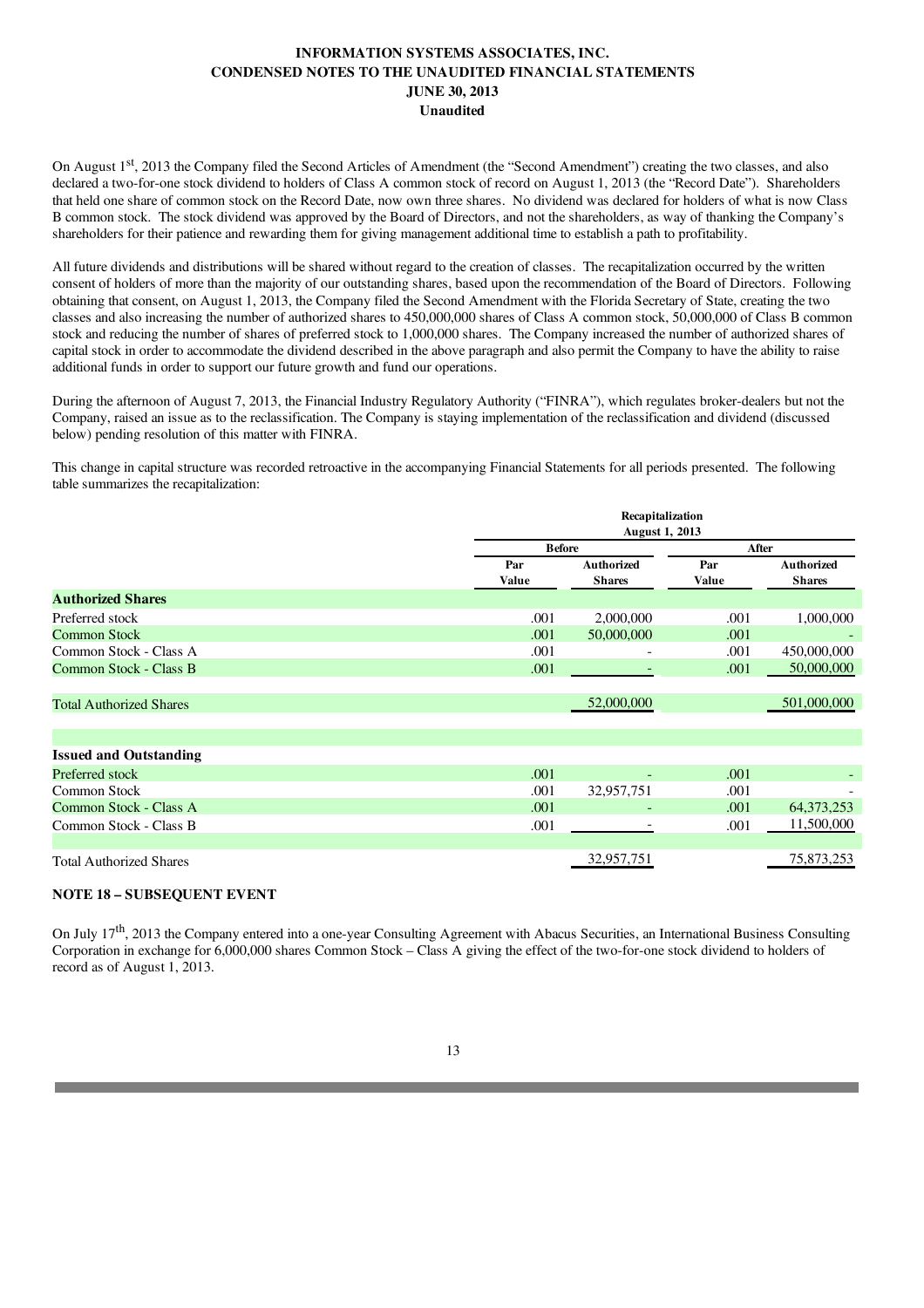## ITEM 2. MANAGEMENT'S DISCUSSION AND ANALYSIS OF FINANCIAL CONDITION AND RESULTS OF **OPERATIONS**

### OUR COMPANY

We were incorporated in Florida in 1994 to engage in the business of developing software for the financial and asset management industries. We are currently engaged and plan to continue in the sale of asset management software for corporate information technology data centers and networks. ISA is a "solution provider" positioned to develop and deliver comprehensive asset management systems large data center assets.

We deliver turnkey software and service solutions that give large corporations control of their IT assets. Our mobile asset solution addresses data center equipment inventory, space utilization, power and connectivity management. In conjunction with our data center asset management solutions, ISA also offers state of the art asset data collection and audit services focusing on the enterprise IT infrastructure. The data collection and audit services are based on our solution OSPI® which provides mobile data center asset management on a handheld device. It dramatically reduces the time and effort spent managing changes to the data center or performing asset inventories while greatly improving the accuracy of asset management data. It is the only mobile asset management system purposely built for use in the data center. It puts a full mobile solution within the data center manager's control, allowing data to be managed while in the data center at the time and place changes occur.

### RESULTS OF OPERATIONS

The following discussion should be read in conjunction with the unaudited financial statements included in this report.

#### For the Three months ended June 30, 2013 compared to June 30, 2012

#### **Revenues**

Revenues were \$223,018 and \$158,109 for the three months ended June 30, 2013 and 2012, respectively. The revenues increase for 2013 is primarily due to an increase in professional services revenue and customer service revenue \$51,395 and \$14,131 respectively.

### Cost of Revenues

Costs of revenues were \$100,242 and \$77,804 for the three months ended June 30, 2013 and 2012, respectively. The increase in 2013 cost of sales is due to an increase in professional services cost, software licensing costs, and customer services cost of \$20,366, \$1,278, and \$795 respectfully.

#### **Operating Expenses**

Operating expenses for the three months ended June 30, 2013 and 2012 were \$244,819 and \$205,660, respectfully. The increase in operating expenses primarily resulted from an increase in marketing and investor relations expense.

#### Loss before other Income (Expense)

The loss from operations for the three months ended, June 30, 2013 and 2012 was \$122,043 and \$125,355, respectfully. The variances reported above in Revenue, Cost of Sales and Operating Expenses explain the difference.

#### Other Income (Expense)

### *Interest Expense*

Interest expense for the three months ended June 30, 2013 and 2012 was \$40,236 and \$55,939 respectfully. The decrease in interest expense primarily resulted from decrease of amortization of interest expense associated with original issue discount notes, the beneficial conversion feature and warrants issued associated with our convertible notes.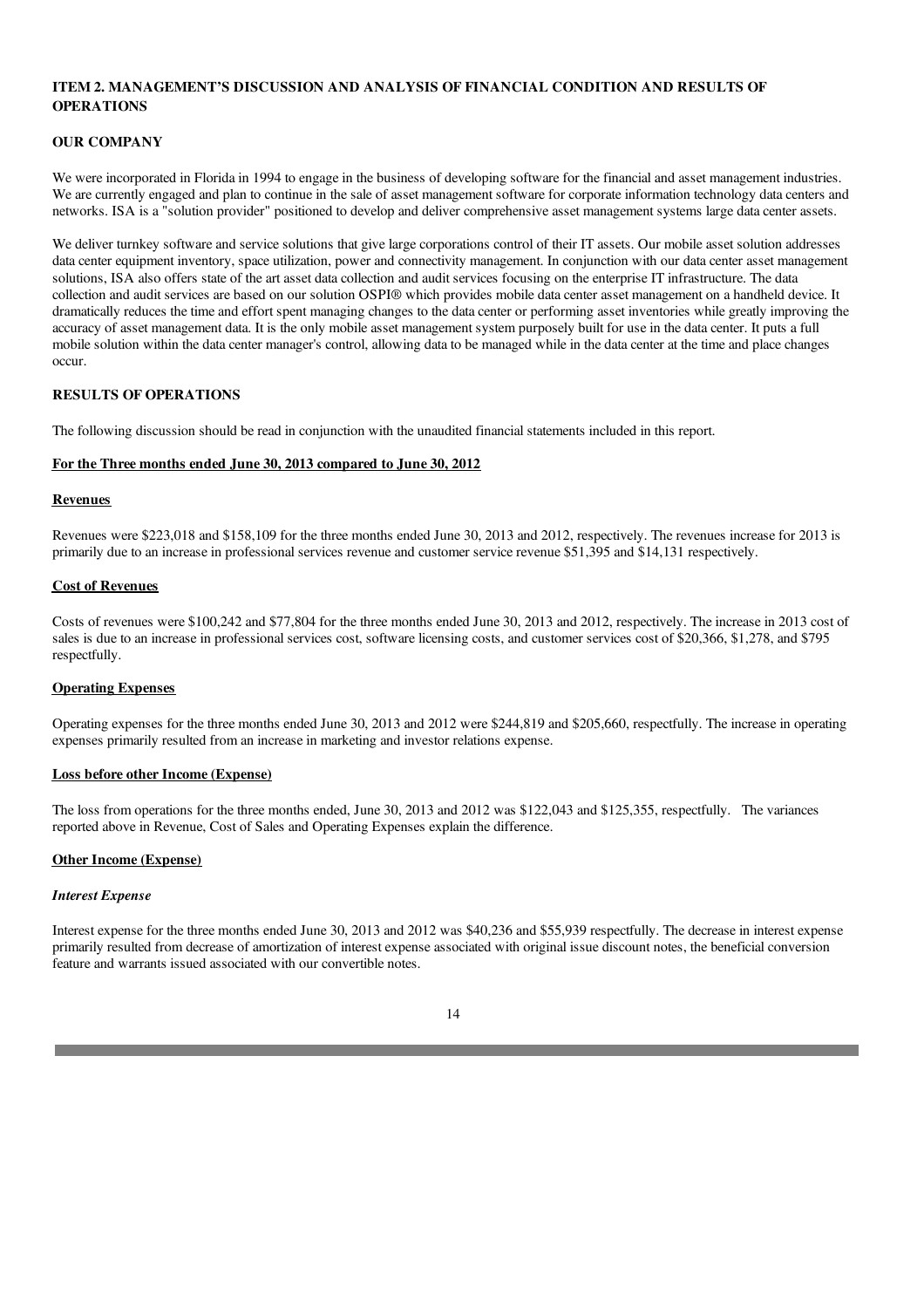#### *Factor Fees*

Factoring fees for the three months ending June 30, 2013 and 2012 were \$6,895 and \$5,180, respectfully. The \$1,715 increase was due to an increase in the number of invoices factored.

#### Net Loss

Net loss for the three month period ended June 30, 2013 and 2012 was \$161,746 and \$186,474, respectfully. The approximate \$25,000 reduction in net loss was primarily due to the decrease in the amount of debt discount amortized on convertible note payable borrowing. Net loss per common share was \$0.01 and \$0.01 for the period ended June 30, 2013 and 2012, respectively. Weighted average common shares outstanding for the three month period ended June 30, 2013 and 2012 were 68,937,140 shares and 68,798,251 shares, respectively.

#### For the six months ended June 30, 2013 compared to June 30, 2012

#### **Revenues**

Revenues were \$430,077 and \$233,704 for the six months ended June 30, 2013 and 2012, respectively. The revenues increase for 2013 due to an increase in professional services revenue, software licensing revenue and customer service revenue by \$111,915, \$60,472, and \$23,985 respectively.

#### Cost of Revenues

Costs of revenues were \$198,778 and \$122,912 for the six months ended June 30, 2013 and 2012, respectively. The increase in 2013 cost of sales is primarily due to an increase in professional services cost, software licensing cost, and customer services cost of \$73,737, \$893, and \$1,237, respectively.

#### Operating Expenses

Operating expenses for the six months ended June 30, 2013 and 2012 were \$454,525 and \$428,070 respectfully. The increase in operating expenses resulted primarily from an increase in general and administrative expenses, salary and benefits and professional fees of \$12,322, \$10,414 and \$3,719, respectfully.

#### Loss before other Income (Expense)

We had a loss from operations for the six months ended June 30, 2013 and 2012 of \$223,226 and \$317,278, respectfully. The decrease in the loss resulted primarily from a \$196,373 increase in gross profit.

### Other Income (Expense)

#### *Interest Expense*

Interest expense for the six months ended June 30, 2013 and 2012 was \$84,500 and \$183,221 respectfully. The decrease in interest expense resulted from decrease of amortization of interest expense associated with original issue discount notes, the beneficial conversion feature and warrants issued associated with our convertible notes.

#### Factor Fees

Factoring fees for the six months ending June 30, 2013 and 2012 were \$12,648 and \$8,962, respectfully. The \$3,686 increase was due to an increase in the number of invoices factored.

#### Net Loss

Net loss for the six month period ended June 30, 2013 and 2012 were \$311,145 and \$509,461 respectively. The approximate \$200,000 reduction in net loss was primarily due to the decrease in the amount of debt discount amortized on convertible note payable borrowing and increased revenues. Net loss per common share for the period ended June 30, 2013 and 2012 was \$(.00) and \$(.01), respectively. Weighted average common shares outstanding for the six month period ended June 30, 2013 and 2012 were 68,798,501 shares and 66,802,647 shares, respectively.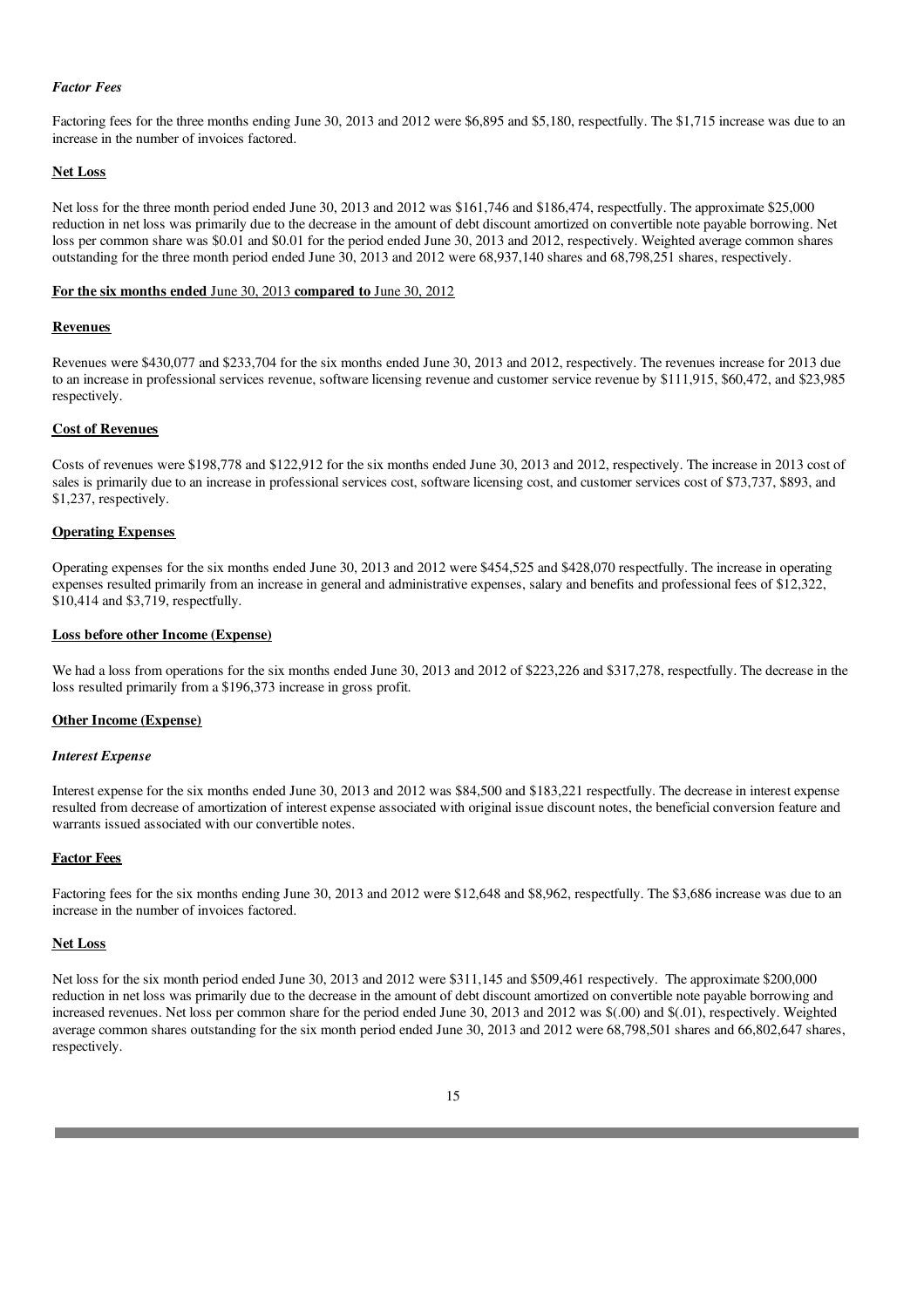## Liquidity and Capital Resources

Cash flows used in operations were \$112,305 for the six month period ending June 30, 2013 and cash flow used in operations was \$272,856 for the six month period ending June 30, 2012.

Cash flows used in operations during the period ended June 30, 2013 were attributable to a net loss of \$311,145 and an increase in accounts receivable of \$149,185, offset by depreciation and amortization expense of \$2,858, amortization of original issue discount, beneficial conversion value and warrant discounts of \$51,732, options issued for services of \$8,167, increase in accounts payable and accrued expenses \$ 227,736, and an increase in deferred revenue of \$19,199.

During the period ended June 30, 2013 and 2012, we experienced no effect from investing activities.

Cash flows provided by financing activities was \$113,935 for the period ended June 30, 2013. These cash flows were provided by net proceeds from related party and shareholder notes of \$59,483, net proceeds from line of credit of \$2,739, and net proceeds from factors, net of repayments of \$29,351, and a repayment of checks written in excess of cash balances of \$3,880.

As of August 14th, we had cash on hand of \$6,453. During 2013 the management has arranged with a related party for working capital up to \$200,000 to finance on-going projects. If we are unable to generate revenues sufficient to support our operations we will require additional debt or equity financing to meet the working capital needs of the Company. Our management is in the process of raising capital but this has been delayed due to inability to correctly price an offering pending the dividend/split and insufficient authorized shares. Management is developing a new investor slide deck with Hayden IR and plans to present this in a series of conference calls over the next several weeks. Also, debt will be repaid from a combination of future cash flows and investment raises via conversions.

## OFF BALANCE SHEET ARRANGEMENTS

We have no-off balance sheet contractual arrangements, as that term is defined in Item 303(a)(4) of Regulation S-K.

### CRITICAL ACCOUNTING POLICIES

Our unaudited financial statements have been prepared in accordance with U.S. generally accepted accounting principles. The preparation of these financial statements requires management to make estimates and judgments. We believe that the determination of the carrying value of our long-lived assets, the valuation allowance of deferred tax assets and valuation of share-based payment compensation are the most critical areas where management's judgments and estimates most affect our reported results. While we believe our estimates are reasonable, misinterpretation of the conditions that affect the valuation of these assets could result in actual results varying from reported results, which are based on our estimates, assumptions and judgments as of the balance sheet date.

### Revenue Recognition

The Company recognizes revenue in accordance with the Securities and Exchange Commission (the "SEC") Staff Accounting Bulletin No. 104, "Revenue Recognition" and Financial Accounting Standards Board (FASB) Accounting Standards Codification (ASC) 985-605-25 which addresses Revenue Recognition for the software industry. The general criteria for revenue recognition under ASC 985-605 for our Company which sells software licenses which do not require any significant modification or customization is that revenue is recognized when persuasive evidence of an arrangement exists, delivery has occurred, the fee is fixed or determinable and collectability is probable.

The Company generates revenue from three sources: (1) professional Services (consulting & auditing); (2) software licensing with optional hardware sales; and (3) customer service (training & maintenance/support).

For sales arrangements that do not involve multiple elements:

(1) Revenues for professional services, which are of short term duration, are recognized when services are completed.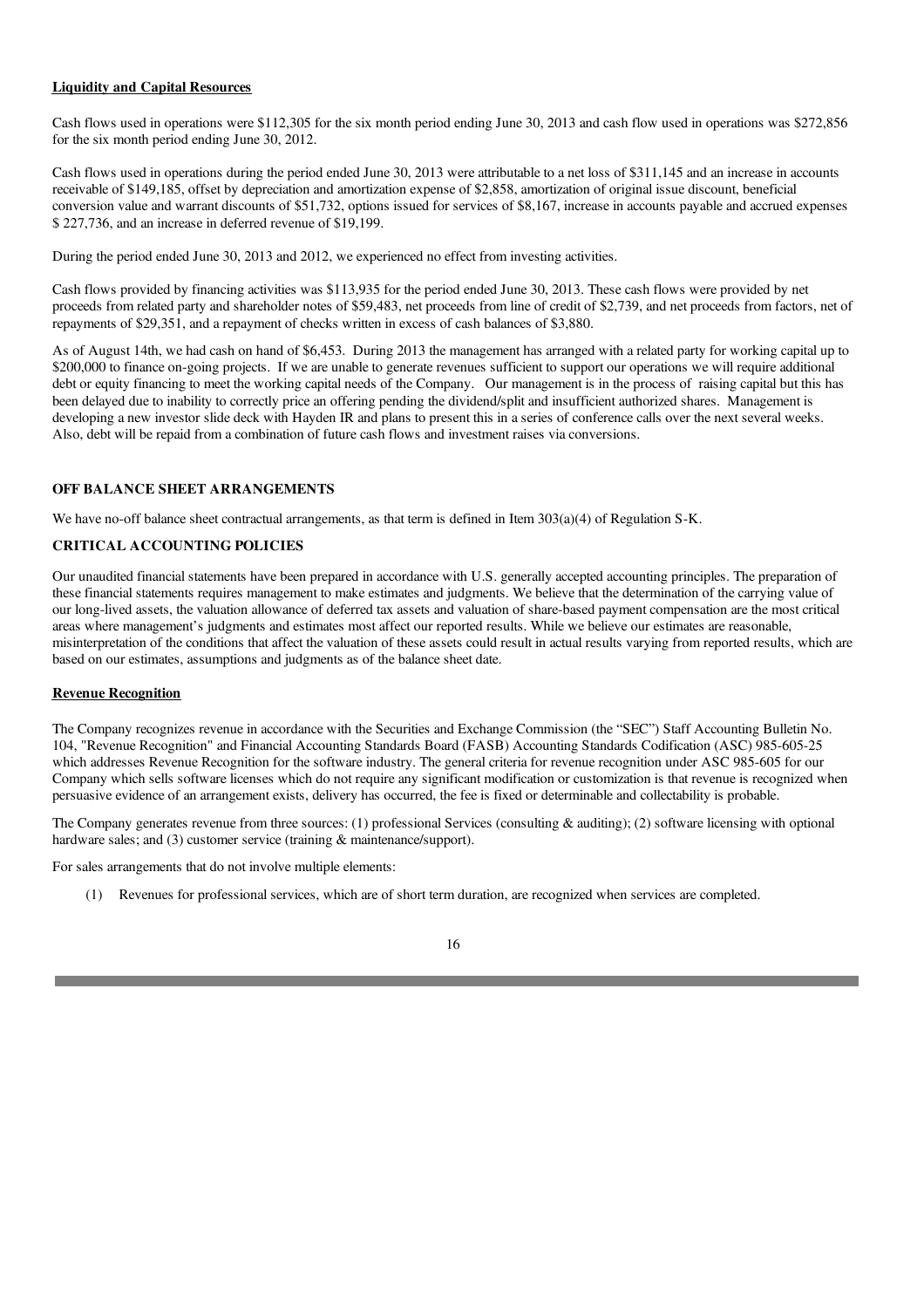- (2) Through the date of this report, software license sales have been one time sales of a perpetual license to use our software product and the customer also has the option to purchase third party manufactured handheld devices from us if they purchase our software license. Accordingly the revenue is recognized upon delivery of the software and delivery of the hardware, as applicable, to the customer.
- (3) Training sales are one time upfront short term training sessions and are recognized after the service has been performed.
- $(4)$ Maintenance/support is an optional product sold to our software license customers under one year contracts. Accordingly, maintenance payments received upfront are deferred and recognized over the contract term.

Arrangements with customers may involve multiple elements of the above sources. Training and maintenance on software products will generally occur after the software product sale while other services may occur before or after the software product sale and may not relate to the software product.

Each element is accounted for separately when each element has value to the customer on a stand-alone basis and there is Company specific objective evidence of selling price of each deliverable. For revenue arrangements with multiple deliverables, the Company allocates the total customer arrangement to the separate units of accounting based on their relative selling prices as determined by the price for the items when sold separately. Once the selling price is allocated, the revenue for each element is recognized using the general and specific criteria under GAAP as discussed above for elements sold in non-multiple element arrangements. A delivered item or items that do not qualify as a separate unit of accounting within the arrangement are combined with the other applicable undelivered items within the arrangement. The allocation of arrangement consideration and the recognition of revenue is then determined for those combined deliverables as a single unit of accounting. The Company sells it various services and software and hardware products at established prices on a standalone basis which provides Company specific objective evidence of selling price for purposes of multiple element relative selling price allocation. All elements in multiple element arrangements with Company customers qualify as separate units of account for revenue recognition purposes.

#### Accounts Receivable and Factoring

Accounts receivable are stated at estimated net realizable value. Accounts receivable are comprised of balances due from customers net of estimated allowances for uncollectible accounts. In determining the collections on the account, historical trends are evaluated and specific customer issues are reviewed to arrive at appropriate allowances.

The Company accounts for the sale of our accounts receivable to a third party in accordance with ASC 860-10-40-5 "Transfers and Servicing". ASC 860-10 requires that several conditions be met in order to present the sale of accounts receivable net of related debt in the asset section of our balance sheet. Even though we have isolated the transferred (sold) assets and we have the legal right to transfer our assets (accounts receivable) we do not meet the third test of effective control since our accounts receivable sales agreement requires us to be liable in the event of default by one of our customers. Because we do not meet all three conditions, we do not qualify for sale treatment and our debt incurred with respect to the sale of our accounts receivable is presented as a liability on our balance sheet.

#### Long-Lived Assets

The Company evaluated the recoverability of its property, equipment, and other assets in accordance with FASB ASC 360 "Property, Plant and Equipment", which requires recognition of impairment of long-lived assets in the event the net book value of such assets exceed the estimated future undiscounted cash flows attributable to such assets or the business to which such intangible assets relate.

#### Software Development Costs

#### Internal Use Software

The Company accounts for costs incurred to develop or purchase computer software for internal use in accordance with FASB ASC 350-40 "Internal-Use Software" or ASC 350-50 "Website Costs". As required by ASC 350-40, the Company capitalizes the costs incurred during the application development stage, which include costs to design the software configuration and interfaces, coding, installation, and testing.

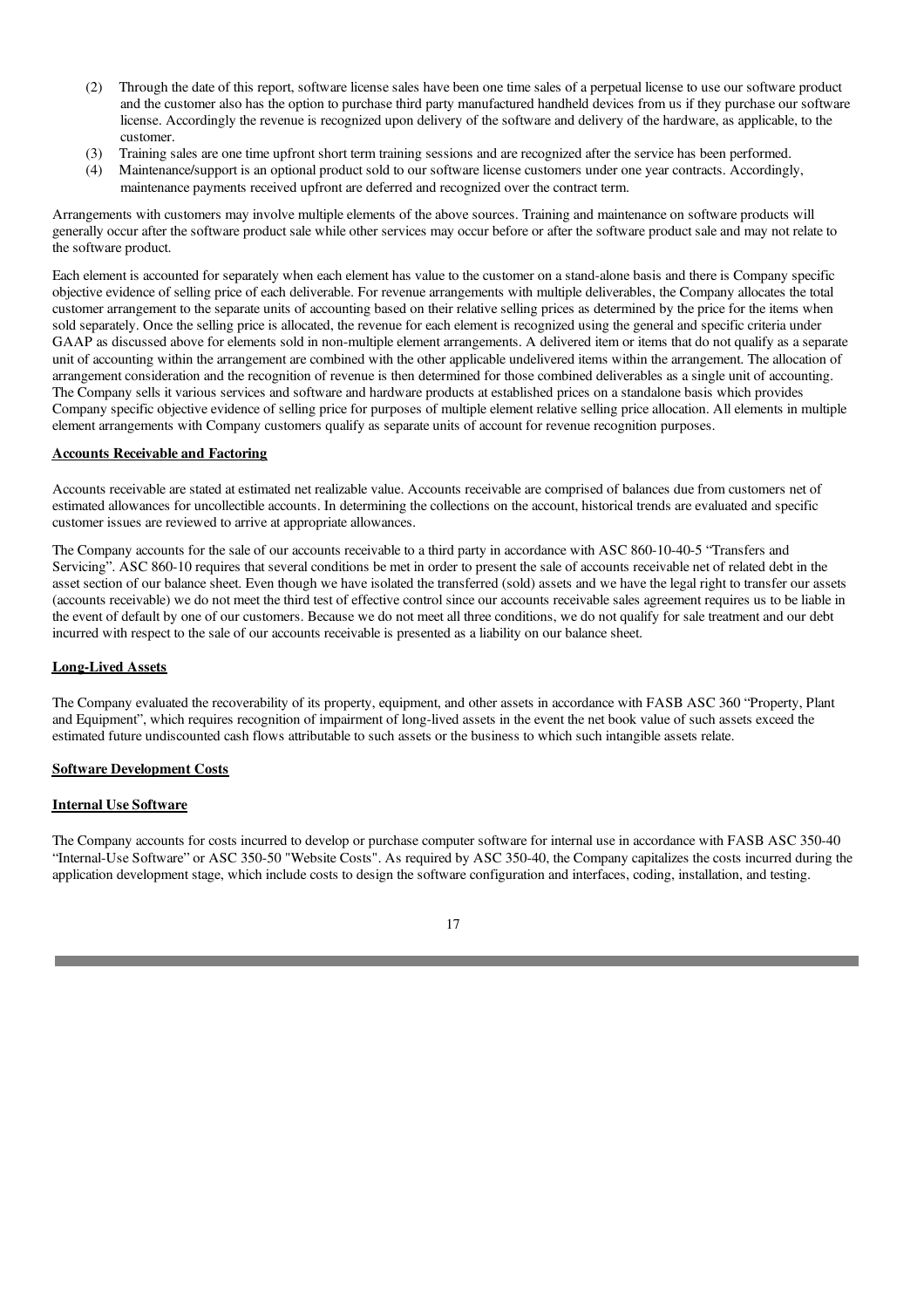Costs incurred during the preliminary project stage along with post-implementation stages of internal use computer software are expensed as incurred. Capitalized development costs are amortized over a period of one to three years. Costs incurred to maintain existing product offerings are expensed as incurred. The capitalization and ongoing assessment of recoverability of development costs requires considerable judgment by management with respect to certain external factors, including, but not limited to, technological and economic feasibility, and estimated economic life.

#### Software to be sold or leased

Costs incurred in connection with the development of software products are accounted for in accordance with the Financial Accounting Standards Board Accounting Standards Codification ("ASC") 985-20 *Costs of Software to Be Sold, Leased or Marketed."* Costs incurred prior to the establishment of technological feasibility are charged to research and development expense. Software development costs are capitalized after a product is determined to be technologically feasible and is in the process of being developed for market and capitalization ceases after the general release of the software. Amortization of capitalized software development costs begins upon initial product shipment. Capitalized software development costs are amortized over the estimated life of the related product using the straight-line method. The Company evaluates its software assets for impairment whenever events or change in circumstances indicate that the carrying amount of such assets may not be recoverable. Recoverability of software assets to be held and used is measured by a comparison of the carrying amount of the asset to the future net undiscounted cash flows expected to be generated by the asset. If such software assets are considered to be impaired, the impairment to be recognized is the excess of the carrying amount over the fair value of the software asset.

Software maintenance costs are charged to expense as incurred. The cost of the software and the related accumulated amortization are removed from the accounts upon retirement of the software with any resulting loss being recorded in operations.

#### Share-Based Compensation

We follow the fair value recognition provisions of ASC 718, "*Compensation – Stock Compensation*". The fair values of share-based payments are estimated on the date of grant using the Black-Scholes option pricing model, based on weighted average assumptions. Expected volatility is based on historical volatility of our common stock. We have elected to use the simplified method described in the Securities and Exchange Commission Staff Accounting Bulletin Topic 14C to estimate the expected term of employee stock options. The risk-free rate is based on the U.S. Treasury yield curve in effect at the time of grant. Compensation expense is recognized on a straight-line basis over the requisite service period of the award.

The assumptions used in calculating the fair value of stock-based awards represent our best estimates, but these estimates involve inherent uncertainties and the application of management judgment. As a result, if factors change and we use different assumptions, our stock-based compensation expense could be materially different in the future.

### Use of Estimates

The preparation of financial statements in conformity with accounting principles generally accepted in the United States of America requires management to make estimates and assumptions that affect the reported amounts of assets and liabilities and disclosures of contingent assets and liabilities at the date of the financial statements and the reported amounts of revenues and expenses during the reporting period. Significant estimates in the accompanying financial statements include the allowance on accounts receivable, valuation of deferred tax assets, valuation of warrants issued with debt, valuation of beneficial conversion features in convertible debt, valuation of stock-based awards, valuation of longlived assets for impairment and the measurement and useful lives of property and equipment. We base our estimates on historical experience and on various other assumptions that we believe are reasonable under the circumstances, the results of which form the basis for making judgments about the carrying values of assets and liabilities that are not readily apparent from other sources. Actual results may differ from these estimates.

#### Recent Issued Accounting Standards

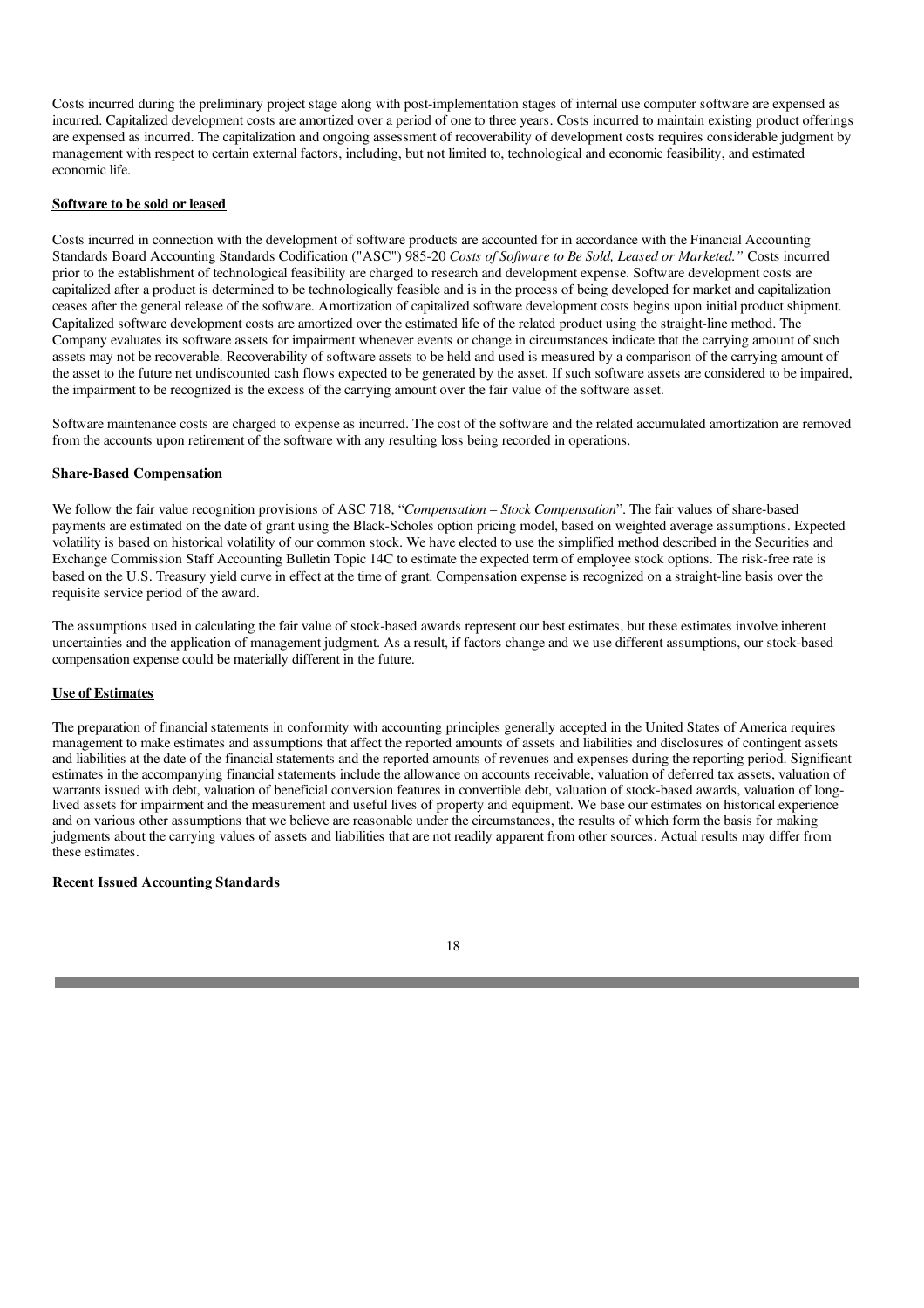We have implemented all new accounting standards that are in effect and that may impact our financial statements and do not believe that there are any other new accounting pronouncements that have been issued that might have a material impact on our financial position or results of operations.

## ITEM 3. QUANTITATIVE AND QUALITATIVE DISCLOSURES ABOUT MARKET RISK

The information to be reported under this item is not required of smaller reporting companies.

### ITEM 4. CONTROLS AND PROCEDURES

## Evaluation of Disclosure Controls and Procedures

Our management carried out an evaluation with the participation of our Principal Executive Officer and Principal Financial Officer, required by Rule 13a-15 of the Securities Exchange Act of 1934 (the "Exchange Act") of the effectiveness of our disclosure controls and procedures as defined in Rule 13a-15(e) under the Exchange Act.

Based on their evaluation, our Principal Executive Officer and Principal Financial Officer concluded that our disclosure controls and procedures were effective as of the end of the period covered by this report to ensure that information required to be disclosed by us in the reports that we file or submit under the Exchange Act is recorded, processed, summarized and reported within the time periods specified in the SEC's rules and forms. Disclosure controls and procedures include, without limitation, controls and procedures designed to ensure that information required to be disclosed by us in our reports that we file or submit under the Exchange Act is accumulated and communicated to our management, including our Principal Executive Officer and Principal Financial Officer, as appropriate to allow timely decisions regarding required disclosure.

#### Changes in Internal Controls Over Financial Reporting

There were no changes in our internal control over financial reporting as defined in Rule 13a-15(f) under the Exchange Act that occurred during the period covered by this report that have materially affected, or are reasonably likely to materially affect, our internal control over financial reporting.

| P.             |
|----------------|
| ë              |
| ۰.<br>۰,<br>۰. |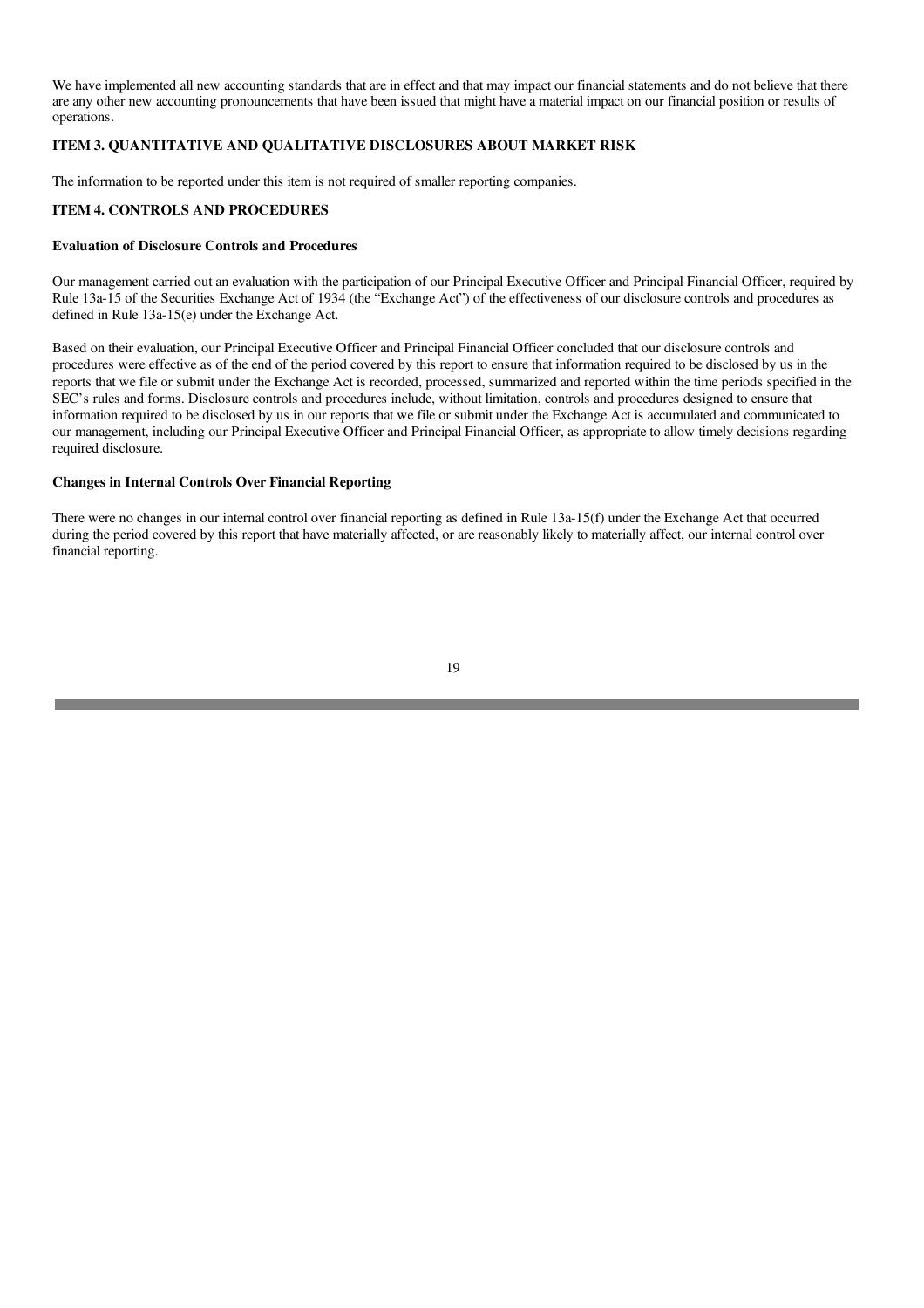#### PART II. OTHER INFORMATION

#### ITEM 1. LEGAL PROCEEDINGS

From time to time, we are a party to, or otherwise involved in, legal proceedings arising in the normal and ordinary course of business. As of the date of this report, we are not aware of any proceeding, threatened or pending, against us which, if determined adversely, would have a material effect on our business, results of operations, cash flows or financial position. There were no material changes during the period of this report to any pending legal proceedings previously reported.

## ITEM 1A. RISK FACTORS

Not applicable to smaller reporting companies.

#### Cautionary Note Regarding Forward-Looking Statements

This report on Form 10-Q contains forward-looking statements involving our liquidity and capital raising efforts. The words "believe," "may," "estimate," "continue," "anticipate," "intend," "should," "plan," "could," "target," "potential," "is likely," "will," "expect" and similar expressions, as they relate to us, are intended to identify forward-looking statements. We have based these forward-looking statements largely on our current expectations and projections about future events and financial trends that we believe may affect our financial condition, results of operations, business strategy and financial needs.

The results anticipated by any or all of these forward-looking statements might not occur. Important factors, uncertainties and risks that may cause actual results to differ materially from these forward-looking statements are contained in the above Risk Factors. We undertake no obligation to publicly update or revise any forward-looking statements, whether as the result of new information, future events or otherwise. For more information regarding some of the ongoing risks and uncertainties of our business, see the Risk Factors and our other filings with the SEC.

## ITEM 2. UNREGISTERED SALES OF EQUITY SECURITIES AND USE OF PROCEEDS

On May10, 2013 the Board of Directors adopted the resolution to issue a shareholder 250,000 Class A shares as a condition of an additional investment. The Company originally issued the shareholder 750,000 Class A shares, at \$0.033 per share, for a \$25,000 investment on July 14th, 2011. This investment was recalculated at \$0.017 per share resulting in the additional 250,000 shares. These shares were issued on May 23, 2013.

## ITEM 3. DEFAULTS UPON SENIOR SECURITIES

None.

#### ITEM 4. MINE SAFETY DISCLOSURES

None.

## ITEM 5. OTHER INFORMATION

None.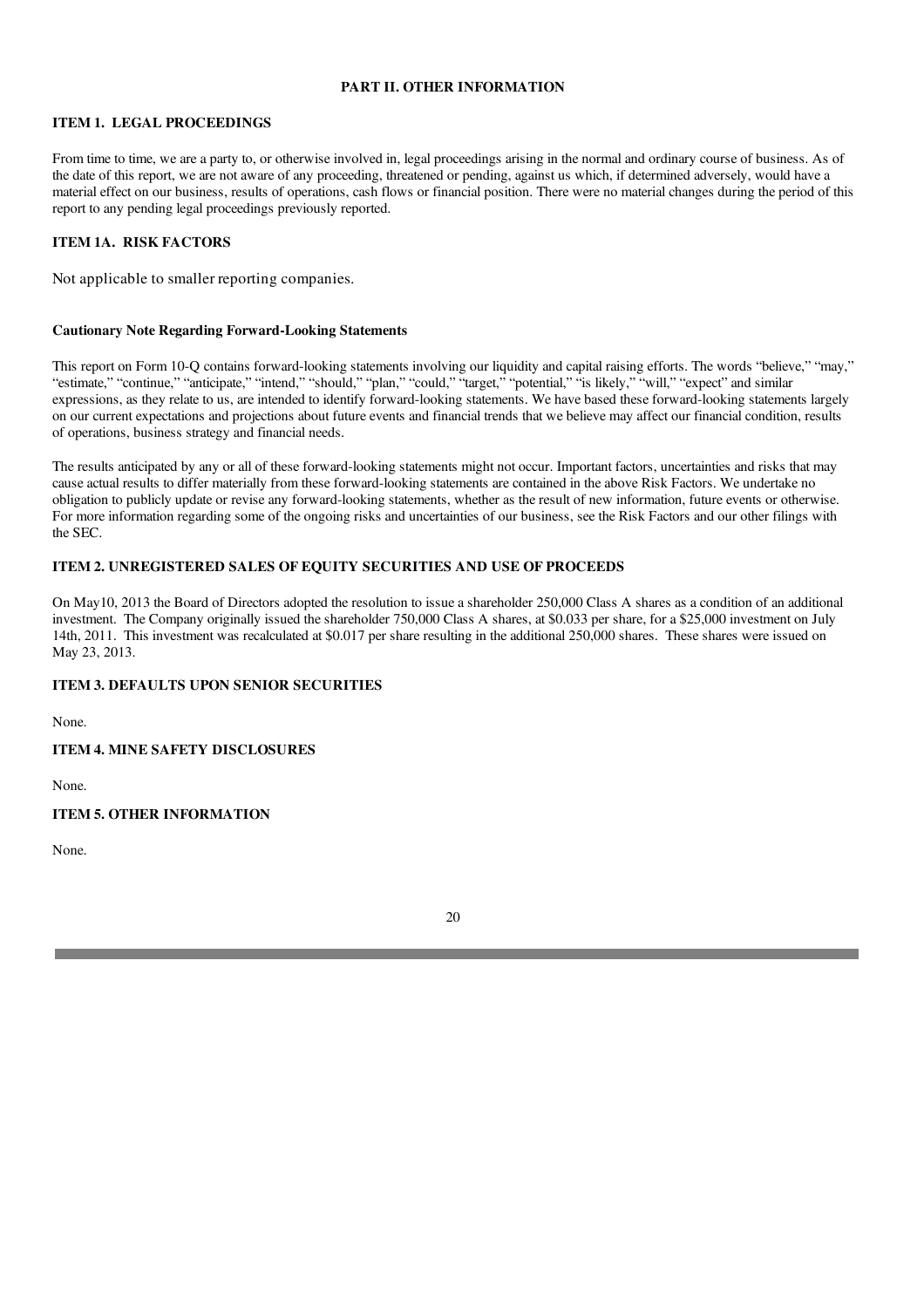## ITEM 6. EXHIBITS

———————

|         |                                                                            |                 |                                  |               | <b>Filed or</b>  |
|---------|----------------------------------------------------------------------------|-----------------|----------------------------------|---------------|------------------|
| Exhibit |                                                                            |                 | <b>Incorporated by Reference</b> |               | <b>Furnished</b> |
| No.     | <b>Exhibit Description</b>                                                 | Form            | Date                             | <b>Number</b> | Herewith         |
|         |                                                                            |                 |                                  |               |                  |
| 3.1     | Articles of Incorporation                                                  | $SB-2$          | 4/7/07                           | 3.1           |                  |
| 3.2     | Articles of Amendment to the Articles of Incorporation                     | $SB-2$          | 4/7/07                           | 3.2           |                  |
| 3.3     | <b>Bylaws</b>                                                              | $SB-2$          | 4/7/07                           | 3.3           |                  |
| 3.4     | Second Amendment to Articles of Incorporation                              |                 |                                  |               | Filed            |
| 10.1    | WSR Consulting Agreement dated September 11, 2009                          | $8-K$           | 10/16/09                         | 10.1          |                  |
| 10.2    | Form of Revolving Line of Credit                                           | 10Q             | 05/15/13                         | 10.2          |                  |
| 10.3    | Form of Note Payable OID                                                   | 10 <sub>O</sub> | 05/15/13                         | 10.3          |                  |
| 10.4    | Form of Option Agreement                                                   | 10Q             | 05/15/13                         | 10.4          |                  |
| 10.5    | Abacus Securities Agreement, dated July 17, 2013                           |                 |                                  |               | Filed            |
| 31.1    | Certification of Principal Executive Officer (302)                         |                 |                                  |               | Filed            |
| 31.2    | Certification of Principal Financial Officer (302)                         |                 |                                  |               |                  |
| 32.1    | Certification of Principal Executive and Principal Financial Officer (906) |                 |                                  |               | Furnished*       |
| 101.INS | <b>XBRL Instance Document</b>                                              |                 |                                  |               | $**$             |
| 101.SCH | <b>XBRL Taxonomy Extension Schema Document</b>                             |                 |                                  |               | **               |
| 101.CAL | XBRL Taxonomy Extension Calculation Linkbase Document                      |                 |                                  |               | $**$             |
| 101.DEF | XBRL Taxonomy Extension Definition Linkbase Document                       |                 |                                  |               | $***$            |
| 101.LAB | XBRL Taxonomy Extension Label Linkbase Document                            |                 |                                  |               | **               |
| 101.PRE | <b>XBRL Taxonomy Extension Presentation Linkbase Document</b>              |                 |                                  |               | $***$            |

\* This exhibit is being furnished rather than filed and shall not be deemed incorporated by reference into any filing, in accordance with Item 601 of Regulation S-K.

\*\* Attached as Exhibit 101 to this report are the Company's financial statements for the quarter ended June 30, 2013 formatted in XBRL (eXtensible Business Reporting Language). The XBRL-related information in Exhibit 101 to this report shall not be deemed "filed" or a part of a registration statement or prospectus for purposes of Sections 11 or 12 of the Securities Act, and is not filed for purposes of Section 18 of the Securities Exchange Act of 1934, or otherwise subject to the liabilities of those sections.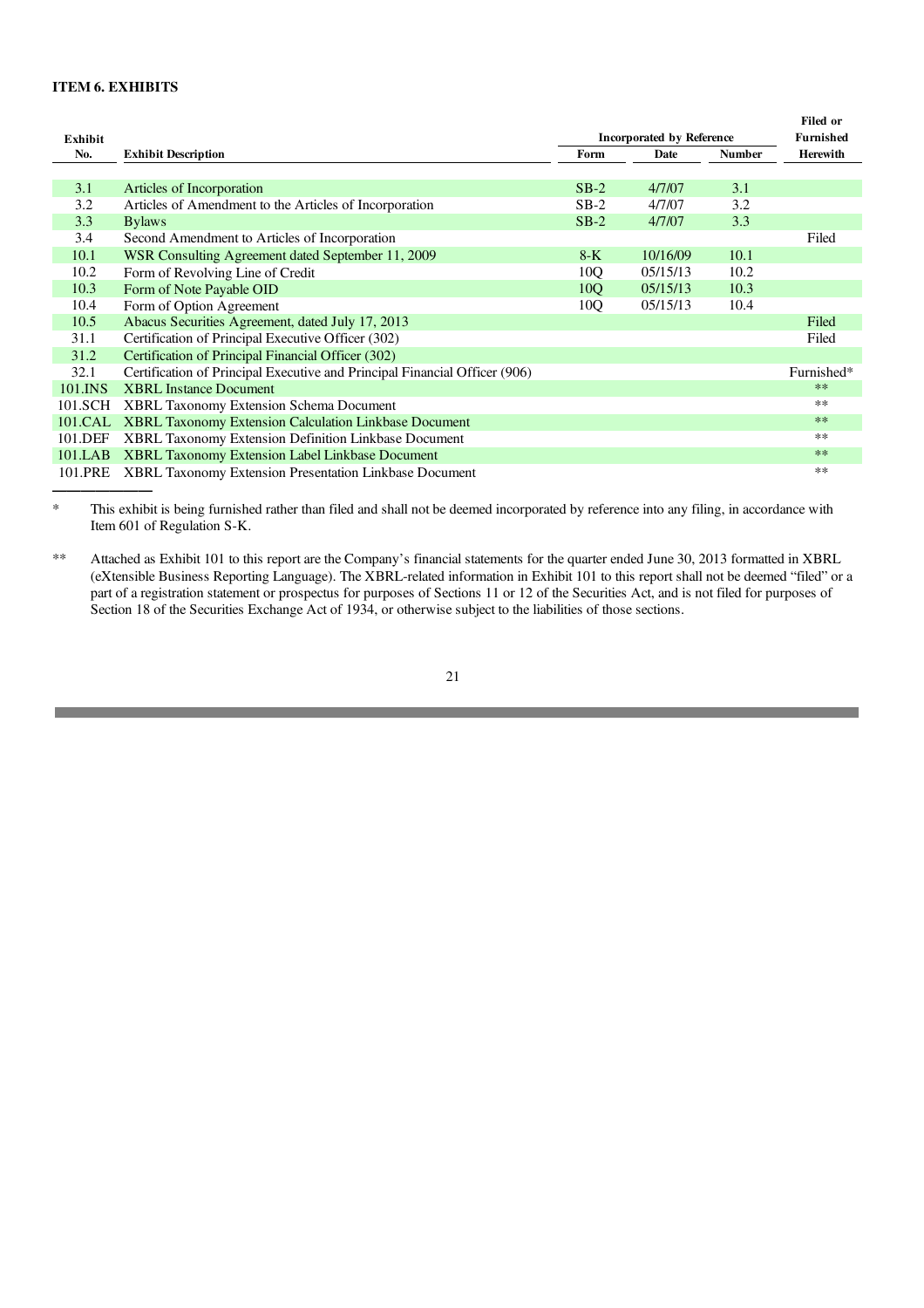### Signatures

Pursuant to the requirements of the Securities Exchange Act of 1934, the registrant has duly caused this report to be signed on its behalf by the undersigned, there unto duly authorized.

## INFORMATION SYSTEMS ASSOCIATES, INC.

Date: August 14, 2013 By: /s/ Joseph P. Coschera

Joseph P. Coschera Chief Executive Officer

Date: August 14, 2013 By: /s/ Jacquelyn B. Bolles Jacquelyn B. Bolles Chief Financial Officer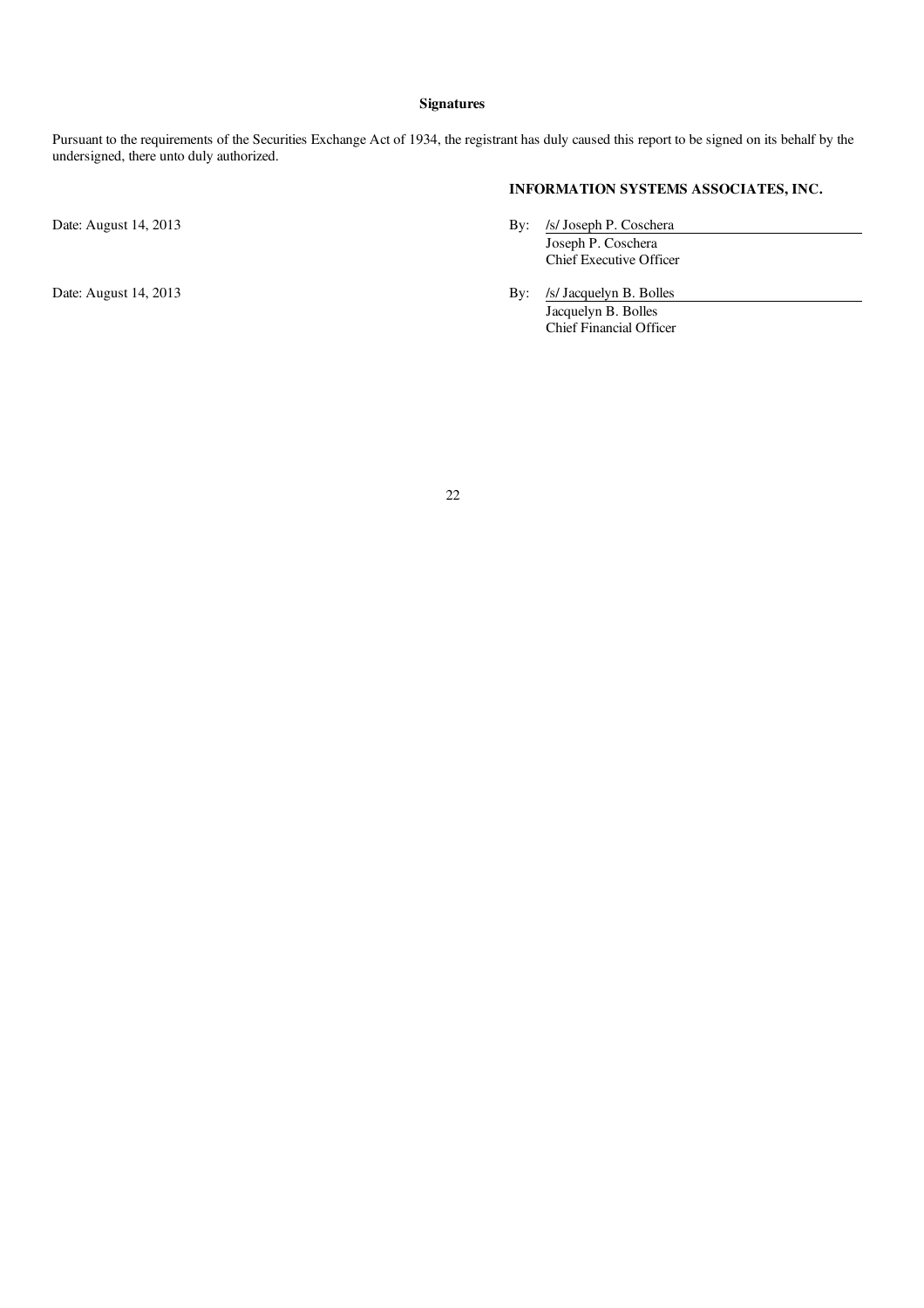# SECOND AMENDMENT TO ARTICLES OF INCORPORATION OF INFORMATION SYSTEMS ASSOCIATES,INC.

Pursuant to the provisions of Sections 607.1003 and 607.1006 of the Florida Business Corporation Act (the "Act"), Information Systems Associates, Inc. (the "Company") adopts this Second Amendment to the Articles of Incorporation (the "Second Amendment") set forth below:

| 1. Name of the Company:          | Information Systems Associates, Inc.                         |
|----------------------------------|--------------------------------------------------------------|
| 2. Principal Address of Company: | 819 S.W. Federal Highway, Suite 206<br>Stuart, Florida 34994 |

The following Amendments to the Company's Articles of Incorporation were adopted by the Board of Directors of the Company on the 10th day of July 2013, and by a majority of the outstanding shares of each class of capital stock entitled to vote on the 22nd day of July 2013 in accordance with and in the manner prescribed by the Act:

3. Article III is hereby amended in its entirety to read:

# **Capital Stock:**

(a) Classes and Number of Shares. The total number of shares of all classes of capital stock that the Company shall have authority to issue is 501,000,000 million shares, consisting of: (i) 450,000,000 shares of Class A Common Stock, par value \$0.001 per share (the "Class A Stock"); (ii) 50,000,000 shares of Class B Common Stock, par value \$0.001 per share (the "Class B Stock"); and, (iii) 1,000,000 shares of Preferred Stock, par value \$0.001 per share (the "Preferred Stock"), each having the rights set forth in this Article III. The authorized number of shares of any class of capital stock may be increased or decreased (but not below the number of sharesthen outstanding) by the affirmative vote of the holders of a majority of the shares of capital stock of the Company entitled to vote on the matter and, except as may otherwise be provided in these Articles of Incorporation asthey may be amended from time-to-time. Except as may be required by a series of Preferred Stock or by applicable law, no separate vote of such class of capital stock, the authorized number of which is to be increased or decreased, shall be necessary to effect such change.

(b) Preferred Stock. The Board of Directors of the Company (the "Board") is hereby authorized, by resolution or resolutions thereof, to provide, out of the unissued shares of Preferred Stock, a series of Preferred Stock and, with respect to each such series, to fix the number of shares constituting such series, and the designation of such series, the voting and other powers(if any) of the shares of such series, and the preferences and any relative, participating, optional or other special rights and any qualifications, limitations or restrictionsthereof, of the shares of such series. The powers, preferences and relative, participating, optional and other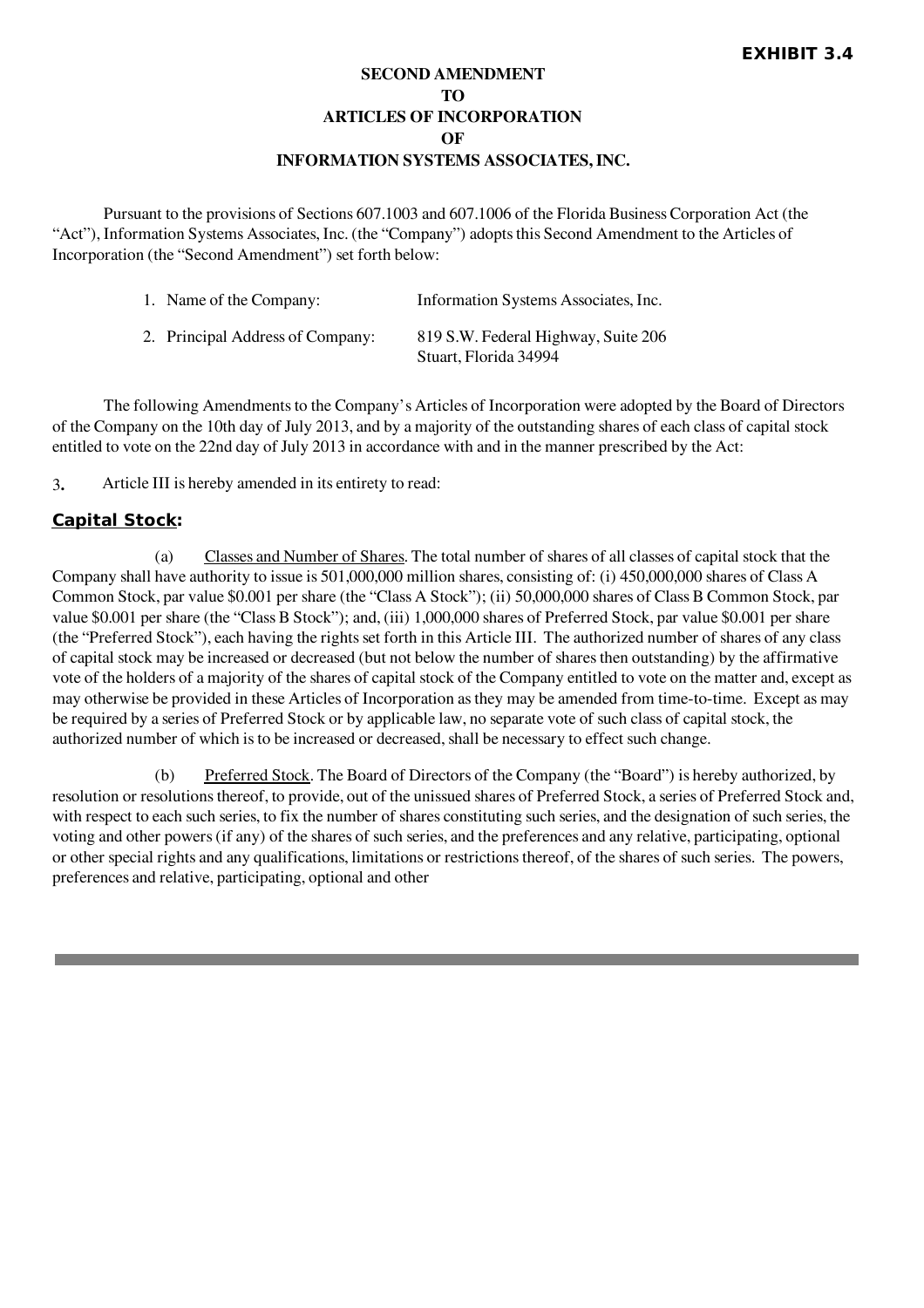special rights of each series of Preferred Stock, and the qualifications, limitations or restrictions thereof, may differ from those of any and all other series of Preferred Stock at any time outstanding.

> (c) Voting.

> > (1) The Class A Stock shall not be entitled to vote, except as may be otherwise required by the Act.

(2) Each holder of Class B Stock shall be entitled to one vote for each share of Class B Stock held of record by such holder on all mattersin which shareholders generally are entitled to vote, except as may be otherwise be provided in these Articles of Incorporation (including any Certificate filed with the Secretary of State of the State of Florida establishing the terms of a series of Preferred Stock) or by the Act.

(3) The holder of any series of Preferred Stock shall be entitled to any voting powers as provided in the Certificate creating such series.

(d) Dividends. Subject to the Act and the rights(if any) of the holders of any outstanding series of Preferred Stock, dividends may be declared and paid on the Class A and Class B Stock at such times and in such amounts as the Board, in its discretion, shall determine. Any dividends payable to the holders of Class A Stock or Class B Stock must also be payable to the holders of the other respective class of common stock on a *pro rata* basis without regard to the fact that these Articles of Incorporation have created separate classes of common stock. In determining the dividend per share, the numerator shall be the amount of cash, other property or capital stock payable to holders of common stock and the denominator shall be the total outstanding shares of Class A Stock and Class B Stock. The foregoing requirement that the holders of Class A Stock and Class B Stock be treated together in the payment of dividends, shall not apply to a twofor-one stock dividend payable to shareholders of record on the date that this Second Amendment isfiled with the Florida Secretary of State.

(e) Certain Rights of Common Stock. Upon the dissolution, liquidation or winding up of the Company subject to the rights (if any) of the holders of any outstanding series of Preferred Stock, the holders of common stock shall be entitled to receive the assets of the Company available for distribution to shareholders ratably in proportion to the number of shares held by them in the same manner as payment of dividends under Article III(d).

(f) Conversion. Each share of Class B Stock shall be convertible into one share of Class A Stock at the option of the holder beginning 90 days after the date this Second Amendment has been filed with the Florida Secretary of State. In order to convert the Class B Stock into Class A Stock on a share-for-share basis, the holder shall give written notice to the Company at its principal offices as provided on the website maintained by or for the Florida Secretary of State, which notice shall be effective upon receipt by the Company.

(1) Reservation of Stock Issuable Upon Conversion. The Company shall at all times following the filing date of this Second Amendment reserve and keep available out of its authorized but unissued shares of Class A Stock, for the purpose of effecting the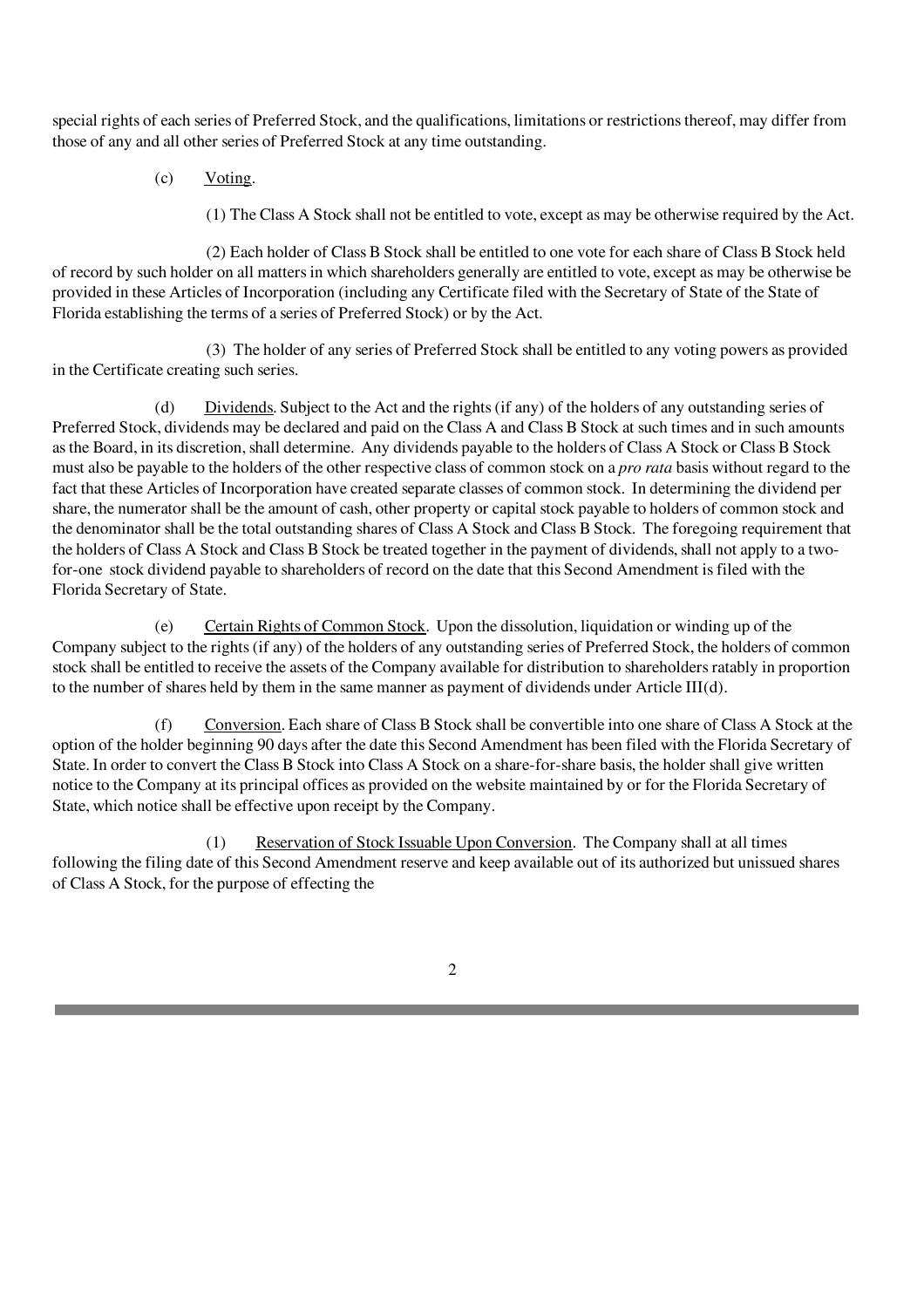conversion of the shares of Class B Stock, such number of its shares of Class A Stock as shall from time to time be sufficient to effect the conversion of all outstanding shares of Class B Stock which are convertible into Class A Stock; and if at any time the number of authorized but unissued shares of Class A Stock shall not be sufficient to effect the conversion of all then outstanding shares of the Class B Stock, the Company will take such corporate action as may, in the opinion of its counsel, be necessary to increase its authorized but unissued shares of Class A Stock to such number of shares as shall be sufficient for such purpose, including, without limitation, engaging in best efforts to obtain the requisite shareholder approval of any necessary amendment to this Certificate.

(2) Fractional Shares. No fractional shares of Class A Stock shall be issued upon any conversion of Class B Stock. In lieu of any fractional share to which the holder would otherwise be entitled, the Company shall pay the holder cash equal to the product of such fraction multiplied by the Class A Stock's Fair Market Value. The Company shall, assoon as practicable after the Conversion Time, deliver to the holders of Series B Stock electing his conversion rights, cash in lieu of any fraction of a share. For the purposes of this Certificate "Fair Market Value" of a share of Class A Stock as of a particular date (the "Determination Date") shall have the meaning provided in Article III (f)(6).

(3) Mechanics of Conversion. Before any registered holder of Class B Stock shall be entitled to convert shares of Class B Stock into shares of Class A Stock in connection with a conversion pursuant to Article III (f), the holder shall surrender the certificate for such shares of the Class B Stock (or, if such registered holder allegesthat such certificate has been lost, stolen or destroyed, a lost certificate affidavit and agreement reasonably acceptable to the Company (and a bond at the option of the Company) to indemnify the Company against any claim that may be made against the Company on account of the alleged loss, theft or destruction of such certificate), at the principal office of the Company (or its transfer agent, if applicable), together with written notice that such holder elects to convert all or any number of the shares of the Class B Stock represented by such certificate and, if applicable, any event on which such conversion is contingent. The notice shall state the holder's name or the names of the nomineesin which such holder wishes the certificate or certificates for shares of Class A Stock to be issued. If required by the Company, certificates surrendered for conversion shall be endorsed or accompanied by a written instrument or instruments of transfer, in form reasonably satisfactory to the Company (which may include a medallion guarantee), duly executed by the holder or his, her or its attorney duly authorized in writing. In the event less than all the shares represented by a certificate are converted, the Company shall promptly issue to the holder thereof a new certificate representing the unconverted shares.

(4) Taxes Upon Conversion. The Company shall pay any and all issue and other similar taxes that may be payable in respect of any issuance or delivery of shares of Class A Stock on conversion of shares of Class B Stock. The Company shall not, however, be required to pay any tax that might be payable in respect of any transfer involved in the issuance and delivery of shares of Class A Stock in a name other than that in which the shares of converted were registered, and no such issuance or delivery shall be made unless and until the person or entity requesting such issuance has paid to the Company the amount of any such tax or has established, to the satisfaction of the Company, that the tax has been paid.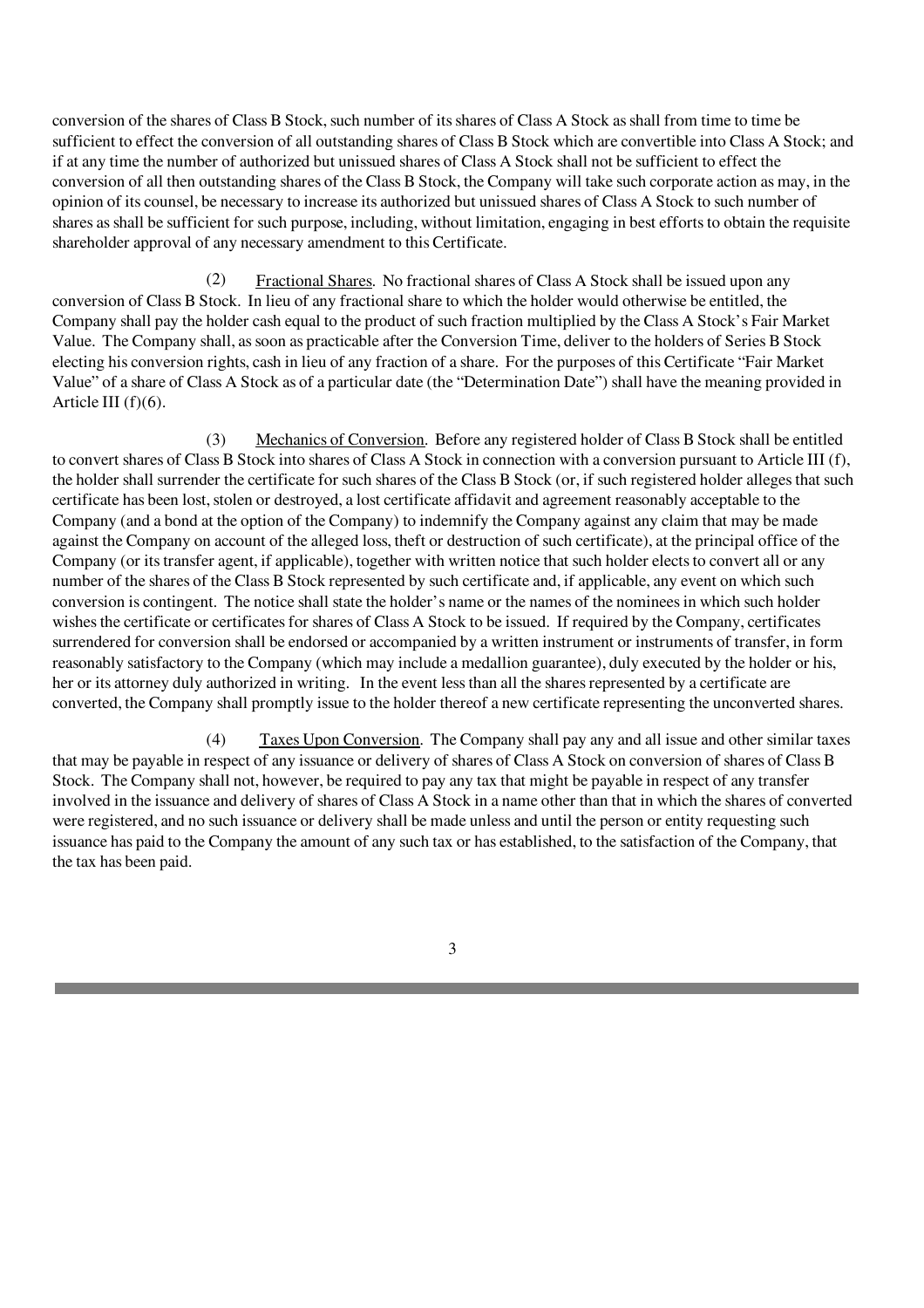(5) Delivery of Class A Stock Certificates. Assoon as practicable after the conversion of the any Class B Stock in full or in part by a holder, the Company at its expense (including the payment by it of any applicable issue taxes) will cause to be issued in the name of and delivered to the holder of such Class B Stock, or as such holder (upon payment by such holder of any applicable transfer taxes) may direct in compliance with applicable securitieslaws, a certificate or certificates for the number of duly and validly issued, fully paid and non-assessable shares of Class A Stock to which such holder shall be entitled on such conversion.

- (6) Fair Market Value. Fair Market Value shall mean:
	- (A) For Securities.

(i) If the principal trading market for Class A Stock is a national securities exchange or the Over-the-Counter Bulletin Board or a similar system then in use including the OTC Markets), the last reported sales price on the principal market on the Determination Date or if the Determination Date is not a trading day, the trading day immediately prior to such a Determination Date ; or

(ii) If a reported last sales price is not applicable, and if bid and ask pricesfor shares of Class A Stock are reported by the principal trading market (or a similar system then in use), the average of the high bid and low ask pricesso reported on the Determination Date or if the Determination Date is not a trading day on the trading day immediately prior to such Determination Date.

 $(iii)$ Notwithstanding the foregoing, if there is no last reported sales price or bid and ask prices, asthe case may be, for the day in question, then Fair Market Value shall be determined as of the latest day prior to such day for which such last reported sales price or bid and ask prices, asthe case may be, are available, unless such securities have not been traded on an exchange or in the over-the-counter market for 30 or more daysimmediately prior to the day in question, in which case the Fair Market Value shall be determined (1) by the last sales price of Class A Stock or exercise or conversion price of Class A Stock equivalents sold or issued within the last six months of the Determination Date, or (2) in good faith by the board of directors of the Company.

Company.

(B) For Other Property. As determined in good faith by the board of directors of the

(7) Adjustments Upon Common Stock Event. Except for a two-for-one stock dividend payable only to holders of Class A Stock as of a record date not more than 30 days after the filing of this Second Amendment, at any time or from time-to-time after the date on which this Second Amendment isfiled, upon the happening of a Common Stock Event (as defined), the outstanding Class B Stock shall, simultaneously with the happening of such Common Stock Event, be adjusted in the same manner asthe Class A Stock. As used herein, the term "Common Stock Event" shall mean (i) the issue by the Company of additional shares of Class A Stock as a dividend or other distribution on outstanding Class A Stock, (ii) a subdivision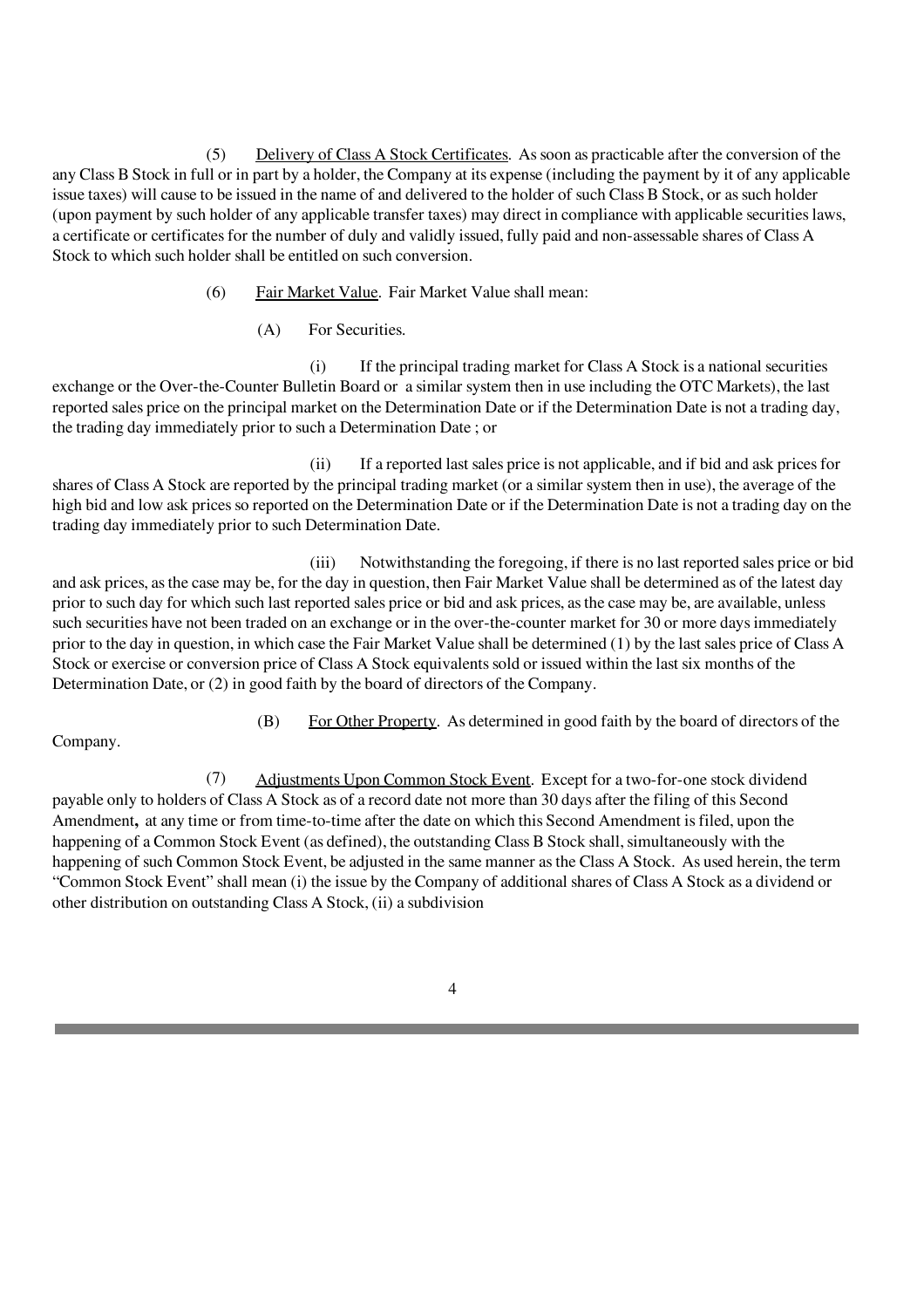of the outstanding shares of Class A Stock into a greater number of shares of Class A Stock, or (iii) a combination of the outstanding shares of Class A Stock into a smaller number of shares of Class A Stock. If a Common Stock Event occurs with respect to Class B Stock, the Class A Stock shall be equitably adjusted.

4. Article XIII is hereby added to the Articles of Incorporation asfollows:

## Article XIII Exclusive Jurisdiction Of Disputes

These Articles of Incorporation and the internal affairs of the Company shall be governed by and interpreted under the laws of the State of Florida, excluding its conflict of laws principles. Unless the Company consents in writing to the selection of an alternative forum, the Circuit Court of Martin County (or the appropriate Florida federal court) shall be the sole and exclusive forum for (i) any derivative action or proceeding brought on behalf of the Company, (ii) any action asserting a claim of breach of a fiduciary duty owed by any director or officer (or affiliate of any of the foregoing) of the Company to the Company or the Company'sshareholders, (iii) any action asserting a claim arising pursuant to any provision of the Florida Statutes or the Company's Articles of Incorporation or bylaws, or (iv) any other action asserting a claim arising under, in connection with, and governed by the internal affairs doctrine.

IN WITNESS WHEREOF, the undersigned, President of the Company has executed the foregoing Second Amendment to the Company's Articles of Incorporation this 1st day of August 2013.

INFORMATION SYSTEMS ASSOCIATES, INC.

By: /s/ Adrian Goldfarb, President Adrian Goldfarb, President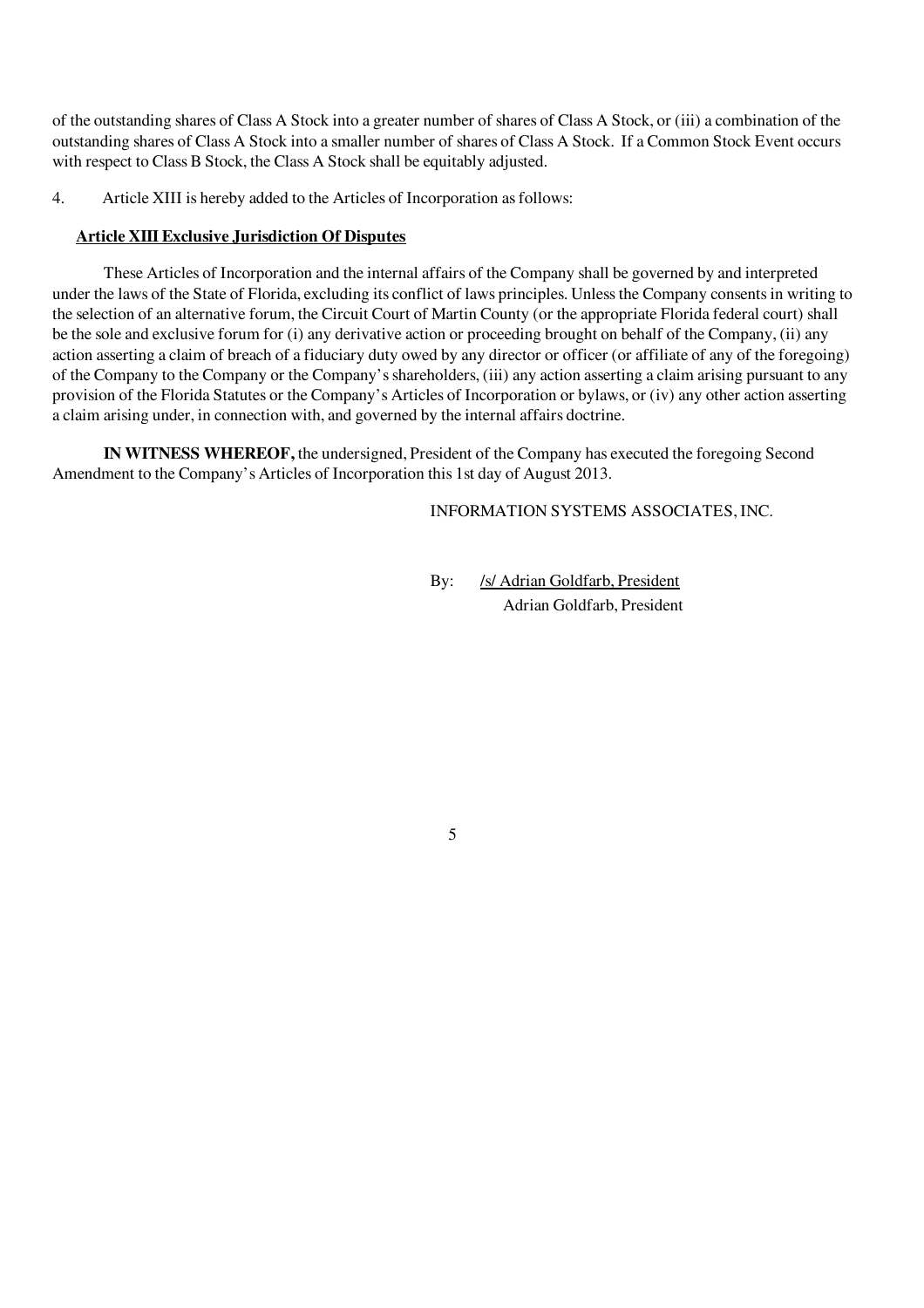## CONSULTING AGREEMENT

This Consulting Agreement is entered into as of July 17, 2013, by and between Information System Associates, Inc., a Florida Public company (the "Company"), and Abacus Securities, Inc., an International Business Corporation, (the "Consultant").

### WITNESSETH:

WHEREAS, the Company desires to retain the services of the Consultant, and the Consultant desires to provide services to the Company, upon the term s and conditions set forth in this Consulting Agreement (the "Agreement");

NOW, THEREFORE, in consideration of the premise and the respective covenants and agreements of the parties set forth herein, each of the parties agrees as follows:

1. Consulting Services. The Consultant agrees to provide consulting services to the Company during the term of this Agreement to be used with any current client of the company, upon such terms and to the extent that the parties shall from time to time agree. The nature of services to be provided by the Consultant to the Company may include the following:

(a) advice and introductions concerning purchase order financing of the Company's products;

(b) business development assistance including terms of possible transactions and suggestions during negotiations;

(c) sales assistance through the development of business models and sales strategy;

(d) advice regarding financing, review of proposed term sheets, capitalization planning and, where appropriate, participation in negotiations ;

(e) strategic consulting regarding product planning, market development, marketing and public relations;

(f) consulting on corporate structure, employee stock option structure, warrant arrangements and intellectual property

planning;

(g) introductions to potential strategic partners and other alliance candidates;

(h) introductions to prospective customers for the Company 's products or services;

(i) introductions to sources of financing and capital.

2. Term. The term of this Agreement shall commence as of the date hereof and shall continue through July 16th, 2014.

3. Extent of Services. 1be Consultant agrees to provide such services described in Section I above either directly or through such persons as may be reasonably agreeable to the Company. The Company understands that the nature of the services to be provided are part time and that the Consultant will be engaged in other business and consulting activities during the term of this Agreement.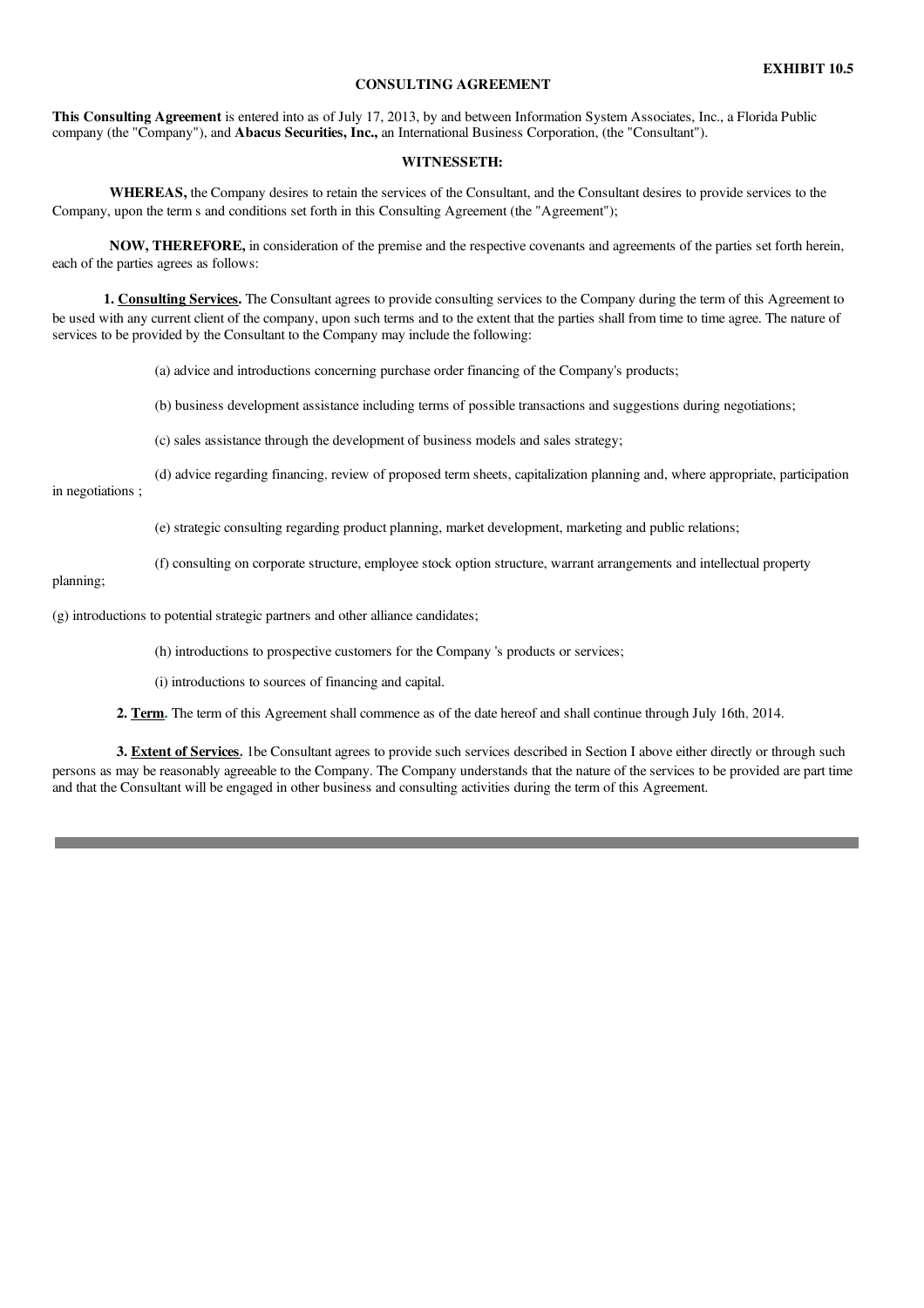4. Compensation. The Company shall issue to Abacus Securities, Inc. two million shares of the company's common stock (2,000,000 shares of common stock). The shares shall carry piggy back registration rights with regards to any registration of equity shares the company may file with the SEC or United States Securities and Exchange Commission. The shares shall be considered fully paid, nonassessable and unencumbered.

5. Expenses. The Consultant is responsible for any incurred expenses unless coverage of said expenses is agreed to by the Company prior to incurrence.

### 6. Confidential Information .

(a) Confidentiality. Except as required in the performance of its duties to the Company, the Consultant shall treat as confidential and shall not, directly or indirectly, use, disseminate, disclose, publish or otherwise make available any Confidential Information (as such term is herein after defined) or any portion thereof. In furtherance of the foregoing, the Consultant shall be permitted to disclose Confidential Information to those of its employees, managers, members, agents, accountants, attorneys, consultants, potential financing sources and strategic partners who reasonably need to know such Confidential Information in order for the Consultant to reasonably perform its duties hereunder.

(b) Return of Confidential Information. Upon termination of this Agreement, and upon the written request of the Company, all documents, records, notebooks, computer files, tapes and diskettes and similar repositories containing Confidential Information , including copies thereof, then in the Consultant's possession, whether prepared by it or others, shall be promptly destroyed by the Consultant or returned to the Company. If at any time after the termination of this Agreement, the Consultant determines that it has any Confidential Information in its possession or control, it shall immediately destroy or return the same to the Company, including all copies and portions thereof.

(c) Definition. For purposes of this Agreement, the term "Confidential Information" means any and all information relating to the Company's products, customers, pricing or financing and is labeled or marked "confidential" when disclosed or made available to the Consultant and which is or becomes known by Consultant as a direct or indirect consequence of or through its relationship with the Company and not generally known in the industry in which the Company is or may become engaged. Confidential Information shall not include any information which (i) was known by the Consultant prior to receipt of such information by it from the Company, (ii) is independently discovered by the Consultant after the date hereof, (iii) comes or has come within the public domain through no act or failure on the part of the Consultant or (iv) is rightfully obtained by the Consultant after the date hereof from a third party which, to the knowledge of the Consultant, is lawfully in possession of such Confidential Information.

7. Remedies. The parties acknowledge that the remedies at law for the breach of the agreements and covenants set forth in Section 6 hereof are inadequate and that the Company shall be entitled to preliminary and permanent injunctive relief to the fullest extent available under applicable law enjoining the Consultant from engaging in any conduct constituting a breach of the agreements and covenants contained in Section 6 hereof. Such remedies shall be in addition to, and not in substitution of, any other remedies which the Company may have at law or in equity in the event of a breach or threatened breach of any of the foregoing agreements or covenants by the Consultant.

8. Status. The Consultant shall at all times be an independent contractor, rather than a co-venturer, agent, employee or representative of the Company.

9. Notices. Any notice required or desired to be given under this Agreement shall be in writing and shall. be deemed to have been given when personally delivered or sent by certified or registered mail or overnight courier to the respective addresses set forth in the first paragraph of this Agreement or such other address as to which one party may have notified the other in such manner.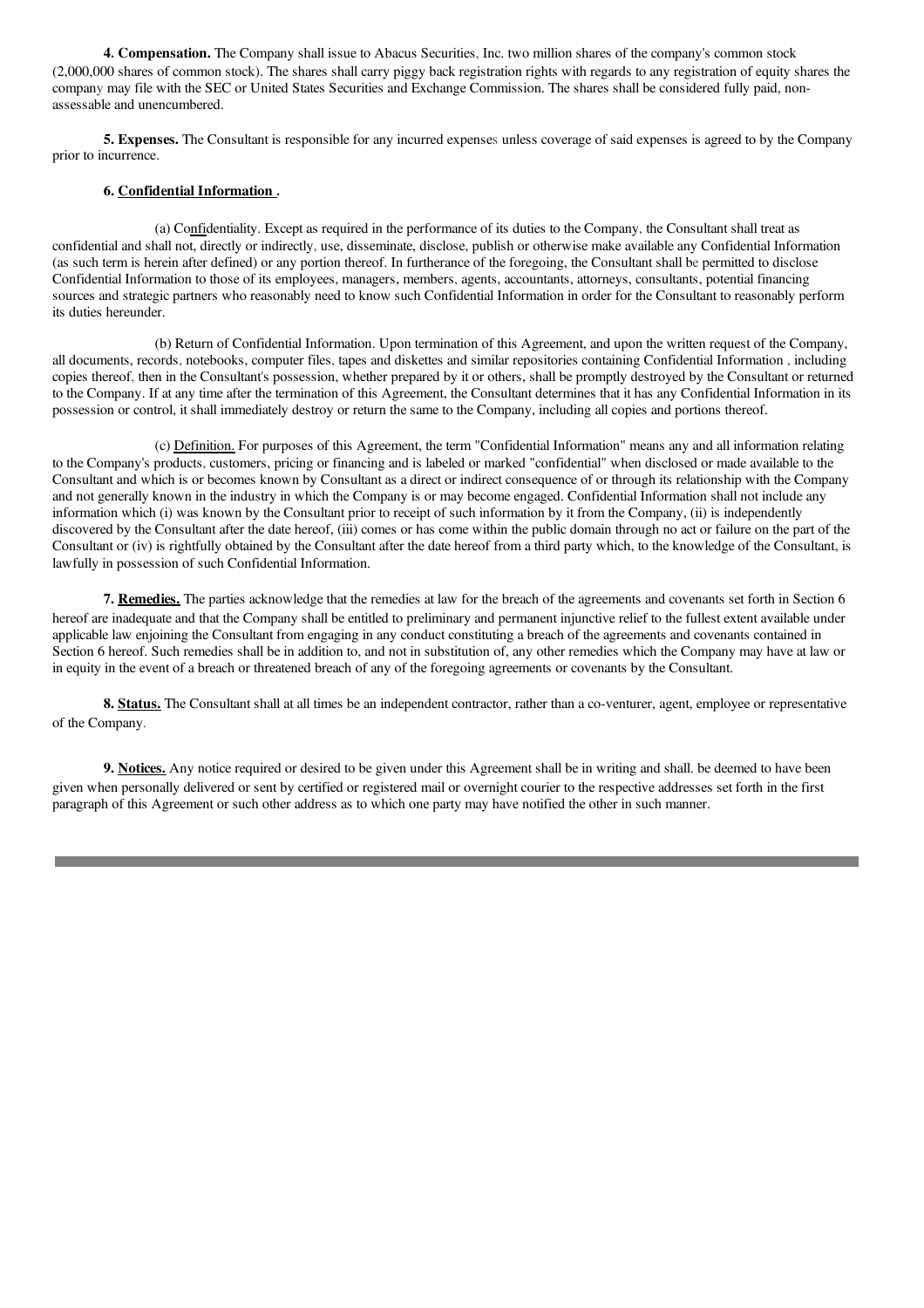10. Applicable Law. The validity, interpretation and performance of this Agreement shall be controlled by and construed under the laws of the State of Pennsylvania without regard to its conflict of law provisions.

11. Severability. In the event of the invalidity or unenforceability of any provision of this Agreement under applicable law, the parties agree that such invalidity or unenforceability shall in no way affect the validity or enforceability of any other provisions of this Agreement. The contract may be terminated at any time by either party for any reason with a 30 day written notice of termination.

12. Waiver of Breach. The waiver by either party of a breach of any provision of this Agreement by the other shall not operate or be construed as a waiver of any subsequent breach by such party. No waiver shall be valid unless in writing and signed by an authorized officer of the Company or the Consultant, as appropriate.

13. Binding Effect. This Agreement shall be binding upon the parties and their respective successors and assigns.

14. Indemnification. The Company warrants and represents that all oral communications, written documents or materials furnished to Consultant or the public by the Company with respect to financial affairs, operations, profitability and strategic planning of the Company are accurate in all material respects and Consultant may rely upon the accuracy thereof without independent investigation . The Company will protect, indemnify and hold harmless Consultant against any claims or litigation including any damages, liability, cost and reasonable attorney's fees as incurred with respect thereto resulting from Consultant's communication or dissemination of any said information, documents or materials excluding any such claims or litigation resulting from Consultant's communication or dissemination of information not provided or authorized by the Company. Consultant warrants and represents that all oral communications, written documents, or materials furnished to third parties by Consultant, originating with Consultant and to the extent not mirroring material furnished by Company, shall be accurate in all material respects. Consultant will protect, indemnify and hold harmless Company against any claims or litigation including any damages, liability, cost and reasonable attorney's fees as incurred with respect thereto resulting from any claims or litigation resulting from Consultant's communication or dissemination of information not provided or authorized by the Company, or from Consultant's negligence or misconduct.

15. Representations. Consultant represents that it is not required to maintain any licenses and registrations under federal or any state regulations necessary to perform the services set forth herein. Consultant acknowledges that, to the best of its knowledge , the performance of the services set forth under this Agreement will not violate any rule or provision of any regulatory agency having jurisdiction over Consultant. Consultant further acknowledges that it is not a Securities Broker Dealer or a Registered Investment Advisor. Company acknowledges that, to the best of its knowledge, that it has not violated any rule or provision of any regulatory agency having jurisdiction over the Company. Company acknowledges that, to the best of its knowledge, Company is not the subject of any investigation, claim, decree or judgment involving any violation of the SEC or securities laws.

16. Entire Agreement. This Agreement contains the entire understanding of the parties with respect to its subject matter hereof, and supercedes all prior discussions, negotiations and understandings between the parties with respect to such subject matter. This Agreement may not be changed orally but only by a written instrument signed by the party against which enforcement of any waiver, change, modification, extension or discharge is sought.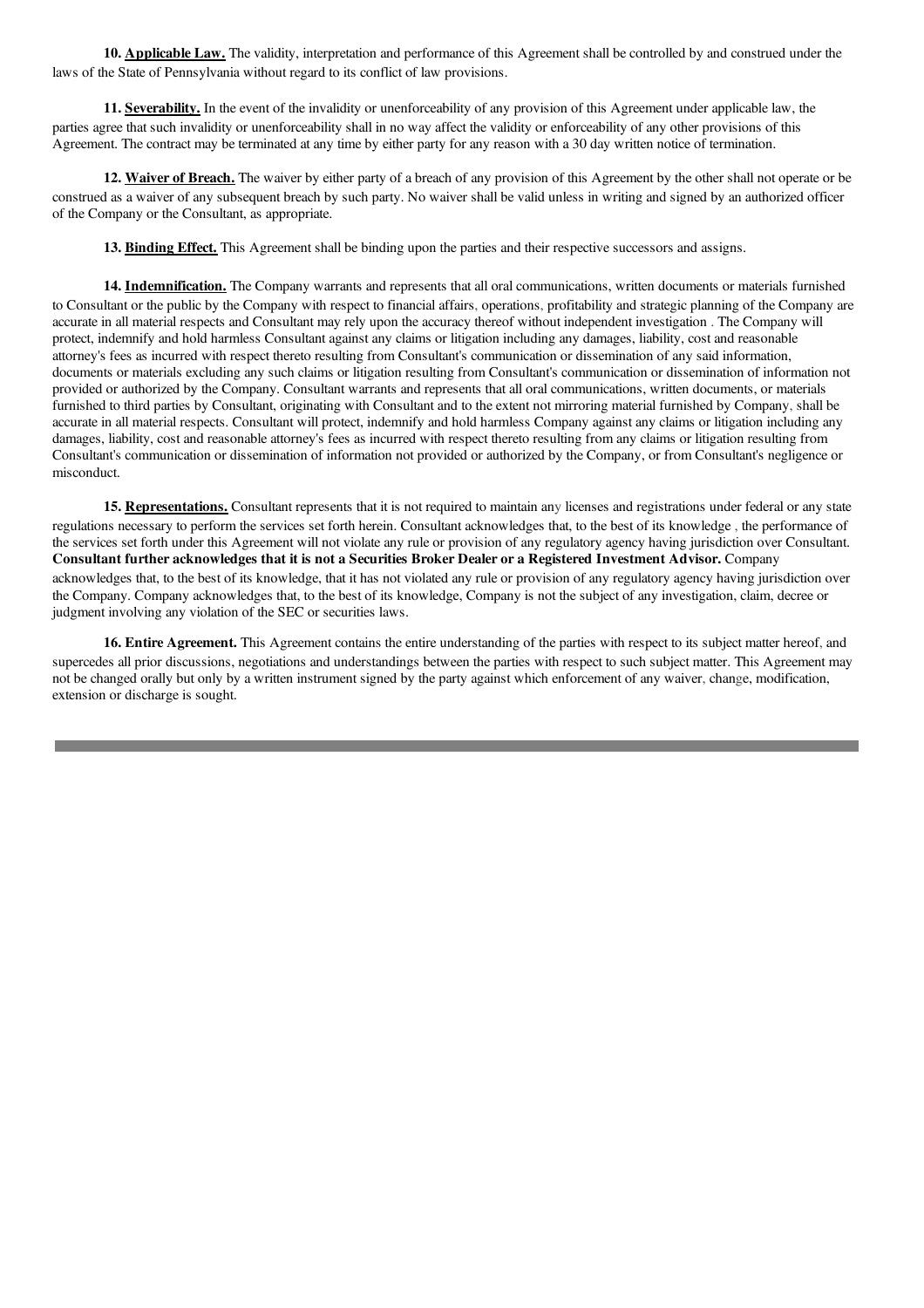Abacus Securities, Inc. The Matalon , Coney Drive Suite 404, PO Box 2079 Belize Ci

By: /s/ Aaliyah Wittaker By: /s/ Adrian Goldfarb

Information Systems Associates, Inc. 819 SW Federal Hwy. Suite 206 Stuart, FL 34994

Aaliyah Wittaker, President Adrian Goldfarb, President & COO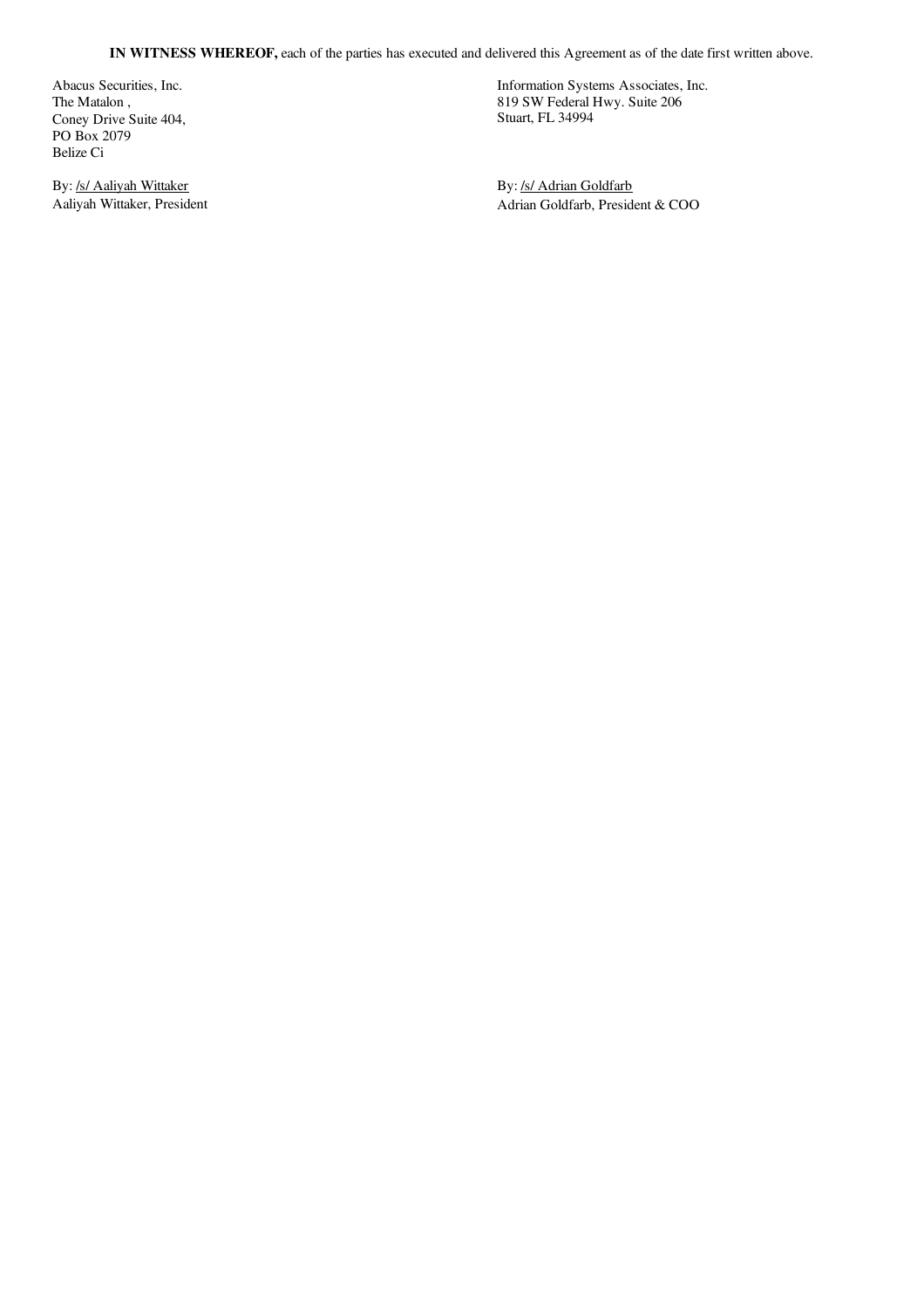### CERTIFICATION OF PRINCIPAL EXECUTIVE OFFICER

I, Joseph Coschera, certify that:

1. I have reviewed this quarterly report on Form 10-Q of Information Systems Associates, Inc.;

2. Based on my knowledge, this report does not contain any untrue statement of a material fact or omit to state a material fact necessary to make the statements made, in light of the circumstances under which such statements were made, not misleading with respect to the period covered by this report;

3. Based on my knowledge, the financial statements, and other financial information included in this report, fairly present in all material respects the financial condition, results of operations and cash flows of the registrant as of, and for, the periods presented in this report;

4. The registrant's other certifying officer(s) and I are responsible for establishing and maintaining disclosure controls and procedures (as defined in Exchange Act Rules 13a-15(e) and 15d-15(e)) and internal control over financial reporting (as defined in Exchange Act Rules  $13a-15(f)$  and  $15d-15(f)$  for the registrant and have:

a) Designed such disclosure controls and procedures, or caused such disclosure controls and procedures to be designed under our supervision, to ensure that material information relating to the registrant, including its consolidated subsidiaries, is made known to us by others within those entities, particularly during the period in which this report is being prepared;

 $h)$ Designed such internal control over financial reporting, or caused such internal control over financial reporting to be designed under our supervision, to provide reasonable assurance regarding the reliability of financial reporting and the preparation of financial statements for external purposes in accordance with generally accepted accounting principles;

c) Evaluated the effectiveness of the registrant's disclosure controls and procedures and presented in this report our conclusions about the effectiveness of the disclosure controls and procedures, as of the end of the period covered by this report based on such evaluation; and

d) Disclosed in this report any change in the registrant's internal control over financial reporting that occurred during the registrant's most recent fiscal quarter (the registrant's fourth fiscal quarter in the case of an annual report) that has materially affected, or is reasonably likely to materially affect, the registrant's internal control over financial reporting; and

5. The registrant's other certifying officer(s) and I have disclosed, based on our most recent evaluation of internal control over financial reporting, to the registrant's auditors and the audit committee of the registrant's board of directors (or persons performing the equivalent functions):

a) All significant deficiencies and material weaknesses in the design or operation of internal control over financial reporting which are reasonably likely to adversely affect the registrant's ability to record, process, summarize and report financial information; and

b) Any fraud, whether or not material, that involves management or other employees who have a significant role in the registrant's internal control over financial reporting.

Date: August 14, 2013

/s/ Joseph Coschera

Joseph Coschera Chief Executive Officer (Principal Executive Officer)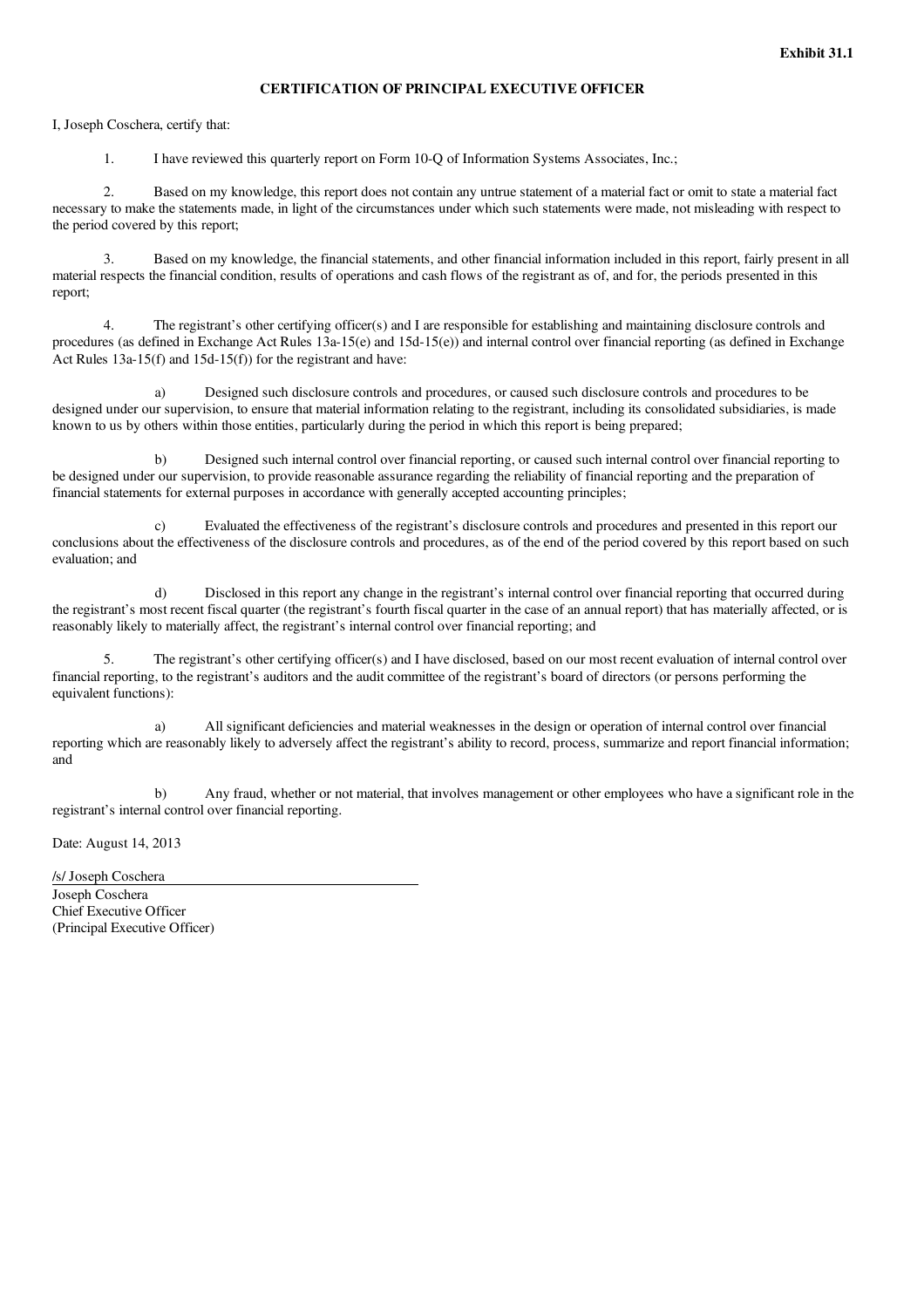## CERTIFICATION OF PRINCIPAL FINANCIAL OFFICER

I, Jacquelyn B. Bolles, certify that:

1. I have reviewed this quarterly report on Form 10-Q of Information Systems Associates, Inc.;

 $\mathcal{L}$ Based on my knowledge, this report does not contain any untrue statement of a material fact or omit to state a material fact necessary to make the statements made, in light of the circumstances under which such statements were made, not misleading with respect to the period covered by this report;

3. Based on my knowledge, the financial statements, and other financial information included in this report, fairly present in all material respects the financial condition, results of operations and cash flows of the registrant as of, and for, the periods presented in this report;

4. The registrant's other certifying officer(s) and I are responsible for establishing and maintaining disclosure controls and procedures (as defined in Exchange Act Rules 13a-15(e) and 15d-15(e)) and internal control over financial reporting (as defined in Exchange Act Rules 13a-15(f) and 15d-15(f)) for the registrant and have:

a) Designed such disclosure controls and procedures, or caused such disclosure controls and procedures to be designed under our supervision, to ensure that material information relating to the registrant, including its consolidated subsidiaries, is made known to us by others within those entities, particularly during the period in which this report is being prepared;

b) Designed such internal control over financial reporting, or caused such internal control over financial reporting to be designed under our supervision, to provide reasonable assurance regarding the reliability of financial reporting and the preparation of financial statements for external purposes in accordance with generally accepted accounting principles;

c) Evaluated the effectiveness of the registrant's disclosure controls and procedures and presented in this report our conclusions about the effectiveness of the disclosure controls and procedures, as of the end of the period covered by this report based on such evaluation; and

d) Disclosed in this report any change in the registrant's internal control over financial reporting that occurred during the registrant's most recent fiscal quarter (the registrant's fourth fiscal quarter in the case of an annual report) that has materially affected, or is reasonably likely to materially affect, the registrant's internal control over financial reporting; and

5. The registrant's other certifying officer(s) and I have disclosed, based on our most recent evaluation of internal control over financial reporting, to the registrant's auditors and the audit committee of the registrant's board of directors (or persons performing the equivalent functions):

a) All significant deficiencies and material weaknesses in the design or operation of internal control over financial reporting which are reasonably likely to adversely affect the registrant's ability to record, process, summarize and report financial information; and

b) Any fraud, whether or not material, that involves management or other employees who have a significant role in the registrant's internal control over financial reporting.

Date: August 14, 2013

/s/ Jacquelyn B. Bolles

Jacquelyn B. Bolles Chief Financial Officer (Principal Financial Officer)